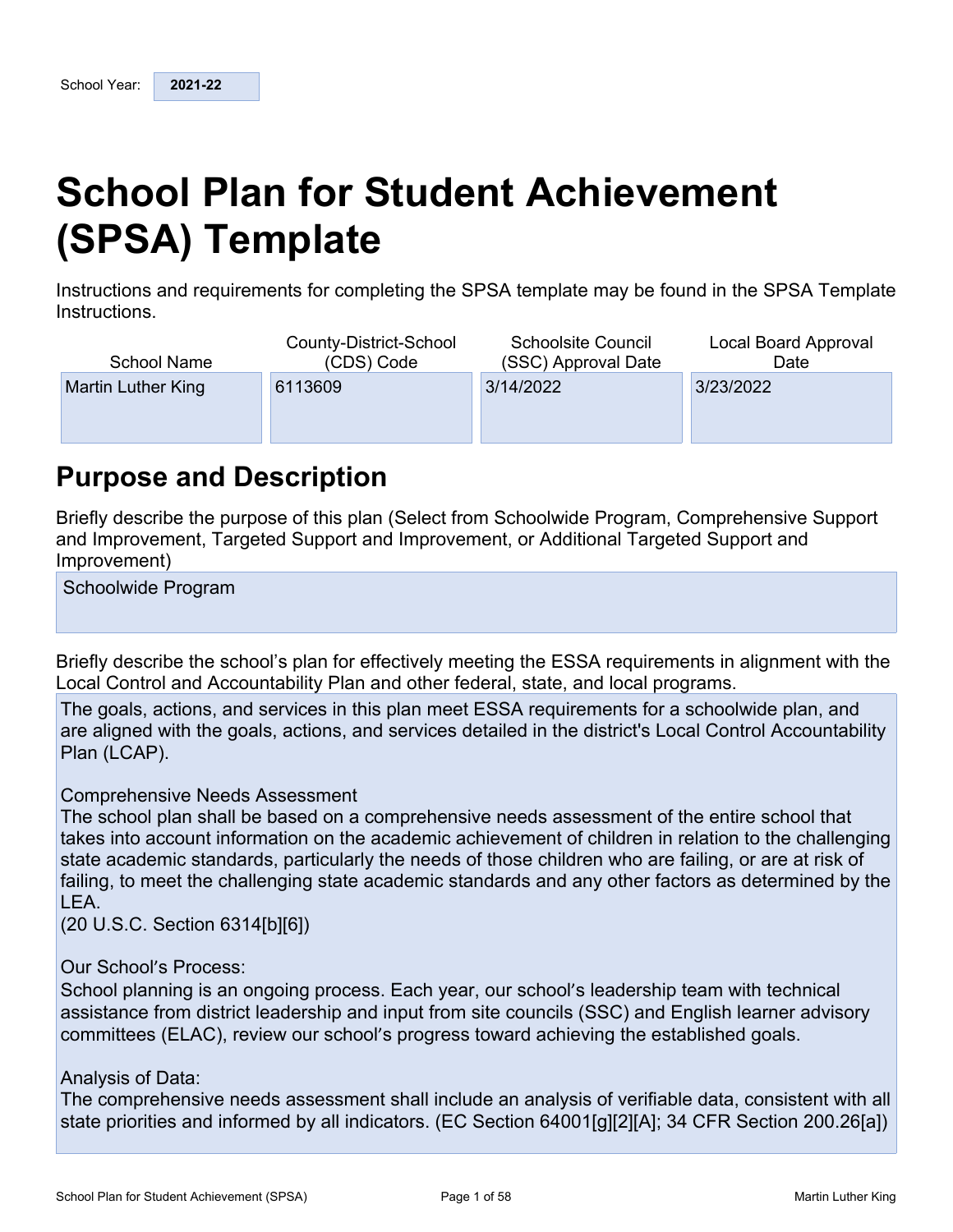Our school's process begins with a thoughtful analysis of student achievement data including data from:

- The California School Dashboard
- District formative and summative assessments
- School level assessments
- The HESD Parent Survey
- The HESD LCAP Student Survey
- Input from the district's curriculum committee (a representative body comprised of a majority of teachers)
- Teacher surveys to gather input on professional development needs.

Each school year, after data from the California School Dashboard is published by the California Department of Education (CDE), our school's leadership team meets with district leaders to analyze achievement and school climate data and to set proposed targets, called Annual Measurable Outcomes/Expected Outcomes, for "All Students" and for each student subgroup on both academic and school climate indicators.

Data from the Annual HESD Parent Survey and Student Survey are reviewed by our school site leadership team and proposed Annual Measurable Outcomes/Expected Outcomes are set for metrics relating to parent and student satisfaction with the instructional program, the school's services, programs, extra-curricular activities, and school safety.

These proposed Annual Measurable Outcomes/Expected Outcomes are taken to our SSC and ELAC for input and, if requested, additional revisions. These Annual Measurable Outcomes/Expected Outcomes are part of this school plan and can be found immediately after each goal in the pages that follow.

The results of this analysis are summarized in a statement of "Identified Need" that follows each goal in the school plan.

School Site Councils and English Learner Advisory Committees

Our school holds four school site council meetings each school year. The first meeting is held in September. The purpose of the first meeting is to establish the school site council, elect members and officers for the year, and to train council members on their roles and responsibilities. The second meeting is held in February after the publication of the California School Dashboard by the California Department of Education (CDE). At the second meeting, student achievement is reviewed, including the achievement of English learners. The school's professional development needs and activities are reviewed. The implementation of the school plan is monitored, the needs assessment is reviewed, and any changes in the plan's goals, action strategies, or expenditures are discussed and approved.

The third meeting is held in March. At the third meeting, student achievement is once again reviewed, but at this meeting, the focus is on school climate and parent involvement. Once again implementation of the school plan is monitored and any changes to the plan's goals, action strategies, or expenditures are discussed and approved.

The fourth meeting is held in May. At this meeting, the Annual Update/Evidence Based Evaluation of the school plan is reviewed and revised based on recommendations from the committees. Using the Annual Update/Evidence Based Evaluation, the individual Actions/Strategies in the plan that were well-implemented and effective, and that should continue in the next school year, are discussed. Areas of need along with any recommended changes to the Actions/Strategies are also discussed. Major differences between intended implementation and/or the budgeted expenditures are reviewed. The school site leadership and school site council propose changes to the goals, the annual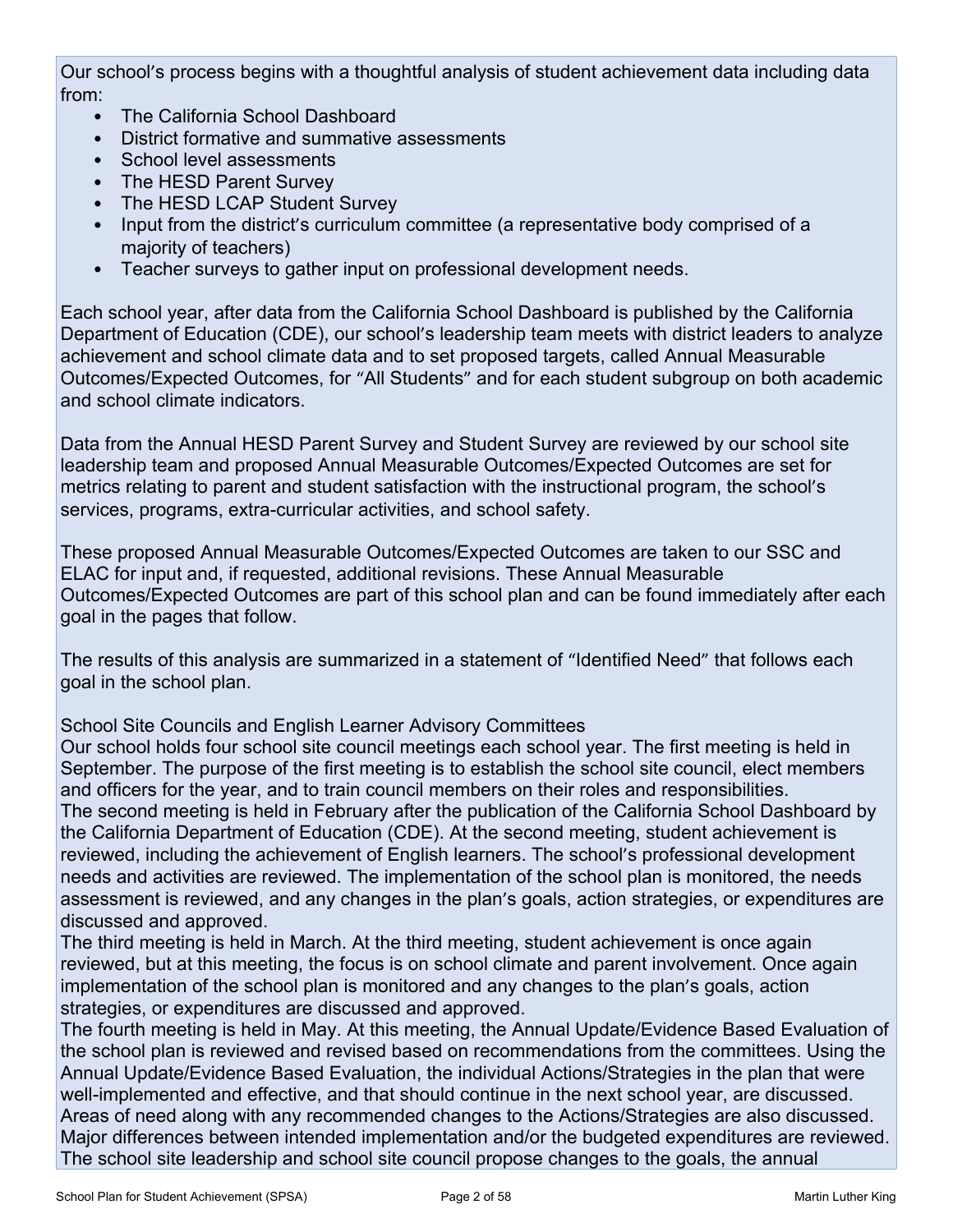outcomes, metrics, strategies/activities, and/or expenditures that will be made to next year's plan. Finally, the school plan for the next school year is approved by the SSC and the plan is recommended to the governing board for approval

Comprehensive Needs Assessment Documentation:

The documents listed below, most of which are embedded in the pages of this school plan, shall comprise our school's Comprehensive Needs Assessment, our process, and document the results of the needs assessment.

- Student Performance Data: English Learners
- Student Performance Data: CAASPP (English Language Arts)
- Student Performance Data: CAASPP (Mathematics)
- Student Performance Data: ELPAC (Summative Assessment)
- Student Performance Data: Dashboard (Student Population)
- Student Performance Data: Dashboard (Overview)
- Student Performance Data: Dashboard (English Language Arts)
- Student Performance Data: Dashboard (Mathematics)
- Student Performance Data: Dashboard (English-Learner Progress)
- Student Performance Data: Dashboard (Chronic Absenteeism)
- Student Performance Data: Dashboard (Suspension Rate)
- Statement of Identified Need Goal 1
- Statement of Identified Need Goal 2
- Statement of Identified Need Goal 3
- Statement of Identified Need Goal 4
- Annual Measurable Objectives including Metric/Indicator for each subgroup, Baseline/Actual Outcome, and Expected Outcome: Goal 1
- Annual Measurable Objectives including Metric/Indicator for each subgroup, Baseline/Actual Outcome, and Expected Outcome: Goal 2
- Annual Measurable Objectives including Metric/Indicator for each subgroup, Baseline/Actual Outcome, and Expected Outcome: Goal 3
- Annual Measurable Objectives including Metric/Indicator for each subgroup, Baseline/Actual Outcome, and Expected Outcome: Goal 4
- Minutes From School Site Council/English Learner Advisory Committee Meetings
- Annual Review that includes a description of the overall implementation of the plan's actions/strategies, a description of major differences between budgeted and actual expenditures, and changes to the goal, annual outcomes, metrics, or strategies/actions: Goal 1
- Annual Review that includes a description of the overall implementation of the plan's actions/strategies, a description of major differences between budgeted and actual expenditures, and changes to the goal, annual outcomes, metrics, or strategies/actions: Goal 2
- Annual Review that includes a description of the overall implementation of the plan's actions/strategies, a description of major differences between budgeted and actual expenditures, and changes to the goal, annual outcomes, metrics, or strategies/actions: Goal 3
- Annual Review that includes a description of the overall implementation of the plan's actions/strategies, a description of major differences between budgeted and actual expenditures, and changes to the goal, annual outcomes, metrics, or strategies/actions: Goal 4
- Evidence-based Title I Funded Program Evaluation (A review of each action under each goal in the plan)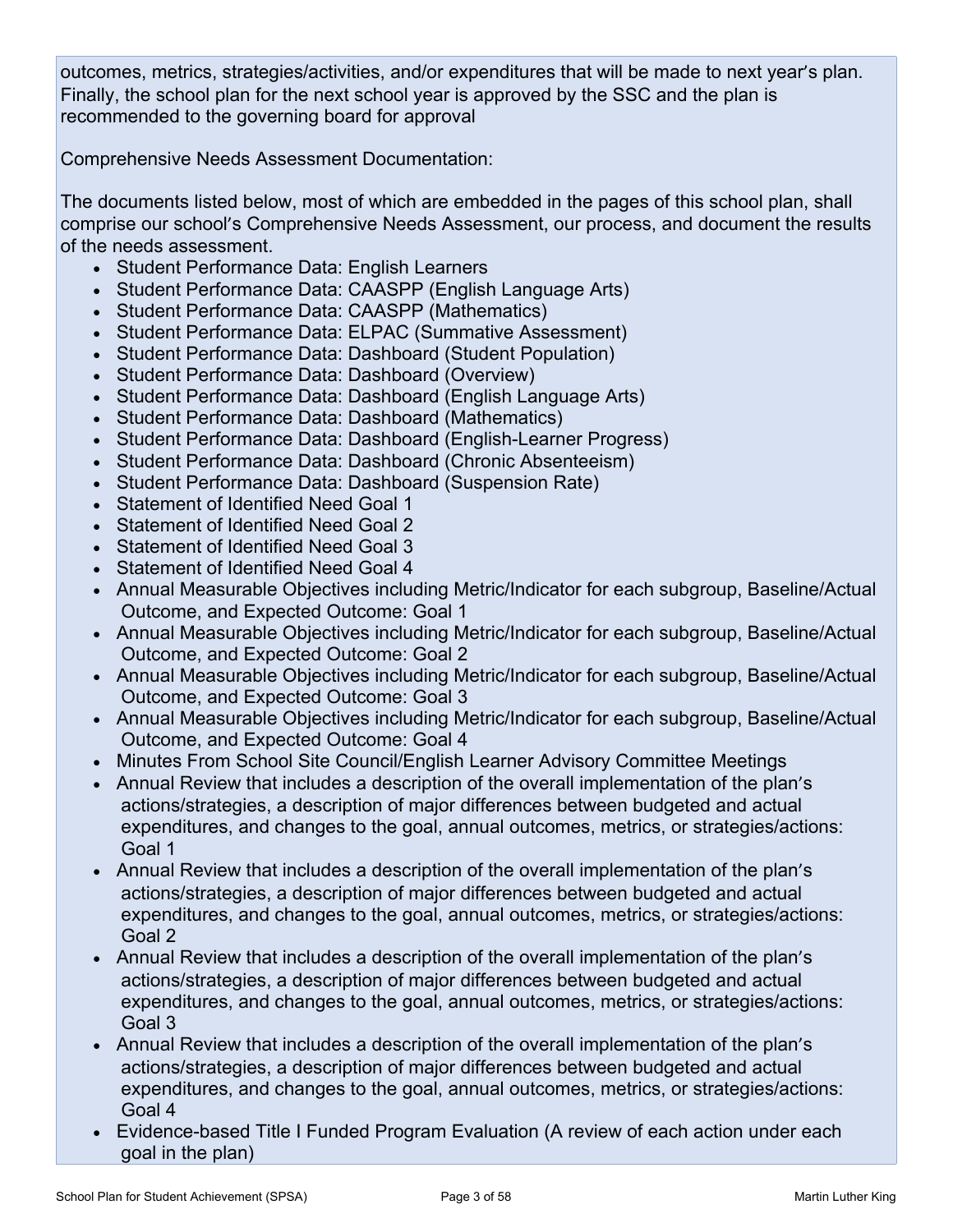# **Stakeholder Involvement**

How, when, and with whom did the school consult as part of the planning process for this SPSA/Annual Review and Update?

#### **Involvement Process for the SPSA and Annual Review and Update**

#### School Site Council (SSC)

The school maintains a school site council. The SSC is comprised of parents, teachers, and school staff. Parents make up 50% of the SSC with parents of EL students representing at least the same percentage on the committee as the percentage of EL students enrolled at the school. The school holds four school site council meetings each year in October, December, February, and May. During these meetings student achievement is reviewed, the school's/students' needs are assessed, and based on this analysis the school plan is developed. The school plan is approved by the school site council each year in May (for the upcoming school year), and again the following February. The Hanford Elementary School District Board of Trustees approves the school plans after the school site council has given their approval.

#### English Learner Advisory Committee (ELAC)

The school's English Learner Advisory Committee has designated the SSC, established pursuant to Education Code Section 52852, to function as the advisory committee for English Learners (Education Code 52176) at the school. This means that the SSC acts as the advisory committee for ELs and is the voice of EL parents at the school site. The SSC performs all of the duties of the ELAC. Both the ELAC and the SSC have approved this designation.

#### District English Learner Advisory Committee (DELAC)

The district maintains a District English Learner Advisory Committee (DELAC). The DELAC is comprised The DELAC meets four times per school-year in November, January, March, and May. The DELAC advises the board on conducting a district-wide needs assessment on a school by school basis; advises the board on the district's plan for educational programs and services for English learners that takes into consideration the Single Plan for Student Achievement; advises the governing board on the district's (and school site) annual needs assessment.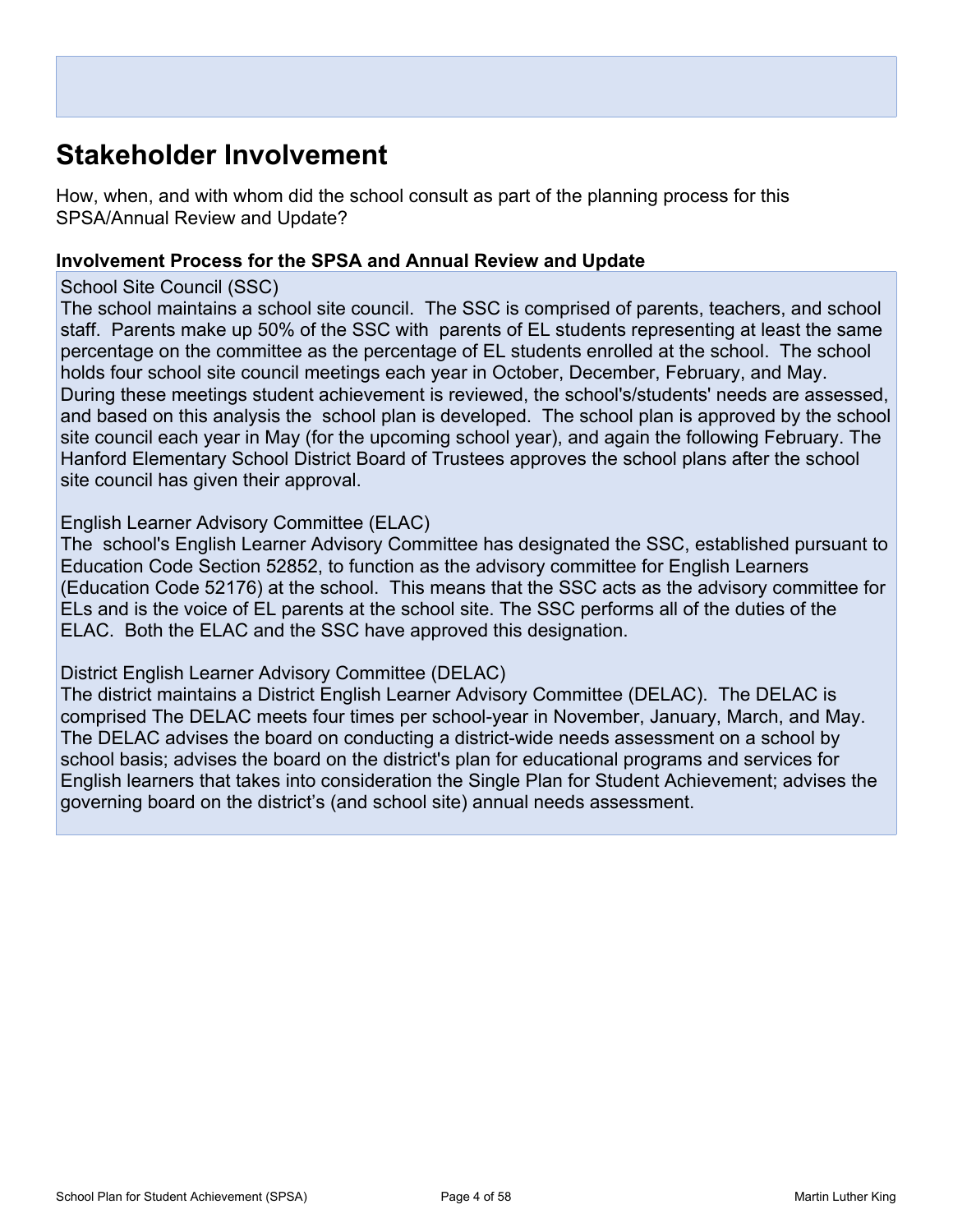|                             |          |                              | <b>Student Enrollment by Subgroup</b> |                |                           |                |
|-----------------------------|----------|------------------------------|---------------------------------------|----------------|---------------------------|----------------|
|                             |          | <b>Percent of Enrollment</b> |                                       |                | <b>Number of Students</b> |                |
| <b>Student Group</b>        | $18-19$  | $19 - 20$                    | $20 - 21$                             | $18-19$        | $19 - 20$                 | $20 - 21$      |
| American Indian             | 0.15%    | 0.16%                        | $0.2\%$                               |                |                           |                |
| African American            | 3.09%    | 2.25%                        | 2.7%                                  | 20             | 14                        | 17             |
| Asian                       | 2.16%    | $1.44\%$                     | $1.3\%$                               | 14             | 9                         | 8              |
| <b>Filipino</b>             | $1.24\%$ | 1.77%                        | 1.4%                                  | 8              | 11                        | 9              |
| Hispanic/Latino             | 83.93%   | 85.87%                       | 84.9%                                 | 543            | 535                       | 535            |
| <b>Pacific Islander</b>     | 0.31%    | 0.32%                        | 0.3%                                  | $\overline{2}$ | $\overline{2}$            | $\overline{2}$ |
| <b>White</b>                | 6.8%     | 5.78%                        | 7.0%                                  | 44             | 36                        | 44             |
| <b>Multiple/No Response</b> | %        | 0.16%                        | $1.9\%$                               |                | 14                        | 12             |
|                             |          |                              | <b>Total Enrollment</b>               | 647            | 623                       | 630            |

## **Student Enrollment Enrollment By Student Group**

## **Student Enrollment Enrollment By Grade Level**

| <b>Student Enrollment by Grade Level</b> |         |                           |           |  |  |  |  |  |  |  |  |
|------------------------------------------|---------|---------------------------|-----------|--|--|--|--|--|--|--|--|
|                                          |         | <b>Number of Students</b> |           |  |  |  |  |  |  |  |  |
| Grade                                    | $18-19$ | $19 - 20$                 | $20 - 21$ |  |  |  |  |  |  |  |  |
| Kindergarten                             | 111     | 108                       | 104       |  |  |  |  |  |  |  |  |
| Grade 1                                  | 79      | 92                        | 89        |  |  |  |  |  |  |  |  |
| Grade 2                                  | 98      | 73                        | 97        |  |  |  |  |  |  |  |  |
| Grade3                                   | 93      | 92                        | 77        |  |  |  |  |  |  |  |  |
| Grade 4                                  | 86      | 90                        | 87        |  |  |  |  |  |  |  |  |
| Grade 5                                  | 86      | 84                        | 94        |  |  |  |  |  |  |  |  |
| Grade 6                                  | 94      | 84                        | 82        |  |  |  |  |  |  |  |  |
| <b>Total Enrollment</b>                  | 647     | 623                       | 630       |  |  |  |  |  |  |  |  |

**Conclusions based on this data:**

**1.**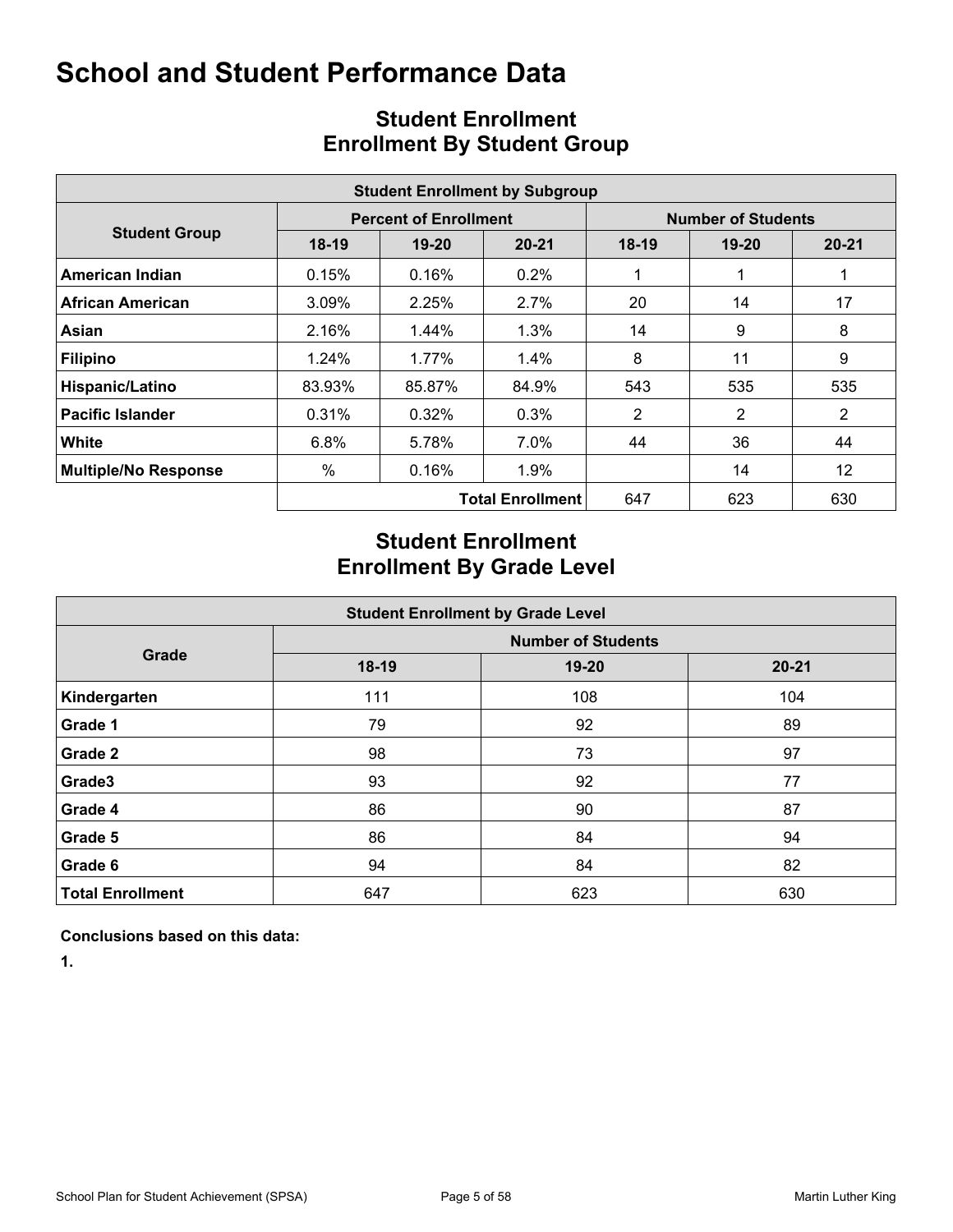## **Student Enrollment English Learner (EL) Enrollment**

|                                                      | <b>English Learner (EL) Enrollment</b> |                           |           |         |                            |           |  |  |  |  |  |  |  |  |
|------------------------------------------------------|----------------------------------------|---------------------------|-----------|---------|----------------------------|-----------|--|--|--|--|--|--|--|--|
|                                                      |                                        | <b>Number of Students</b> |           |         | <b>Percent of Students</b> |           |  |  |  |  |  |  |  |  |
| <b>Student Group</b>                                 | $18-19$                                | $19 - 20$                 | $20 - 21$ | $18-19$ | $19-20$                    | $20 - 21$ |  |  |  |  |  |  |  |  |
| <b>English Learners</b>                              | 237                                    | 223                       | 223       | 36.6%   | 35.8%                      | 35.4%     |  |  |  |  |  |  |  |  |
| <b>Fluent English Proficient (FEP)</b>               | 56                                     | 64                        | 58        | 8.7%    | 10.3%                      | 9.2%      |  |  |  |  |  |  |  |  |
| <b>Reclassified Fluent English Proficient (RFEP)</b> | 13                                     | 30                        | 12        | 6.3%    | 12.7%                      | 5.4%      |  |  |  |  |  |  |  |  |

**Conclusions based on this data:**

**1.**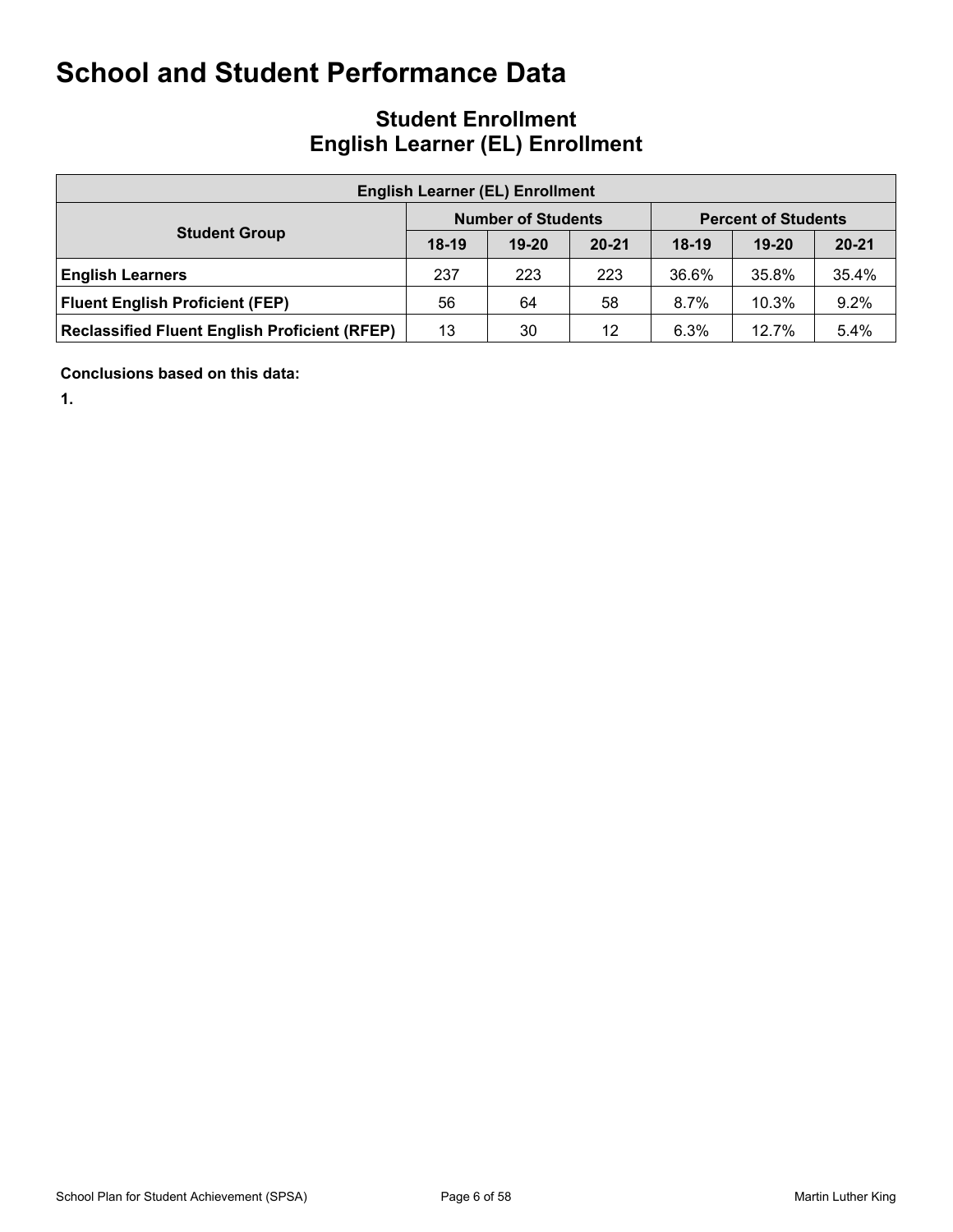### **CAASPP Results English Language Arts/Literacy (All Students)**

|                   | <b>Overall Participation for All Students</b> |                        |           |           |                      |           |           |                    |           |                        |         |           |  |  |
|-------------------|-----------------------------------------------|------------------------|-----------|-----------|----------------------|-----------|-----------|--------------------|-----------|------------------------|---------|-----------|--|--|
| Grade             |                                               | # of Students Enrolled |           |           | # of Students Tested |           |           | # of Students with |           | % of Enrolled Students |         |           |  |  |
| Level             | $17 - 18$                                     | $18-19$                | $20 - 21$ | $17 - 18$ | $18-19$              | $20 - 21$ | $17 - 18$ | $18-19$            | $20 - 21$ | $17 - 18$              | $18-19$ | $20 - 21$ |  |  |
| Grade 3           | 86                                            | 99                     | 65        | 86        | 96                   | 34        | 86        | 96                 | 34        | 100                    | 97      | 52.3      |  |  |
| Grade 4           | 89                                            | 90                     | 93        | 87        | 89                   | 50        | 87        | 89                 | 50        | 97.8                   | 98.9    | 53.8      |  |  |
| Grade 5           | 91                                            | 85                     | 97        | 90        | 82                   | 87        | 90        | 82                 | 87        | 98.9                   | 96.5    | 89.7      |  |  |
| Grade 6           | 76                                            | 93                     | 88        | 76        | 90                   | 79        | 76        | 90                 | 78        | 100                    | 96.8    | 89.8      |  |  |
| <b>All Grades</b> | 342                                           | 367                    | 343       | 339       | 357                  | 250       | 339       | 357                | 249       | 99.1                   | 97.3    | 72.9      |  |  |

The "% of Enrolled Students Tested" showing in this table is not the same as "Participation Rate" for federal accountability purposes.

#### 2019-20 Data:

Executive Order N-30-20 was issued which waived the assessment, accountability, and reporting requirements for the 2019-2020 school year, thus no data is available to report for this year.

|                   | <b>Overall Achievement for All Students</b> |                         |                                                                                                       |       |             |      |                |  |                                                               |                   |  |                       |                    |             |               |
|-------------------|---------------------------------------------|-------------------------|-------------------------------------------------------------------------------------------------------|-------|-------------|------|----------------|--|---------------------------------------------------------------|-------------------|--|-----------------------|--------------------|-------------|---------------|
| Grade             |                                             | <b>Mean Scale Score</b> |                                                                                                       |       | % Standard  |      | % Standard Met |  |                                                               | % Standard Nearly |  |                       | % Standard Not     |             |               |
| Level             |                                             |                         | 17-18 18-19 20-21 17-18 18-19 20-21 17-18 18-19 20-21 17-18 20-21 17-18 18-19 20-21 17-18 18-19 20-21 |       |             |      |                |  |                                                               |                   |  |                       |                    |             |               |
| Grade 3           | 2425.                                       | <u>2411. l</u>          | 2378.                                                                                                 | 26.74 | 20.83       | 5.88 |                |  | 24.42   23.96   26.47   23.26   20.83   20.59   25.58   34.38 |                   |  |                       |                    |             | 47.06         |
| Grade 4           | 2444.                                       | 2468.                   | 2424.                                                                                                 |       | 16.09 25.84 | 6.00 |                |  | 29.89   24.72   22.00                                         |                   |  | 18.39   22.47   26.00 | $35.63 \mid 26.97$ |             | 46.00         |
| Grade 5           | 2461                                        | 2457.                   | 2471.                                                                                                 | 11.11 | 10.98       |      |                |  | 11.49   23.33   20.73   29.89   25.56   23.17   20.69         |                   |  |                       | 40.00              |             | 45.12   37.93 |
| Grade 6           | 2527.                                       | 2503.                   | 2491.                                                                                                 | 9.21  | 10.00       |      |                |  | 10.26   43.42   33.33   24.36   31.58   24.44   24.36         |                   |  |                       |                    | 15.79 32.22 | 141.03        |
| <b>All Grades</b> | N/A                                         | N/A                     | N/A                                                                                                   | 15.93 | 17.09       | 9.24 |                |  | 29.79   25.77   26.10   24.48   22.69   22.89   29.79   34.45 |                   |  |                       |                    |             | 141.77 L      |

#### 2019-20 Data:

Executive Order N-30-20 was issued which waived the assessment, accountability, and reporting requirements for the 2019-2020 school year, thus no data is available to report for this year.

| Reading<br>Demonstrating understanding of literary and non-fictional texts |           |                  |           |           |                       |           |           |                  |           |  |  |  |  |
|----------------------------------------------------------------------------|-----------|------------------|-----------|-----------|-----------------------|-----------|-----------|------------------|-----------|--|--|--|--|
|                                                                            |           | % Above Standard |           |           | % At or Near Standard |           |           | % Below Standard |           |  |  |  |  |
| <b>Grade Level</b>                                                         | $17 - 18$ | $18-19$          | $20 - 21$ | $17 - 18$ | $18-19$               | $20 - 21$ | $17 - 18$ | $18-19$          | $20 - 21$ |  |  |  |  |
| Grade 3                                                                    | 22.09     | 21.88            | 2.94      | 45.35     | 42.71                 | 55.88     | 32.56     | 35.42            | 41.18     |  |  |  |  |
| Grade 4                                                                    | 13.79     | 17.98            | 12.00     | 51.72     | 48.31                 | 62.00     | 34.48     | 33.71            | 26.00     |  |  |  |  |
| Grade 5                                                                    | 8.89      | 15.85            | 9.20      | 44.44     | 41.46                 | 66.67     | 46.67     | 42.68            | 24.14     |  |  |  |  |
| Grade 6                                                                    | 13.16     | 10.00            | 10.53     | 55.26     | 40.00                 | 55.26     | 31.58     | 50.00            | 34.21     |  |  |  |  |
| <b>All Grades</b>                                                          | 14.45     | 16.53            | 9.31      | 48.97     | 43.14                 | 60.73     | 36.58     | 40.34            | 29.96     |  |  |  |  |

#### 2019-20 Data: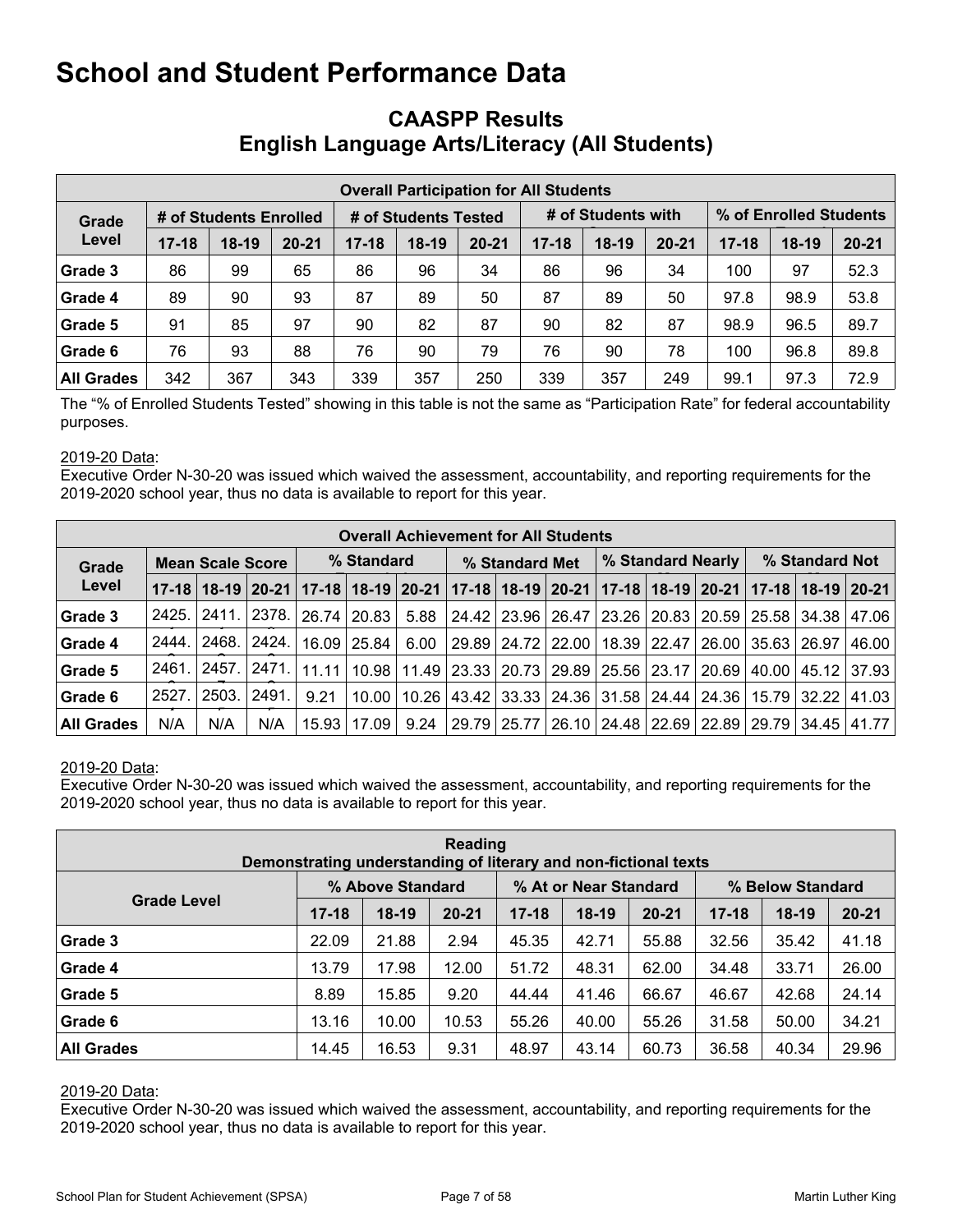| Writing<br>Producing clear and purposeful writing                                   |           |         |           |           |         |           |           |         |           |  |  |  |  |
|-------------------------------------------------------------------------------------|-----------|---------|-----------|-----------|---------|-----------|-----------|---------|-----------|--|--|--|--|
| % Above Standard<br>% At or Near Standard<br>% Below Standard<br><b>Grade Level</b> |           |         |           |           |         |           |           |         |           |  |  |  |  |
|                                                                                     | $17 - 18$ | $18-19$ | $20 - 21$ | $17 - 18$ | $18-19$ | $20 - 21$ | $17 - 18$ | $18-19$ | $20 - 21$ |  |  |  |  |
| Grade 3                                                                             | 24.42     | 13.54   | 2.94      | 43.02     | 50.00   | 50.00     | 32.56     | 36.46   | 47.06     |  |  |  |  |
| Grade 4                                                                             | 9.20      | 14.61   | 6.00      | 51.72     | 57.30   | 48.00     | 39.08     | 28.09   | 46.00     |  |  |  |  |
| Grade 5                                                                             | 13.33     | 15.85   | 12.79     | 42.22     | 41.46   | 53.49     | 44.44     | 42.68   | 33.72     |  |  |  |  |
| Grade 6                                                                             | 18.42     | 17.78   | 11.69     | 61.84     | 57.78   | 45.45     | 19.74     | 24.44   | 42.86     |  |  |  |  |
| <b>All Grades</b>                                                                   | 16.22     | 15.41   | 9.72      | 49.26     | 51.82   | 49.39     | 34.51     | 32.77   | 40.89     |  |  |  |  |

Executive Order N-30-20 was issued which waived the assessment, accountability, and reporting requirements for the 2019-2020 school year, thus no data is available to report for this year.

| Listening<br>Demonstrating effective communication skills                           |           |         |           |           |         |           |           |         |           |  |  |  |  |
|-------------------------------------------------------------------------------------|-----------|---------|-----------|-----------|---------|-----------|-----------|---------|-----------|--|--|--|--|
| % At or Near Standard<br>% Above Standard<br>% Below Standard<br><b>Grade Level</b> |           |         |           |           |         |           |           |         |           |  |  |  |  |
|                                                                                     | $17 - 18$ | $18-19$ | $20 - 21$ | $17 - 18$ | $18-19$ | $20 - 21$ | $17 - 18$ | $18-19$ | $20 - 21$ |  |  |  |  |
| Grade 3                                                                             | 20.93     | 19.79   | 5.88      | 63.95     | 67.71   | 67.65     | 15.12     | 12.50   | 26.47     |  |  |  |  |
| Grade 4                                                                             | 14.94     | 12.36   | 2.00      | 55.17     | 68.54   | 74.00     | 29.89     | 19.10   | 24.00     |  |  |  |  |
| Grade 5                                                                             | 8.89      | 4.88    | 11.49     | 51.11     | 51.22   | 68.97     | 40.00     | 43.90   | 19.54     |  |  |  |  |
| Grade 6                                                                             | 5.26      | 13.33   | 10.53     | 78.95     | 58.89   | 69.74     | 15.79     | 27.78   | 19.74     |  |  |  |  |
| <b>All Grades</b>                                                                   | 12.68     | 12.89   | 8.50      | 61.65     | 61.90   | 70.04     | 25.66     | 25.21   | 21.46     |  |  |  |  |

#### 2019-20 Data:

Executive Order N-30-20 was issued which waived the assessment, accountability, and reporting requirements for the 2019-2020 school year, thus no data is available to report for this year.

|                                                                                     | <b>Research/Inquiry</b><br>Investigating, analyzing, and presenting information |         |           |           |       |           |           |         |           |  |  |  |  |  |
|-------------------------------------------------------------------------------------|---------------------------------------------------------------------------------|---------|-----------|-----------|-------|-----------|-----------|---------|-----------|--|--|--|--|--|
| % At or Near Standard<br>% Above Standard<br>% Below Standard<br><b>Grade Level</b> |                                                                                 |         |           |           |       |           |           |         |           |  |  |  |  |  |
|                                                                                     | $17 - 18$                                                                       | $18-19$ | $20 - 21$ | $17 - 18$ | 18-19 | $20 - 21$ | $17 - 18$ | $18-19$ | $20 - 21$ |  |  |  |  |  |
| Grade 3                                                                             | 33.72                                                                           | 25.00   | 11.76     | 45.35     | 54.17 | 67.65     | 20.93     | 20.83   | 20.59     |  |  |  |  |  |
| Grade 4                                                                             | 25.29                                                                           | 32.58   | 8.00      | 49.43     | 49.44 | 66.00     | 25.29     | 17.98   | 26.00     |  |  |  |  |  |
| Grade 5                                                                             | 25.56                                                                           | 14.63   | 18.39     | 43.33     | 50.00 | 51.72     | 31.11     | 35.37   | 29.89     |  |  |  |  |  |
| Grade 6                                                                             | 32.89                                                                           | 18.89   | 11.54     | 56.58     | 53.33 | 69.23     | 10.53     | 27.78   | 19.23     |  |  |  |  |  |
| <b>All Grades</b>                                                                   | 29.20                                                                           | 22.97   | 13.25     | 48.38     | 51.82 | 62.25     | 22.42     | 25.21   | 24.50     |  |  |  |  |  |

#### 2019-20 Data:

Executive Order N-30-20 was issued which waived the assessment, accountability, and reporting requirements for the 2019-2020 school year, thus no data is available to report for this year.

#### **Conclusions based on this data:**

**1.** See Identified Need Goals #1-4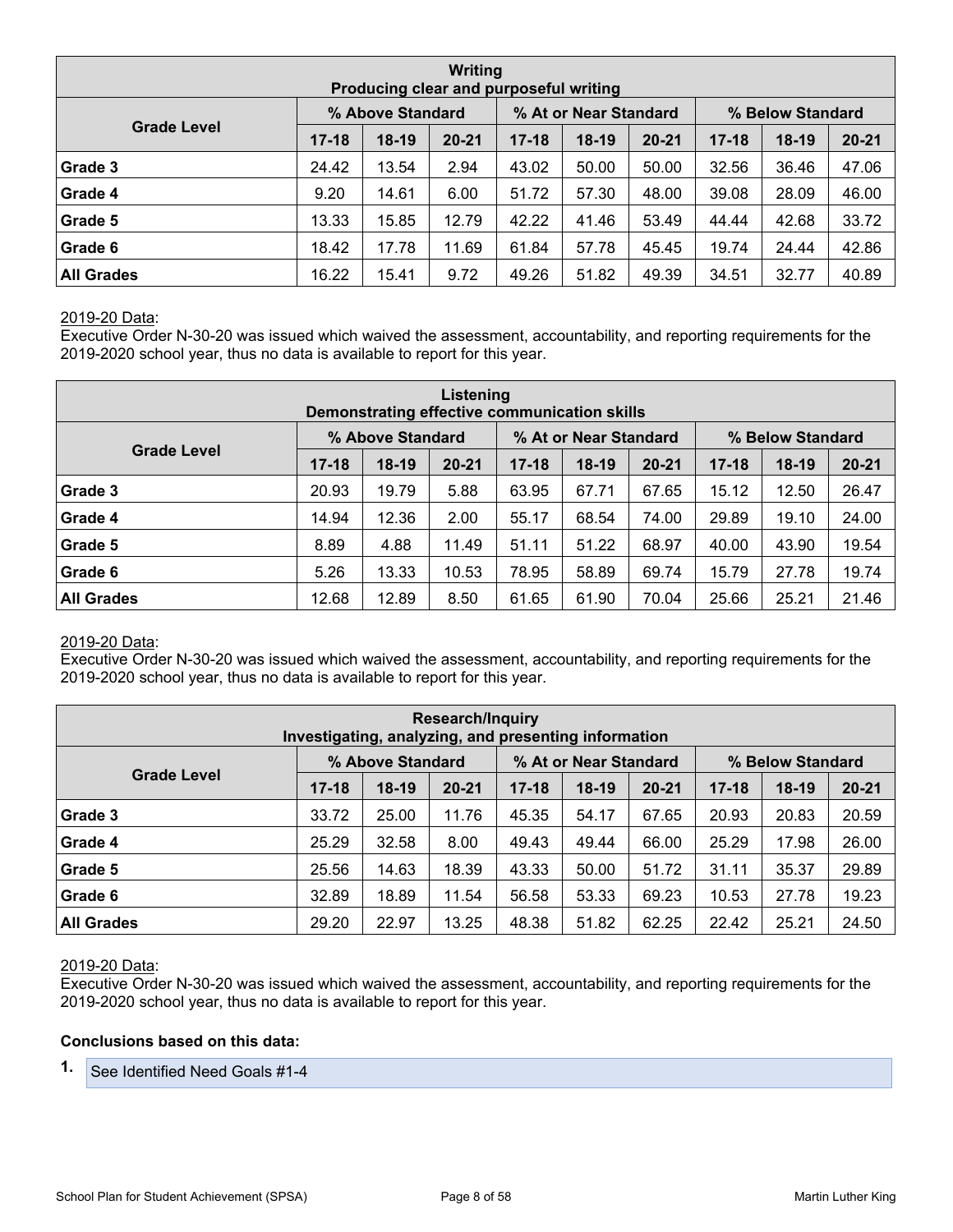|                   | <b>Overall Participation for All Students</b> |                        |           |           |                      |           |           |                    |           |                        |         |           |  |  |
|-------------------|-----------------------------------------------|------------------------|-----------|-----------|----------------------|-----------|-----------|--------------------|-----------|------------------------|---------|-----------|--|--|
| Grade             |                                               | # of Students Enrolled |           |           | # of Students Tested |           |           | # of Students with |           | % of Enrolled Students |         |           |  |  |
| Level             | $17 - 18$                                     | $18-19$                | $20 - 21$ | $17 - 18$ | $18-19$              | $20 - 21$ | $17 - 18$ | $18-19$            | $20 - 21$ | $17 - 18$              | $18-19$ | $20 - 21$ |  |  |
| Grade 3           | 86                                            | 99                     | 65        | 86        | 98                   | 33        | 86        | 98                 | 33        | 100                    | 99      | 50.8      |  |  |
| Grade 4           | 89                                            | 90                     | 93        | 87        | 89                   | 56        | 87        | 89                 | 56        | 97.8                   | 98.9    | 60.2      |  |  |
| Grade 5           | 91                                            | 86                     | 97        | 90        | 83                   | 87        | 90        | 83                 | 87        | 98.9                   | 96.5    | 89.7      |  |  |
| Grade 6           | 76                                            | 93                     | 88        | 76        | 93                   | 78        | 76        | 93                 | 76        | 100                    | 100     | 88.6      |  |  |
| <b>All Grades</b> | 342                                           | 368                    | 343       | 339       | 363                  | 254       | 339       | 363                | 252       | 99.1                   | 98.6    | 74.1      |  |  |

## **CAASPP Results Mathematics (All Students)**

\* The "% of Enrolled Students Tested" showing in this table is not the same as "Participation Rate" for federal accountability purposes.

#### 2019-20 Data:

Executive Order N-30-20 was issued which waived the assessment, accountability, and reporting requirements for the 2019-2020 school year, thus no data is available to report for this year.

|                   | <b>Overall Achievement for All Students</b> |                         |         |                                       |             |      |                      |                    |      |                               |  |                                                               |                |       |                                               |
|-------------------|---------------------------------------------|-------------------------|---------|---------------------------------------|-------------|------|----------------------|--------------------|------|-------------------------------|--|---------------------------------------------------------------|----------------|-------|-----------------------------------------------|
| Grade             |                                             | <b>Mean Scale Score</b> |         |                                       | % Standard  |      | % Standard Met       |                    |      |                               |  | % Standard Nearly                                             | % Standard Not |       |                                               |
| Level             | $17 - 18$                                   |                         |         | 18-19   20-21   17-18   18-19   20-21 |             |      | $ 17-18 18-19 20-21$ |                    |      |                               |  |                                                               |                |       | 17-18   18-19   20-21   17-18   18-19   20-21 |
| Grade 3           | 2432.                                       | 2419. I                 | 2375.1  | 17.44                                 | 18.37       | 0.00 |                      | $33.72 \mid 25.51$ |      | 30.30   26.74   19.39         |  |                                                               | 18.18   22.09  | 36.73 | 51.52                                         |
| Grade 4           | 2468.                                       | 2487.                   | 2416. l |                                       | 18.39 25.84 | 5.36 |                      |                    |      |                               |  | 24.14   17.98   17.86   35.63   35.96   30.36   21.84   20.22 |                |       | 46.43                                         |
| Grade 5           | 2463.                                       | 2463.                   | 2440.   | 4.44                                  | 7.23        | 4.60 | 20.00                | 9.64               | 8.05 | 27.78                         |  | 38.55   29.89                                                 | 47.78          | 44.58 | 57.47                                         |
| Grade 6           | 2517.                                       | 2489.                   | 2480.   | 14.47                                 | 7.53        |      | $10.53$   23.68      | 16.13              | 9.21 | 38.16                         |  | 37.63   39.47                                                 | 23.68 38.71    |       | 40.79                                         |
| <b>All Grades</b> | N/A                                         | N/A                     | N/A     | 13.57                                 | 14.88       | 5.95 | 25.37                |                    |      | 17.63   13.49   31.86   32.51 |  | 31.35                                                         | 29.20          | 34.99 | 49.21                                         |

#### 2019-20 Data:

Executive Order N-30-20 was issued which waived the assessment, accountability, and reporting requirements for the 2019-2020 school year, thus no data is available to report for this year.

| <b>Concepts &amp; Procedures</b><br>Applying mathematical concepts and procedures |           |                  |           |           |                       |           |           |                  |           |  |
|-----------------------------------------------------------------------------------|-----------|------------------|-----------|-----------|-----------------------|-----------|-----------|------------------|-----------|--|
|                                                                                   |           | % Above Standard |           |           | % At or Near Standard |           |           | % Below Standard |           |  |
| <b>Grade Level</b>                                                                | $17 - 18$ | $18-19$          | $20 - 21$ | $17 - 18$ | $18-19$               | $20 - 21$ | $17 - 18$ | $18-19$          | $20 - 21$ |  |
| Grade 3                                                                           | 37.21     | 30.61            | 6.06      | 34.88     | 26.53                 | 42.42     | 27.91     | 42.86            | 51.52     |  |
| Grade 4                                                                           | 27.59     | 37.08            | 9.09      | 33.33     | 30.34                 | 43.64     | 39.08     | 32.58            | 47.27     |  |
| Grade 5                                                                           | 12.22     | 8.43             | 3.45      | 36.67     | 33.73                 | 33.33     | 51.11     | 57.83            | 63.22     |  |
| Grade 6                                                                           | 28.95     | 15.05            | 9.33      | 38.16     | 37.63                 | 49.33     | 32.89     | 47.31            | 41.33     |  |
| <b>All Grades</b>                                                                 | 26.25     | 23.14            | 6.80      | 35.69     | 31.96                 | 41.60     | 38.05     | 44.90            | 51.60     |  |

#### 2019-20 Data: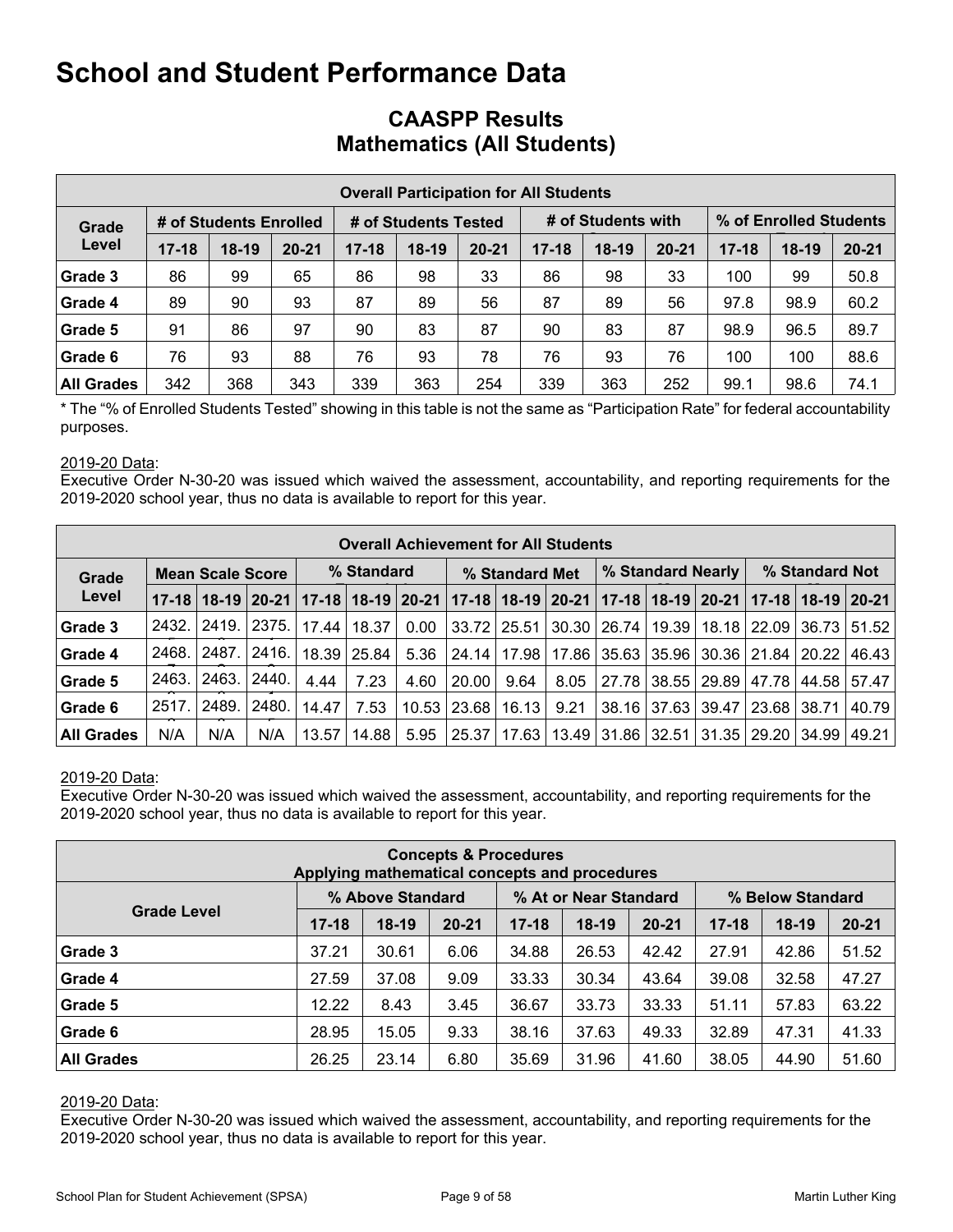| <b>Problem Solving &amp; Modeling/Data Analysis</b><br>Using appropriate tools and strategies to solve real world and mathematical problems |           |                  |           |           |                       |           |           |                  |           |  |
|---------------------------------------------------------------------------------------------------------------------------------------------|-----------|------------------|-----------|-----------|-----------------------|-----------|-----------|------------------|-----------|--|
|                                                                                                                                             |           | % Above Standard |           |           | % At or Near Standard |           |           | % Below Standard |           |  |
| <b>Grade Level</b>                                                                                                                          | $17 - 18$ | $18-19$          | $20 - 21$ | $17 - 18$ | $18-19$               | $20 - 21$ | $17 - 18$ | $18-19$          | $20 - 21$ |  |
| Grade 3                                                                                                                                     | 22.09     | 16.33            | 15.15     | 50.00     | 43.88                 | 36.36     | 27.91     | 39.80            | 48.48     |  |
| Grade 4                                                                                                                                     | 21.84     | 22.47            | 3.57      | 42.53     | 48.31                 | 44.64     | 35.63     | 29.21            | 51.79     |  |
| Grade 5                                                                                                                                     | 4.44      | 9.64             | 6.90      | 48.89     | 42.17                 | 45.98     | 46.67     | 48.19            | 47.13     |  |
| Grade 6                                                                                                                                     | 13.16     | 6.45             | 7.89      | 47.37     | 43.01                 | 40.79     | 39.47     | 50.54            | 51.32     |  |
| <b>All Grades</b>                                                                                                                           | 15.34     | 13.77            | 7.54      | 47.20     | 44.35                 | 42.86     | 37.46     | 41.87            | 49.60     |  |

Executive Order N-30-20 was issued which waived the assessment, accountability, and reporting requirements for the 2019-2020 school year, thus no data is available to report for this year.

| <b>Communicating Reasoning</b><br>Demonstrating ability to support mathematical conclusions |           |                  |           |           |                       |           |           |                  |           |  |
|---------------------------------------------------------------------------------------------|-----------|------------------|-----------|-----------|-----------------------|-----------|-----------|------------------|-----------|--|
|                                                                                             |           | % Above Standard |           |           | % At or Near Standard |           |           | % Below Standard |           |  |
| <b>Grade Level</b>                                                                          | $17 - 18$ | $18-19$          | $20 - 21$ | $17 - 18$ | $18-19$               | $20 - 21$ | $17 - 18$ | $18-19$          | $20 - 21$ |  |
| Grade 3                                                                                     | 24.42     | 26.53            | 9.09      | 55.81     | 48.98                 | 60.61     | 19.77     | 24.49            | 30.30     |  |
| Grade 4                                                                                     | 25.29     | 29.21            | 9.09      | 43.68     | 48.31                 | 58.18     | 31.03     | 22.47            | 32.73     |  |
| Grade 5                                                                                     | 8.89      | 8.43             | 3.45      | 36.67     | 50.60                 | 63.22     | 54.44     | 40.96            | 33.33     |  |
| Grade 6                                                                                     | 10.53     | 8.60             | 13.16     | 52.63     | 44.09                 | 61.84     | 36.84     | 47.31            | 25.00     |  |
| <b>All Grades</b>                                                                           | 17.40     | 18.46            | 8.37      | 46.90     | 47.93                 | 61.35     | 35.69     | 33.61            | 30.28     |  |

#### 2019-20 Data:

Executive Order N-30-20 was issued which waived the assessment, accountability, and reporting requirements for the 2019-2020 school year, thus no data is available to report for this year.

#### **Conclusions based on this data:**

**1.** See Identified Need Goals #1-4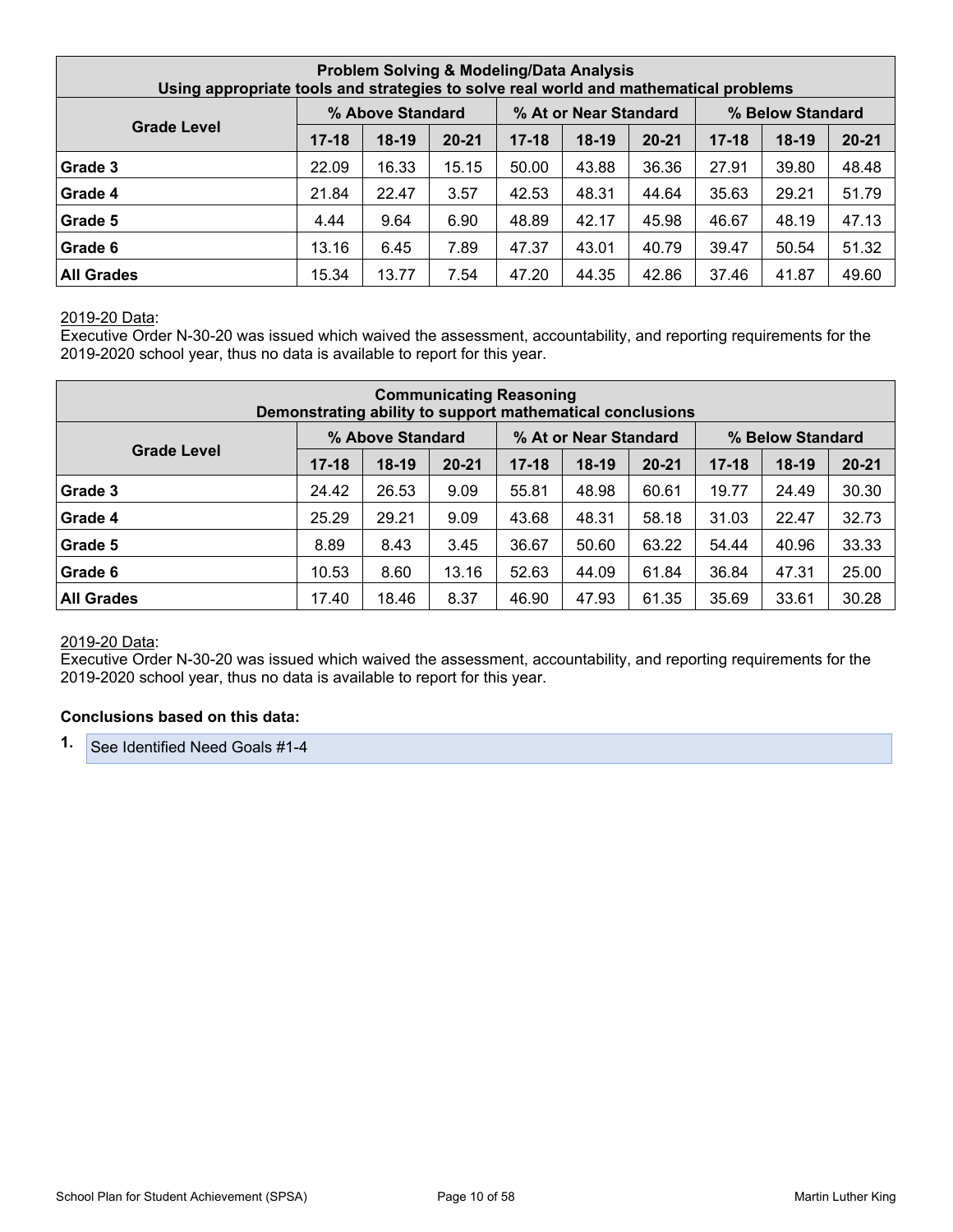## **ELPAC Results**

| <b>ELPAC Summative Assessment Data</b><br>Number of Students and Mean Scale Scores for All Students |           |         |           |           |                      |           |           |                         |           |           |                                            |           |
|-----------------------------------------------------------------------------------------------------|-----------|---------|-----------|-----------|----------------------|-----------|-----------|-------------------------|-----------|-----------|--------------------------------------------|-----------|
| Grade                                                                                               |           | Overall |           |           | <b>Oral Language</b> |           |           | <b>Written Language</b> |           |           | <b>Number of</b><br><b>Students Tested</b> |           |
| Level                                                                                               | $17 - 18$ | $18-19$ | $20 - 21$ | $17 - 18$ | $18-19$              | $20 - 21$ | $17 - 18$ | $18-19$                 | $20 - 21$ | $17 - 18$ | $18-19$                                    | $20 - 21$ |
| Κ                                                                                                   | 1450.5    | 1448.8  | 1442.8    | 1462.1    | 1464.6               | 1452.2    | 1423.3    | 1411.6                  | 1420.8    | 39        | 41                                         | 35        |
| 1                                                                                                   | 1464.3    | 1475.2  | 1446.1    | 1475.1    | 1467.9               | 1465.4    | 1453.0    | 1482.3                  | 1426.5    | 37        | 37                                         | 31        |
| $\mathbf{2}$                                                                                        | 1505.1    | 1504.0  | 1495.7    | 1504.8    | 1510.4               | 1509.9    | 1504.8    | 1497.1                  | 1481.0    | 42        | 37                                         | 33        |
| 3                                                                                                   | 1498.5    | 1475.7  | 1497.8    | 1502.0    | 1472.7               | 1498.0    | 1494.6    | 1478.3                  | 1497.1    | 25        | 41                                         | 29        |
| 4                                                                                                   | 1495.9    | 1515.7  | 1507.0    | 1492.7    | 1507.4               | 1507.5    | 1498.8    | 1523.6                  | 1506.0    | 30        | 18                                         | 36        |
| 5                                                                                                   | 1529.8    | 1512.1  | 1517.6    | 1533.8    | 1511.0               | 1516.1    | 1525.2    | 1512.7                  | 1518.9    | 22        | 29                                         | 34        |
| 6                                                                                                   | 1505.0    | 1482.6  | 1534.9    | 1495.8    | 1471.7               | 1544.7    | 1513.8    | 1493.1                  | 1524.5    | 12        | 14                                         | 16        |
| <b>All Grades</b>                                                                                   |           |         |           |           |                      |           |           |                         |           | 207       | 217                                        | 214       |

#### 2019-20 Data:

Executive Order N-30-20 was issued which waived the assessment, accountability, and reporting requirements for the 2019-2020 school year, thus no data is available to report for this year.

| <b>Overall Language</b><br>Percentage of Students at Each Performance Level for All Students |           |                 |               |           |             |               |         |                                                        |       |         |         |       |           |                                    |          |
|----------------------------------------------------------------------------------------------|-----------|-----------------|---------------|-----------|-------------|---------------|---------|--------------------------------------------------------|-------|---------|---------|-------|-----------|------------------------------------|----------|
| Grade                                                                                        |           | Level 4         |               |           | Level 3     |               |         | Level <sub>2</sub>                                     |       |         | Level 1 |       |           | <b>Total Number</b><br>of Students |          |
| Level                                                                                        | $17 - 18$ |                 | $18-19$ 20-21 | $17 - 18$ | 18-19 20-21 |               |         | $17 - 18$<br>$18-19$ 20-21<br>18-19 20-21<br>$17 - 18$ |       |         |         |       | $17 - 18$ | $18-19$                            | $ 20-21$ |
| Κ                                                                                            | 58.97     | $26.83$ $25.71$ |               | $\ast$    |             | $53.66$ 31.43 | $\star$ | 17.07                                                  | 42.86 | $\star$ | 2.44    | 0.00  | 39        | 41                                 | 35       |
| 1                                                                                            | 40.54     | 24.32           | 6.45          | 37.84     | 37.84       | 29.03         | $\ast$  | 32.43                                                  | 41.94 | $\ast$  | 5.41    | 22.58 | 37        | 37                                 | 31       |
| $\overline{2}$                                                                               | 64.29     | 21.62           | 21.21         | $\ast$    | 48.65       | 45.45         | $\ast$  | 24.32                                                  | 30.30 | $\star$ | 5.41    | 3.03  | 42        | 37                                 | 33       |
| 3                                                                                            | $\star$   | 14.63           | 13.79         | 44.00     | 29.27       | 48.28         | $\star$ | 31.71                                                  | 31.03 | $\star$ | 24.39   | 6.90  | 25        | 41                                 | 29       |
| 4                                                                                            | $\star$   | 11.11           | 14.29         | 36.67     | 61.11       | 40.00         | $\star$ | 27.78                                                  | 37.14 | $\star$ | 0.00    | 8.57  | 30        | 18                                 | 35       |
| 5                                                                                            | $\star$   | 17.24           | 9.09          | 68.18     |             | 24.14 45.45   | $\star$ | 48.28                                                  | 30.30 | $\star$ | 10.34   | 15.15 | 22        | 29                                 | 33       |
| 6                                                                                            | $\star$   | 7.14            | 13.33         | $\ast$    | 14.29       | 46.67         | $\star$ | 50.00                                                  | 33.33 | $\star$ | 28.57   | 6.67  | 12        | 14                                 | 15       |
| <b>All Grades</b>                                                                            | 37.68     | 19.35           | 15.17         | 35.75     | 39.63       | 40.28         | 15.46   | 30.88                                                  | 35.55 | 11.11   | 10.14   | 9.00  | 207       | 217                                | 211      |

2019-20 Data: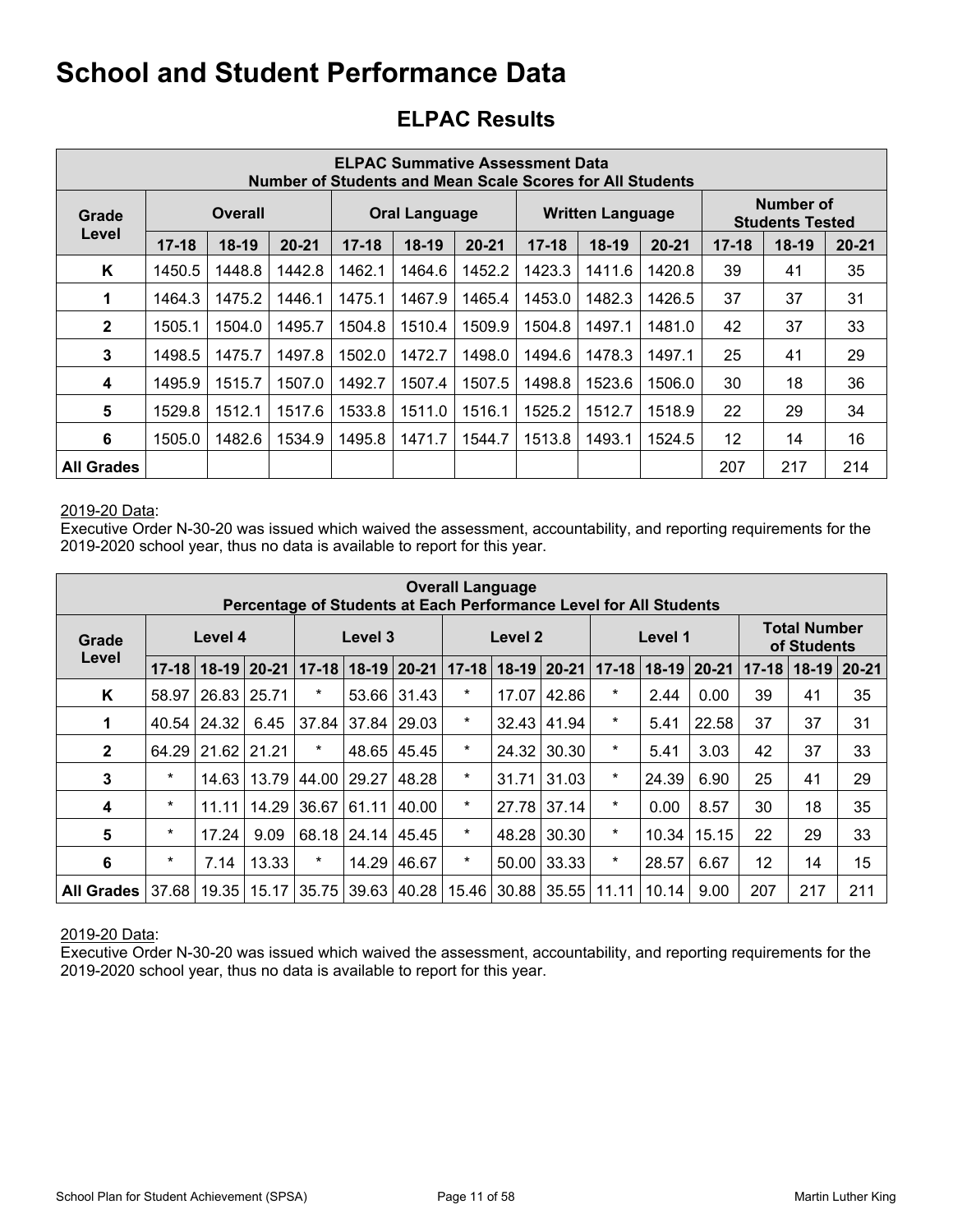|                   | <b>Oral Language</b><br>Percentage of Students at Each Performance Level for All Students |         |               |           |             |             |                                                    |         |       |         |         |                 |           |                                    |          |
|-------------------|-------------------------------------------------------------------------------------------|---------|---------------|-----------|-------------|-------------|----------------------------------------------------|---------|-------|---------|---------|-----------------|-----------|------------------------------------|----------|
| Grade             |                                                                                           | Level 4 |               |           | Level 3     |             |                                                    | Level 2 |       |         | Level 1 |                 |           | <b>Total Number</b><br>of Students |          |
| Level             | $17 - 18$                                                                                 |         | $18-19$ 20-21 | $17 - 18$ | 18-19 20-21 |             | $17 - 18$<br>$18 - 19$<br>$ 20 - 21 $<br>$17 - 18$ |         |       |         |         | $18-19$   20-21 | $17 - 18$ | $18-19$                            | $ 20-21$ |
| K                 | 69.23                                                                                     | 34.15   | 25.71         | $\ast$    |             | 53.66 54.29 | $\star$                                            | 12.20   | 17.14 | $\ast$  | 0.00    | 2.86            | 39        | 41                                 | 35       |
| 1                 | 67.57                                                                                     | 29.73   | 25.81         | $\star$   | 45.95       | 25.81       | $\star$                                            | 16.22   | 41.94 | $\star$ | 8.11    | 6.45            | 37        | 37                                 | 31       |
| $\mathbf{2}$      | 76.19                                                                                     | 45.95   | 48.48         | $\star$   | 37.84       | 36.36       | $\star$                                            | 16.22   | 15.15 | $\star$ | 0.00    | 0.00            | 42        | 37                                 | 33       |
| 3                 | $\star$                                                                                   | 29.27   | 31.03         | 60.00     | 36.59       | 55.17       | $\ast$                                             | 17.07   | 6.90  |         | 17.07   | 6.90            | 25        | 41                                 | 29       |
| 4                 | $\star$                                                                                   | 38.89   | 28.57         | $\ast$    | 44.44       | 51.43       | 36.67                                              | 16.67   | 20.00 | $\star$ | 0.00    | 0.00            | 30        | 18                                 | 35       |
| $5\phantom{1}$    | 54.55                                                                                     | 24.14   | 27.27         | $\star$   | 44.83       | 57.58       |                                                    | 24.14   | 3.03  | $\star$ | 6.90    | 12.12           | 22        | 29                                 | 33       |
| 6                 | $\star$                                                                                   | 14.29   | 53.33         | $\ast$    | 50.00       | 40.00       | $\star$                                            | 7.14    | 0.00  | $\star$ | 28.57   | 6.67            | 12        | 14                                 | 15       |
| <b>All Grades</b> | 56.04                                                                                     | 32.26   | 32.70         | 27.05     | 44.24       | 46.45       | 13.04                                              | 16.13   | 16.11 | $\star$ | 7.37    | 4.74            | 207       | 217                                | 211      |

Executive Order N-30-20 was issued which waived the assessment, accountability, and reporting requirements for the 2019-2020 school year, thus no data is available to report for this year.

| <b>Written Language</b><br>Percentage of Students at Each Performance Level for All Students |           |         |           |           |           |           |                                                          |                    |       |         |         |           |         |                                    |     |
|----------------------------------------------------------------------------------------------|-----------|---------|-----------|-----------|-----------|-----------|----------------------------------------------------------|--------------------|-------|---------|---------|-----------|---------|------------------------------------|-----|
| Grade                                                                                        |           | Level 4 |           |           | Level 3   |           |                                                          | Level <sub>2</sub> |       |         | Level 1 |           |         | <b>Total Number</b><br>of Students |     |
| Level                                                                                        | $17 - 18$ | $18-19$ | $20 - 21$ | $17 - 18$ | $18 - 19$ | $20 - 21$ | $18-19$ 20-21<br>$17 - 18$<br>$17 - 18$<br>$18-19$ 20-21 |                    |       |         |         | $17 - 18$ | $18-19$ | $20 - 21$                          |     |
| K                                                                                            | 38.46     | 9.76    | 28.57     | $\star$   | 46.34     | 17.14     | 28.21                                                    | 39.02              | 40.00 | $\star$ | 4.88    | 14.29     | 39      | 41                                 | 35  |
| 1                                                                                            | 29.73     | 21.62   | 3.23      | 29.73     | 32.43     | 25.81     | $\ast$                                                   | 27.03              | 19.35 | $\star$ | 18.92   | 51.61     | 37      | 37                                 | 31  |
| $\mathbf{2}$                                                                                 | 47.62     | 18.92   | 3.03      | 30.95     | 43.24     | 48.48     | $\ast$                                                   | 24.32              | 33.33 | $\star$ | 13.51   | 15.15     | 42      | 37                                 | 33  |
| 3                                                                                            |           | 7.32    | 6.90      | $\star$   | 17.07     | 27.59     | 44.00                                                    | 43.90              | 37.93 | $\star$ | 31.71   | 27.59     | 25      | 41                                 | 29  |
| $\overline{\mathbf{4}}$                                                                      | $\star$   | 5.56    | 5.71      | $\ast$    | 44.44     | 25.71     | 36.67                                                    | 44.44              | 37.14 | $\star$ | 5.56    | 31.43     | 30      | 18                                 | 35  |
| $5\phantom{1}$                                                                               | $\star$   | 0.00    | 18.18     | $\star$   | 20.69     | 12.12     | $\ast$                                                   | 44.83              | 42.42 | $\star$ | 34.48   | 27.27     | 22      | 29                                 | 33  |
| 6                                                                                            |           | 0.00    | 6.67      | $\star$   | 7.14      | 13.33     | $\star$                                                  | 57.14              | 46.67 | $\star$ | 35.71   | 33.33     | 12      | 14                                 | 15  |
| All Grades                                                                                   | 25.12     | 10.60   | 10.90     | 28.50     | 31.80     | 25.12     | 26.09                                                    | 37.79              | 36.02 | 20.29   | 19.82   | 27.96     | 207     | 217                                | 211 |

#### 2019-20 Data: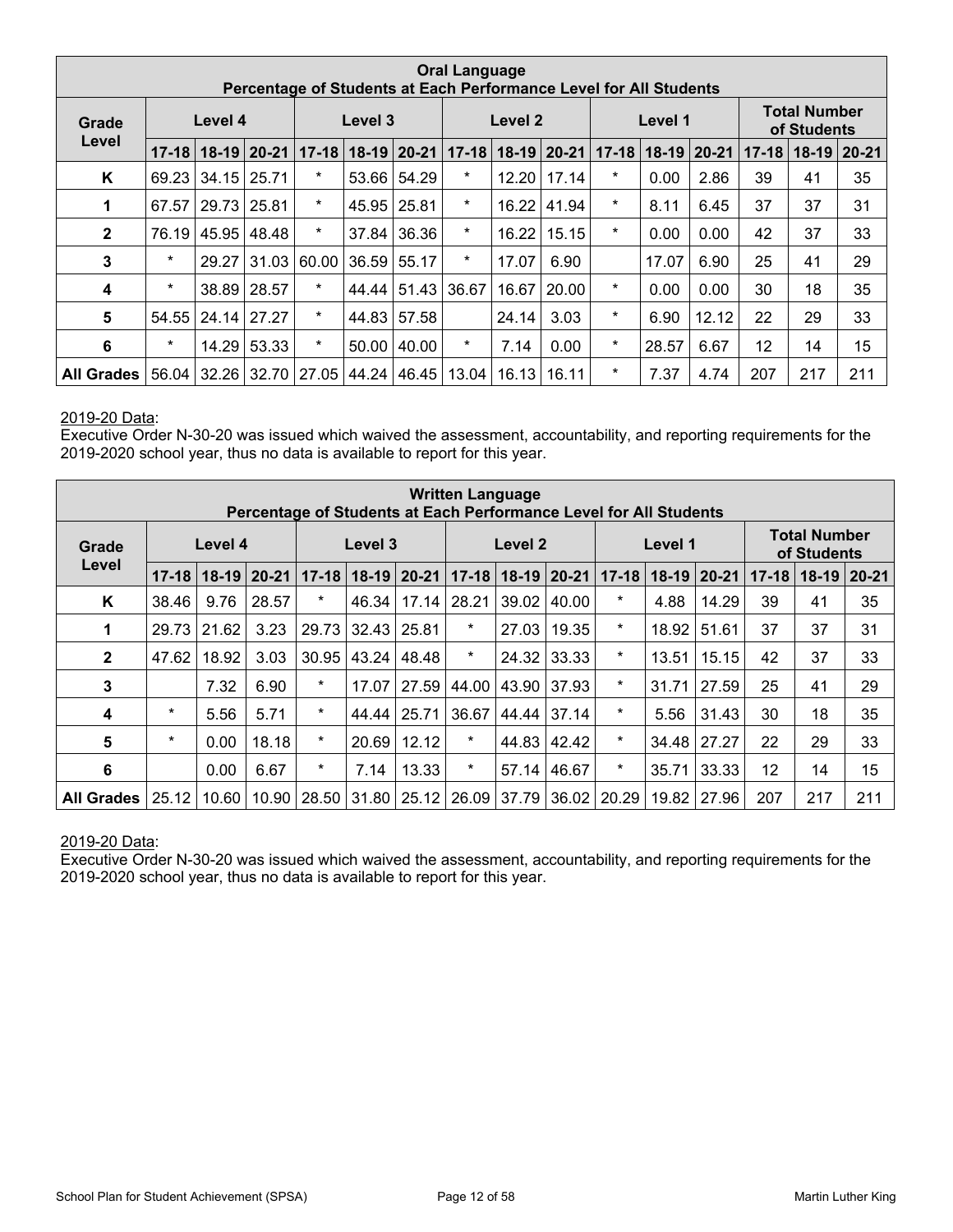|                   | <b>Listening Domain</b><br>Percentage of Students by Domain Performance Level for All Students |                       |           |           |                                              |       |          |                  |           |           |                                    |           |
|-------------------|------------------------------------------------------------------------------------------------|-----------------------|-----------|-----------|----------------------------------------------|-------|----------|------------------|-----------|-----------|------------------------------------|-----------|
| Grade             |                                                                                                | <b>Well Developed</b> |           |           | Somewhat/Moderately                          |       |          | <b>Beginning</b> |           |           | <b>Total Number</b><br>of Students |           |
| Level             | $17 - 18$                                                                                      | $18-19$               | $20 - 21$ | $17 - 18$ | $18-19$<br>$20 - 21$<br>$17 - 18$<br>$18-19$ |       |          |                  | $20 - 21$ | $17 - 18$ | $18-19$                            | $20 - 21$ |
| Κ                 | 69.23                                                                                          | 29.27                 | 34.29     | 28.21     | 68.29                                        | 65.71 | $\ast$   | 2.44             | 0.00      | 39        | 41                                 | 35        |
| 1                 | 81.08                                                                                          | 59.46                 | 25.81     | $\star$   | 32.43                                        | 64.52 | $\ast$   | 8.11             | 9.68      | 37        | 37                                 | 31        |
| $\mathbf{2}$      | 78.57                                                                                          | 56.76                 | 33.33     | $\star$   | 43.24                                        | 66.67 | $\star$  | 0.00             | 0.00      | 42        | 37                                 | 33        |
| 3                 | $\star$                                                                                        | 12.20                 | 41.38     | 84.00     | 68.29                                        | 51.72 | $^\star$ | 19.51            | 6.90      | 25        | 41                                 | 29        |
| 4                 | $\ast$                                                                                         | 5.56                  | 22.86     | 63.33     | 77.78                                        | 77.14 | $\ast$   | 16.67            | 0.00      | 30        | 18                                 | 35        |
| $5\phantom{1}$    | 50.00                                                                                          | 10.34                 | 21.21     | $\star$   | 72.41                                        | 72.73 | $^\star$ | 17.24            | 6.06      | 22        | 29                                 | 33        |
| 6                 | $\star$                                                                                        | 14.29                 | 33.33     | $\star$   | 42.86                                        | 53.33 | $\star$  | 42.86            | 13.33     | 12        | 14                                 | 15        |
| <b>All Grades</b> | 54.11                                                                                          | 30.41                 | 29.86     | 41.06     | 57.60                                        | 65.88 | $\ast$   | 11.98            | 4.27      | 207       | 217                                | 211       |

Executive Order N-30-20 was issued which waived the assessment, accountability, and reporting requirements for the 2019-2020 school year, thus no data is available to report for this year.

| <b>Speaking Domain</b><br>Percentage of Students by Domain Performance Level for All Students |           |                       |           |           |                                                           |       |         |                  |       |           |                                    |           |
|-----------------------------------------------------------------------------------------------|-----------|-----------------------|-----------|-----------|-----------------------------------------------------------|-------|---------|------------------|-------|-----------|------------------------------------|-----------|
| Grade                                                                                         |           | <b>Well Developed</b> |           |           | Somewhat/Moderately                                       |       |         | <b>Beginning</b> |       |           | <b>Total Number</b><br>of Students |           |
| Level                                                                                         | $17 - 18$ | $18-19$               | $20 - 21$ | $17 - 18$ | $18-19$<br>$17 - 18$<br>$20 - 21$<br>$20 - 21$<br>$18-19$ |       |         |                  |       | $17 - 18$ | $18-19$                            | $20 - 21$ |
| K                                                                                             | 64.10     | 43.90                 | 17.14     | 28.21     | 53.66                                                     | 71.43 | $\star$ | 2.44             | 11.43 | 39        | 41                                 | 35        |
| 1                                                                                             | 51.35     | 18.92                 | 22.58     | 37.84     | 70.27                                                     | 70.97 | $\ast$  | 10.81            | 6.45  | 37        | 37                                 | 31        |
| $\mathbf{2}$                                                                                  | 69.05     | 27.03                 | 45.45     | 26.19     | 70.27                                                     | 54.55 | $\ast$  | 2.70             | 0.00  | 42        | 37                                 | 33        |
| 3                                                                                             | 72.00     | 46.34                 | 37.93     | $\star$   | 36.59                                                     | 55.17 |         | 17.07            | 6.90  | 25        | 41                                 | 29        |
| 4                                                                                             | 53.33     | 55.56                 | 34.29     | 36.67     | 44.44                                                     | 60.00 | $\star$ | 0.00             | 5.71  | 30        | 18                                 | 35        |
| 5                                                                                             | 81.82     | 55.17                 | 63.64     | $\star$   | 41.38                                                     | 24.24 | $\star$ | 3.45             | 12.12 | 22        | 29                                 | 33        |
| $6\phantom{1}6$                                                                               | $\star$   | 35.71                 | 92.86     | $\star$   | 35.71                                                     | 7.14  | $\star$ | 28.57            | 0.00  | 12        | 14                                 | 14        |
| <b>All Grades</b>                                                                             | 63.77     | 39.17                 | 40.48     | 29.47     | 52.53                                                     | 52.86 | 6.76    | 8.29             | 6.67  | 207       | 217                                | 210       |

#### 2019-20 Data: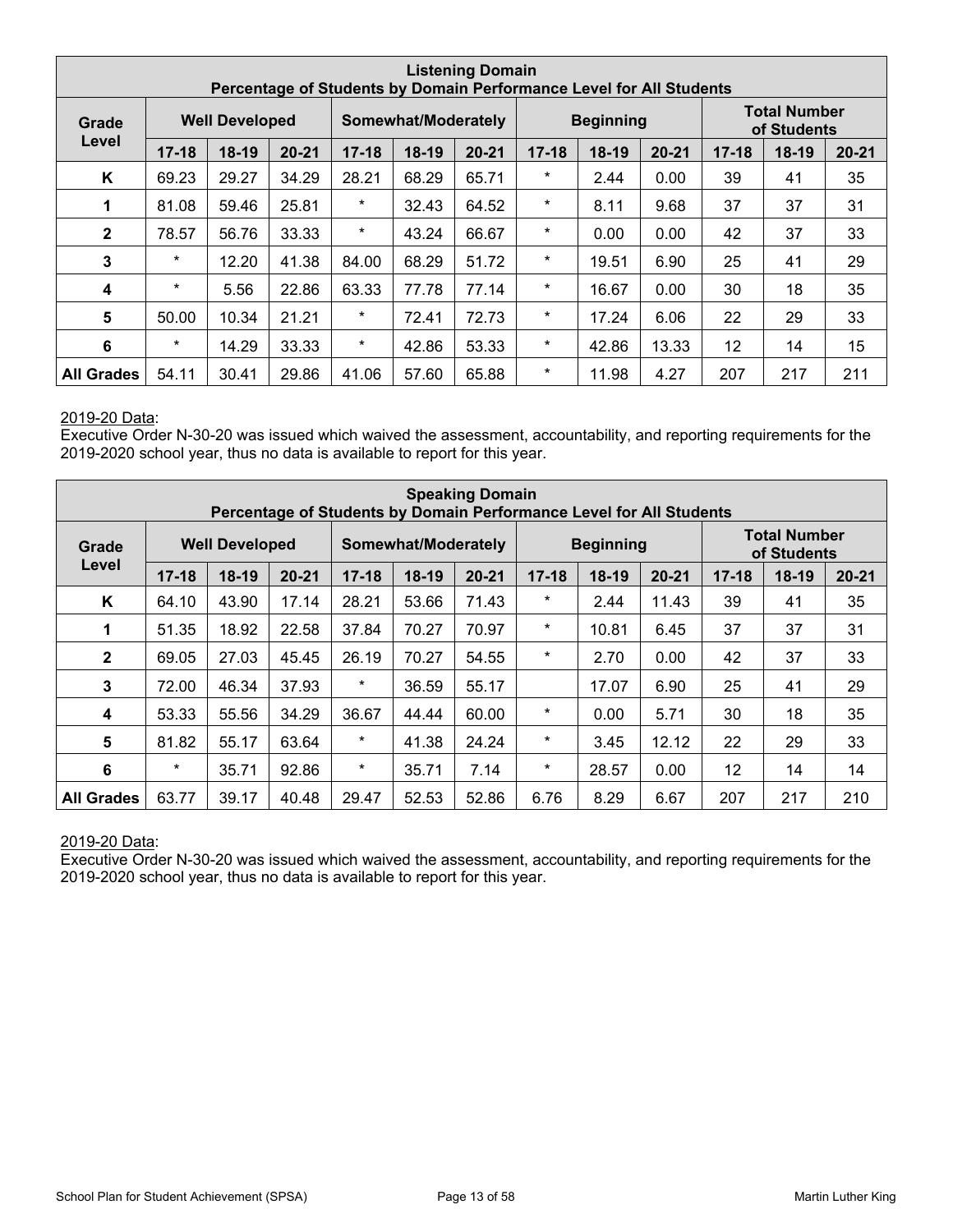| <b>Reading Domain</b><br>Percentage of Students by Domain Performance Level for All Students |           |                       |           |           |                                                       |       |          |                  |           |         |                                    |     |
|----------------------------------------------------------------------------------------------|-----------|-----------------------|-----------|-----------|-------------------------------------------------------|-------|----------|------------------|-----------|---------|------------------------------------|-----|
| Grade                                                                                        |           | <b>Well Developed</b> |           |           | Somewhat/Moderately                                   |       |          | <b>Beginning</b> |           |         | <b>Total Number</b><br>of Students |     |
| Level                                                                                        | $17 - 18$ | $18-19$               | $20 - 21$ | $17 - 18$ | 18-19<br>18-19<br>$20 - 21$<br>$17 - 18$<br>$20 - 21$ |       |          |                  | $17 - 18$ | $18-19$ | $20 - 21$                          |     |
| K                                                                                            | 33.33     | 0.00                  | 8.57      | 58.97     | 95.12                                                 | 85.71 | $\ast$   | 4.88             | 5.71      | 39      | 41                                 | 35  |
| 1                                                                                            | 32.43     | 45.95                 | 19.35     | 35.14     | 24.32                                                 | 19.35 | 32.43    | 29.73            | 61.29     | 37      | 37                                 | 31  |
| $\mathbf{2}$                                                                                 | 64.29     | 16.22                 | 21.88     | $\star$   | 67.57                                                 | 62.50 | $\star$  | 16.22            | 15.63     | 42      | 37                                 | 32  |
| 3                                                                                            |           | 12.20                 | 3.45      | 72.00     | 46.34                                                 | 65.52 | $\star$  | 41.46            | 31.03     | 25      | 41                                 | 29  |
| 4                                                                                            | $\star$   | 5.56                  | 8.57      | 53.33     | 77.78                                                 | 54.29 | 36.67    | 16.67            | 37.14     | 30      | 18                                 | 35  |
| $5\phantom{1}$                                                                               | $\star$   | 10.34                 | 12.12     | 81.82     | 51.72                                                 | 60.61 | $\ast$   | 37.93            | 27.27     | 22      | 29                                 | 33  |
| 6                                                                                            |           | 0.00                  | 6.67      | $\star$   | 21.43                                                 | 26.67 | $^\star$ | 78.57            | 66.67     | 12      | 14                                 | 15  |
| <b>All Grades</b>                                                                            | 28.02     | 14.75                 | 11.90     | 47.83     | 57.14                                                 | 56.19 | 24.15    | 28.11            | 31.90     | 207     | 217                                | 210 |

Executive Order N-30-20 was issued which waived the assessment, accountability, and reporting requirements for the 2019-2020 school year, thus no data is available to report for this year.

| <b>Writing Domain</b><br>Percentage of Students by Domain Performance Level for All Students |           |                       |           |           |                                                           |       |         |                  |           |         |                                    |     |
|----------------------------------------------------------------------------------------------|-----------|-----------------------|-----------|-----------|-----------------------------------------------------------|-------|---------|------------------|-----------|---------|------------------------------------|-----|
| Grade                                                                                        |           | <b>Well Developed</b> |           |           | Somewhat/Moderately                                       |       |         | <b>Beginning</b> |           |         | <b>Total Number</b><br>of Students |     |
| Level                                                                                        | $17 - 18$ | $18-19$               | $20 - 21$ | $17 - 18$ | $18-19$<br>$20 - 21$<br>$17 - 18$<br>$18-19$<br>$20 - 21$ |       |         |                  | $17 - 18$ | $18-19$ | $20 - 21$                          |     |
| K                                                                                            | 69.23     | 70.73                 | 45.71     | $\star$   | 19.51                                                     | 34.29 | $\star$ | 9.76             | 20.00     | 39      | 41                                 | 35  |
| 1                                                                                            | $\ast$    | 18.92                 | 6.45      | 56.76     | 72.97                                                     | 67.74 | $\ast$  | 8.11             | 25.81     | 37      | 37                                 | 31  |
| $\mathbf{2}$                                                                                 | 38.10     | 10.81                 | 6.06      | 47.62     | 78.38                                                     | 75.76 | $\star$ | 10.81            | 18.18     | 42      | 37                                 | 33  |
| $\mathbf{3}$                                                                                 | $\star$   | 14.63                 | 17.24     | 64.00     | 60.98                                                     | 62.07 | $\star$ | 24.39            | 20.69     | 25      | 41                                 | 29  |
| $\overline{\mathbf{4}}$                                                                      | $\ast$    | 16.67                 | 17.14     | 60.00     | 77.78                                                     | 65.71 | $\star$ | 5.56             | 17.14     | 30      | 18                                 | 35  |
| $5\phantom{1}$                                                                               | $\ast$    | 6.90                  | 12.12     | 72.73     | 62.07                                                     | 72.73 | $\star$ | 31.03            | 15.15     | 22      | 29                                 | 33  |
| 6                                                                                            |           | 0.00                  | 6.67      | 91.67     | 71.43                                                     | 93.33 | $\star$ | 28.57            | 0.00      | 12      | 14                                 | 15  |
| <b>All Grades</b>                                                                            | 33.33     | 23.50                 | 17.06     | 53.14     | 60.37                                                     | 64.93 | 13.53   | 16.13            | 18.01     | 207     | 217                                | 211 |

#### 2019-20 Data:

Executive Order N-30-20 was issued which waived the assessment, accountability, and reporting requirements for the 2019-2020 school year, thus no data is available to report for this year.

#### **Conclusions based on this data:**

**1.**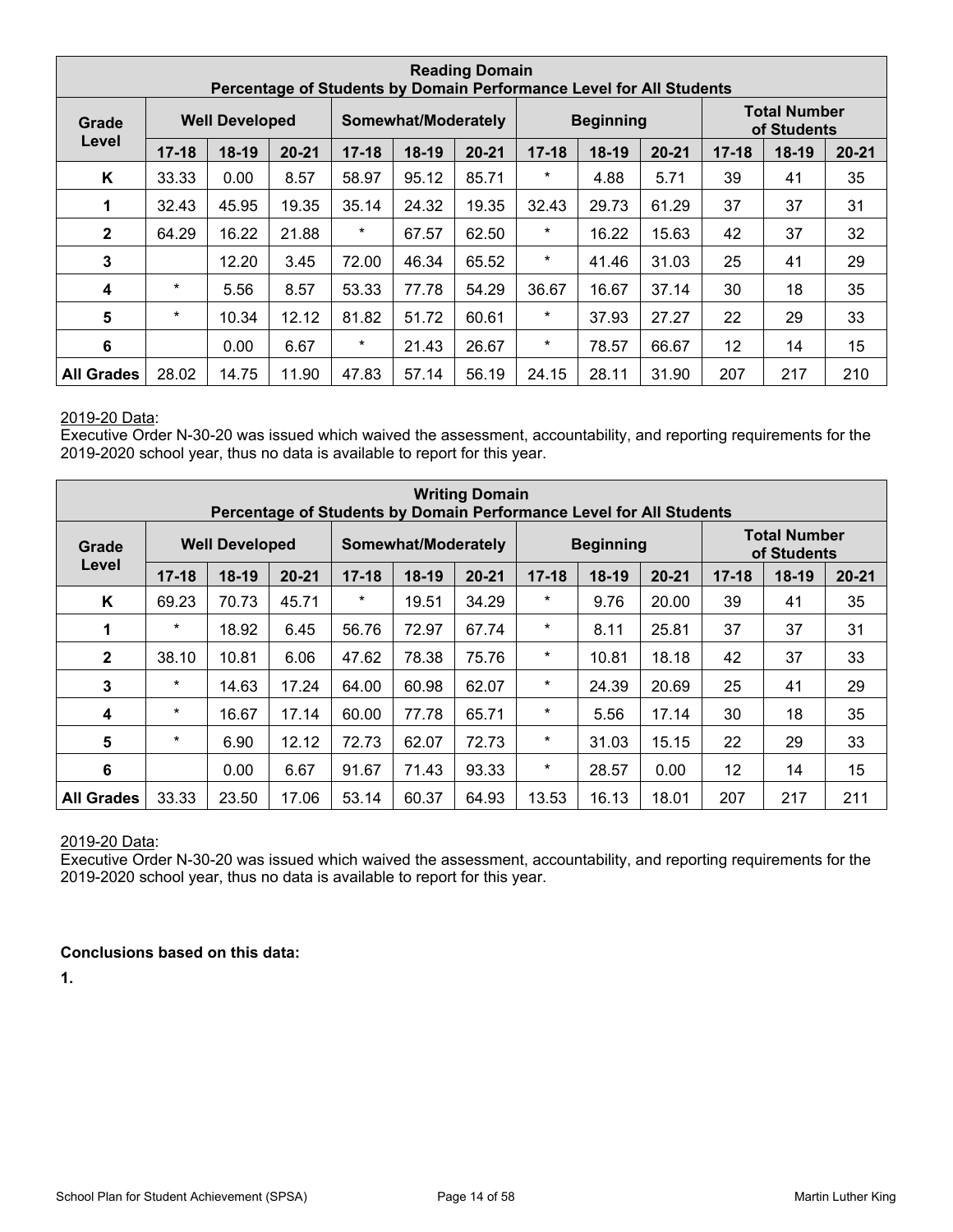## **Student Population**

Although both Senate Bill 98 and Assembly Bill 130 suspended the publication of state indicators on the 2020 and 2021 California School Dashboards, these bills also required the reporting of valid and reliable data that would have been included in these Dashboards.

To meet this requirement, CDE has made available the Enrollment, Graduation Rate Additional Report and the College/Career Measures Report data available. All other reports are not available for 2020 and 2021.

This section provides information about the school's student population.

| 2020-21 Student Population                        |                                                                                                                                                                     |                                                                                                                                                                                                    |                                                                                          |  |  |  |  |  |  |  |
|---------------------------------------------------|---------------------------------------------------------------------------------------------------------------------------------------------------------------------|----------------------------------------------------------------------------------------------------------------------------------------------------------------------------------------------------|------------------------------------------------------------------------------------------|--|--|--|--|--|--|--|
| <b>Total</b><br><b>Enrollment</b>                 | Socioeconomically<br><b>Disadvantaged</b>                                                                                                                           | <b>English</b><br><b>Learners</b>                                                                                                                                                                  | <b>Foster</b><br>Youth                                                                   |  |  |  |  |  |  |  |
| 630                                               | 79.7                                                                                                                                                                | 35.4                                                                                                                                                                                               | 0.8                                                                                      |  |  |  |  |  |  |  |
| This is the total number of<br>students enrolled. | This is the percent of students<br>who are eligible for free or<br>reduced priced meals; or have<br>parents/guardians who did not<br>receive a high school diploma. | This is the percent of students<br>who are learning to communicate<br>effectively in English, typically<br>requiring instruction in both the<br>English Language and in their<br>academic courses. | This is the percent of students<br>whose well-being is the<br>responsibility of a court. |  |  |  |  |  |  |  |

| 2019-20 Enrollment for All Students/Student Group |              |            |
|---------------------------------------------------|--------------|------------|
| <b>Student Group</b>                              | <b>Total</b> | Percentage |
| <b>English Learners</b>                           | 223          | 35.4       |
| <b>Foster Youth</b>                               | 5            | 0.8        |
| <b>Homeless</b>                                   | 4            | 0.6        |
| <b>Socioeconomically Disadvantaged</b>            | 502          | 79.7       |
| <b>Students with Disabilities</b>                 | 52           | 8.3        |

| <b>Enrollment by Race/Ethnicity</b> |              |            |
|-------------------------------------|--------------|------------|
| <b>Student Group</b>                | <b>Total</b> | Percentage |
| <b>African American</b>             | 17           | 2.7        |
| American Indian or Alaska Native    |              | 0.2        |
| Asian                               | 8            | 1.3        |
| <b>Filipino</b>                     | 9            | 1.4        |
| Hispanic                            | 535          | 84.9       |
| <b>Two or More Races</b>            | 12           | 1.9        |
| Native Hawaiian or Pacific Islander | 2            | 0.3        |
| <b>White</b>                        | 44           | 7.0        |

#### **Conclusions based on this data:**

**1.** See Identified Need Goals #1-4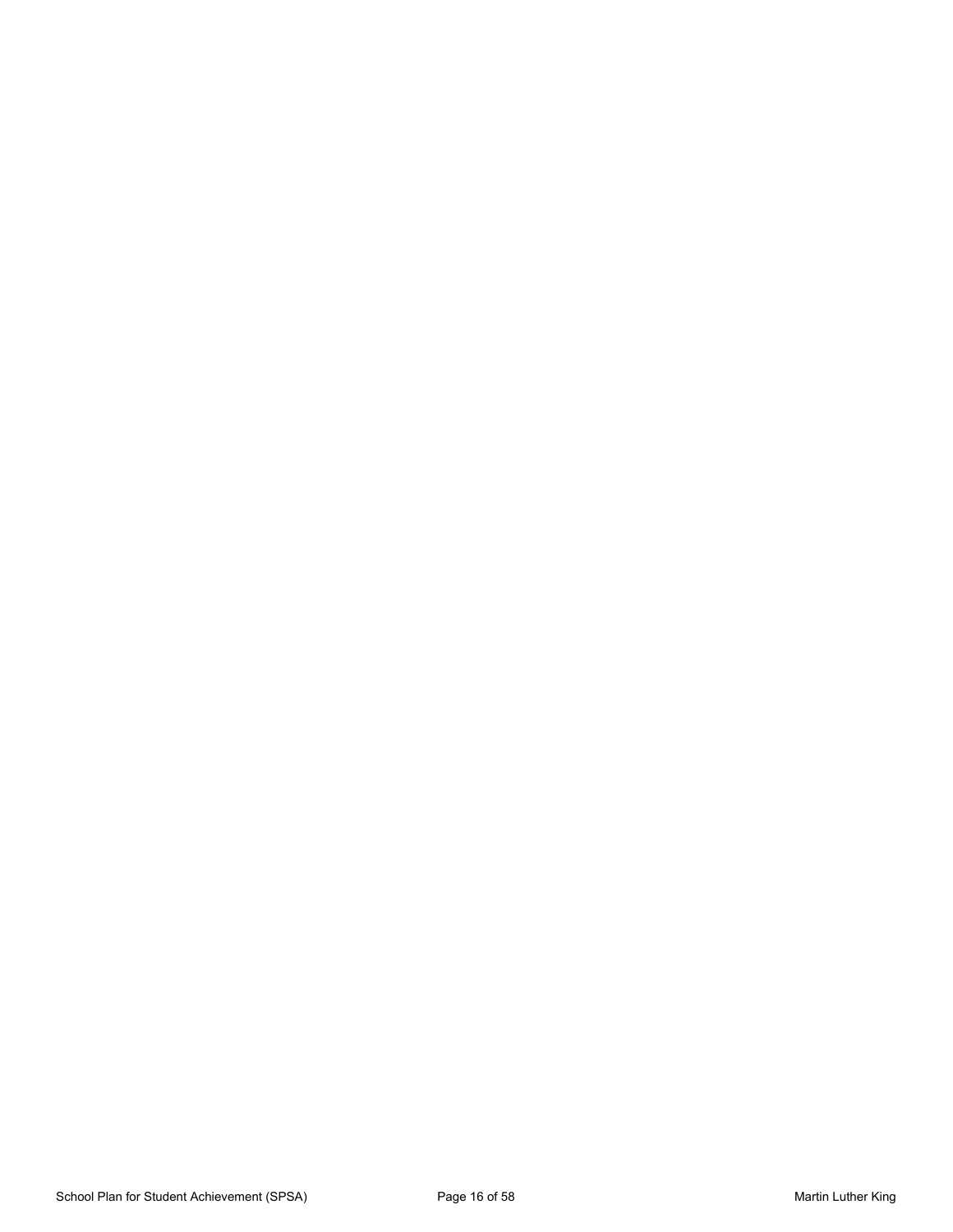## **Overall Performance**

Although both Senate Bill 98 and Assembly Bill 130 suspended the publication of state indicators on the 2020 and 2021 California School Dashboards, these bills also required the reporting of valid and reliable data that would have been included in these Dashboards.

To meet this requirement, CDE has made available the Enrollment, Graduation Rate Additional Report and the College/Career Measures Report data available. All other reports are not available for 2020 and 2021, thus the most recent data (2019 Fall) is provided here.

| 2019 Fall Dashboard Overall Performance for All Students |                                      |                                  |
|----------------------------------------------------------|--------------------------------------|----------------------------------|
| <b>Academic Performance</b>                              | <b>Academic Engagement</b>           | <b>Conditions &amp; Climate</b>  |
| <b>English Language Arts</b><br>Orange                   | <b>Chronic Absenteeism</b><br>Orange | <b>Suspension Rate</b><br>Orange |
| <b>Mathematics</b><br>Orange                             |                                      |                                  |

#### **Conclusions based on this data:**

**1.** See Identified Need Goals #1-4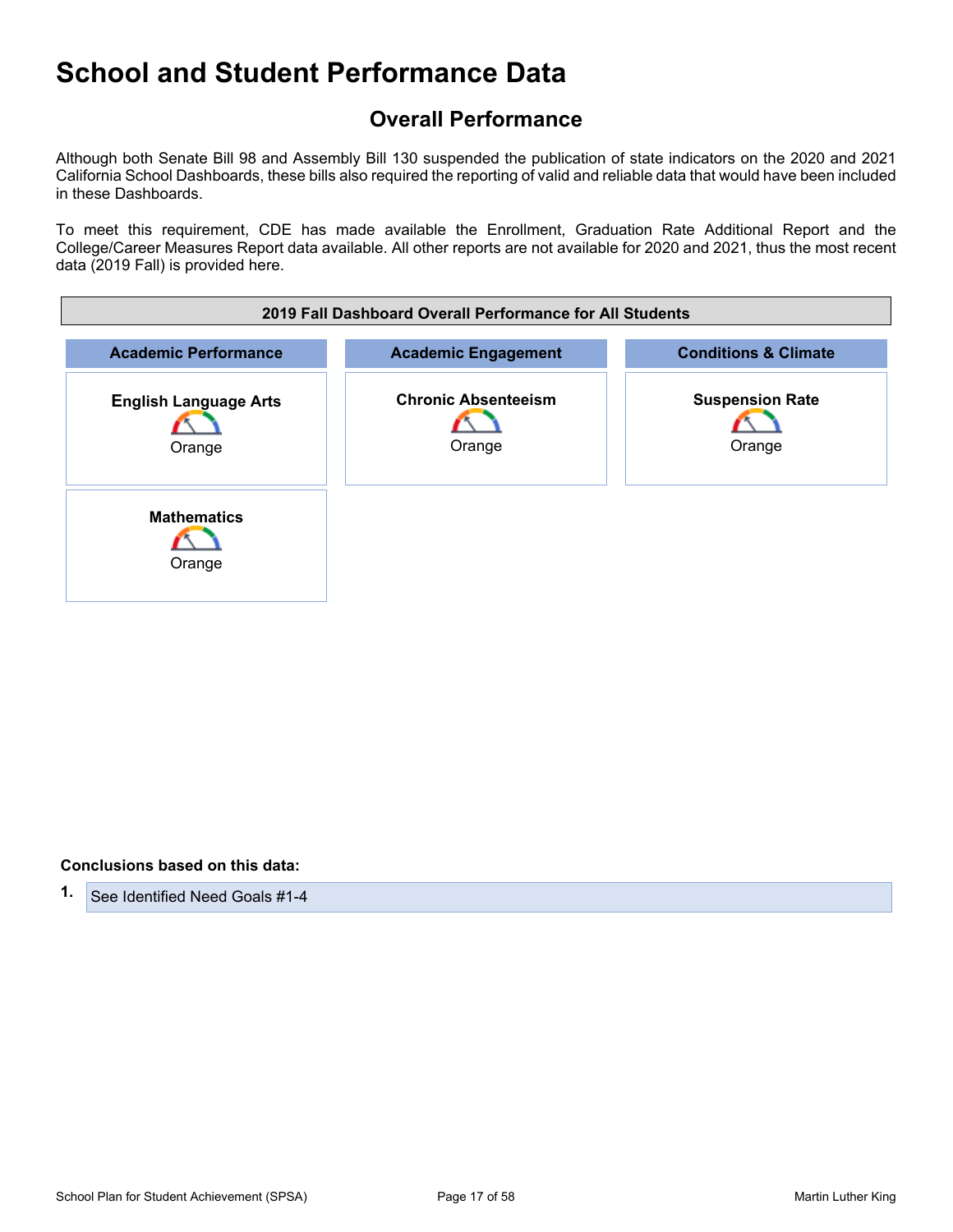## **Academic Performance English Language Arts**

Although both Senate Bill 98 and Assembly Bill 130 suspended the publication of state indicators on the 2020 and 2021 California School Dashboards, these bills also required the reporting of valid and reliable data that would have been included in these Dashboards.

To meet this requirement, CDE has made available the Enrollment, Graduation Rate Additional Report and the College/Career Measures Report data available. All other reports are not available for 2020 and 2021, thus the most recent data (2019 Fall) is provided here.

The performance levels are color-coded and range from lowest-to-highest performance in the following order:



This section provides number of student groups in each color.

| 2019 Fall Dashboard English Language Arts Equity Report |               |        |              |      |
|---------------------------------------------------------|---------------|--------|--------------|------|
| Red                                                     | <b>Orange</b> | Yellow | <b>Green</b> | Blue |
|                                                         |               |        |              |      |

This section provides a view of Student Assessment Results and other aspects of this school's performance, specifically how well students are meeting grade-level standards on the English Language Arts assessment. This measure is based on student performance on the Smarter Balanced Summative Assessment, which is taken annually by students in grades 3–8 and grade 11.

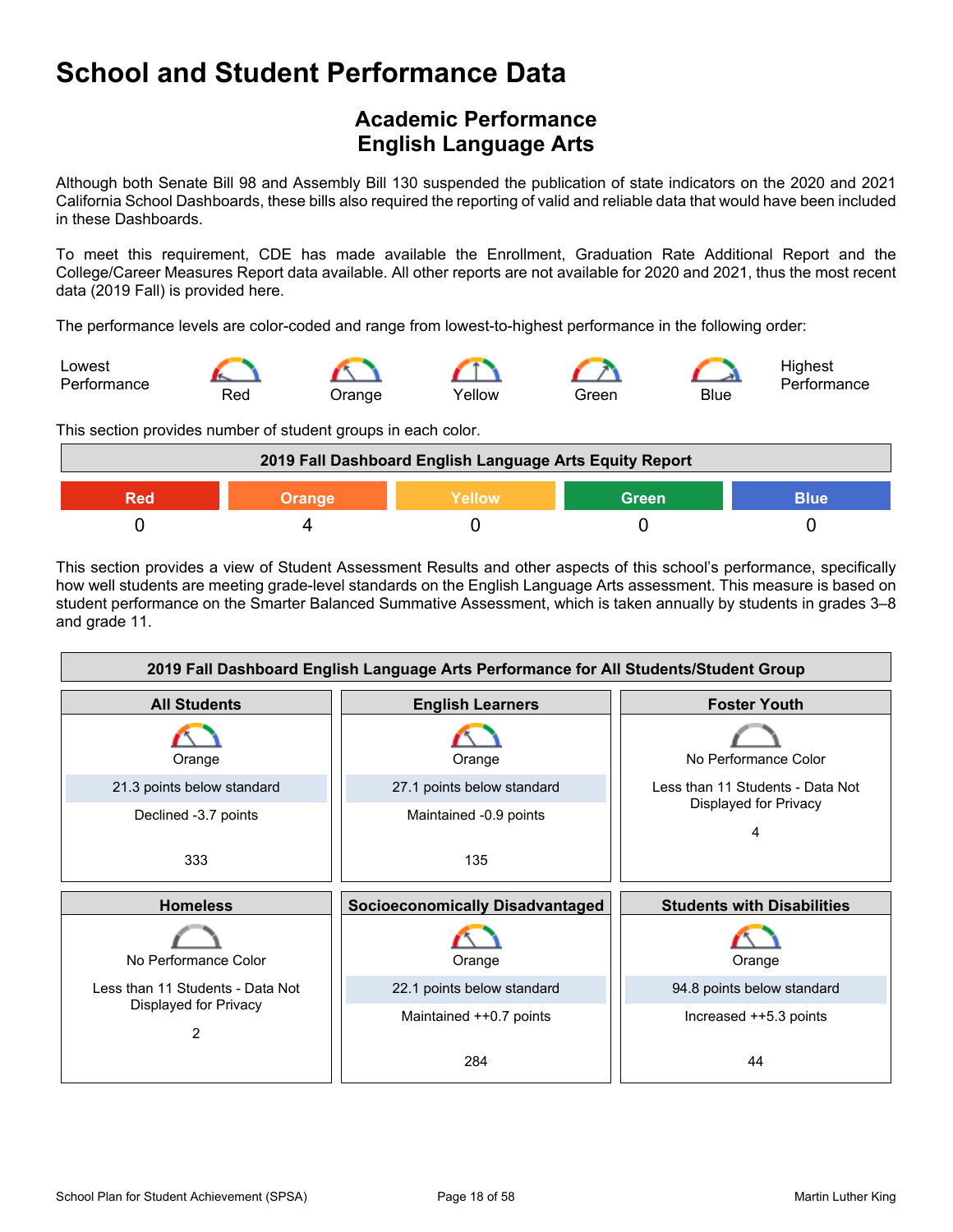

This section provides a view of Student Assessment Results and other aspects of this school's performance, specifically how well students are meeting grade-level standards on the English Language Arts assessment. This measure is based on student performance on the Smarter Balanced Summative Assessment, which is taken annually by students in grades 3–8 and grade 11.

| 2019 Fall Dashboard English Language Arts Data Comparisons for English Learners |                                      |                            |
|---------------------------------------------------------------------------------|--------------------------------------|----------------------------|
| <b>Current English Learner</b>                                                  | <b>Reclassified English Learners</b> | <b>English Only</b>        |
| 52.8 points below standard                                                      | 15.2 points above standard           | 25.6 points below standard |
| Declined -3.6 points                                                            | Declined -6.1 points                 | Declined -3.7 points       |
| 84                                                                              | 51                                   | 176                        |

#### **Conclusions based on this data:**

|  | <b>1.</b> See Identified Need Goals #1-4 |
|--|------------------------------------------|
|--|------------------------------------------|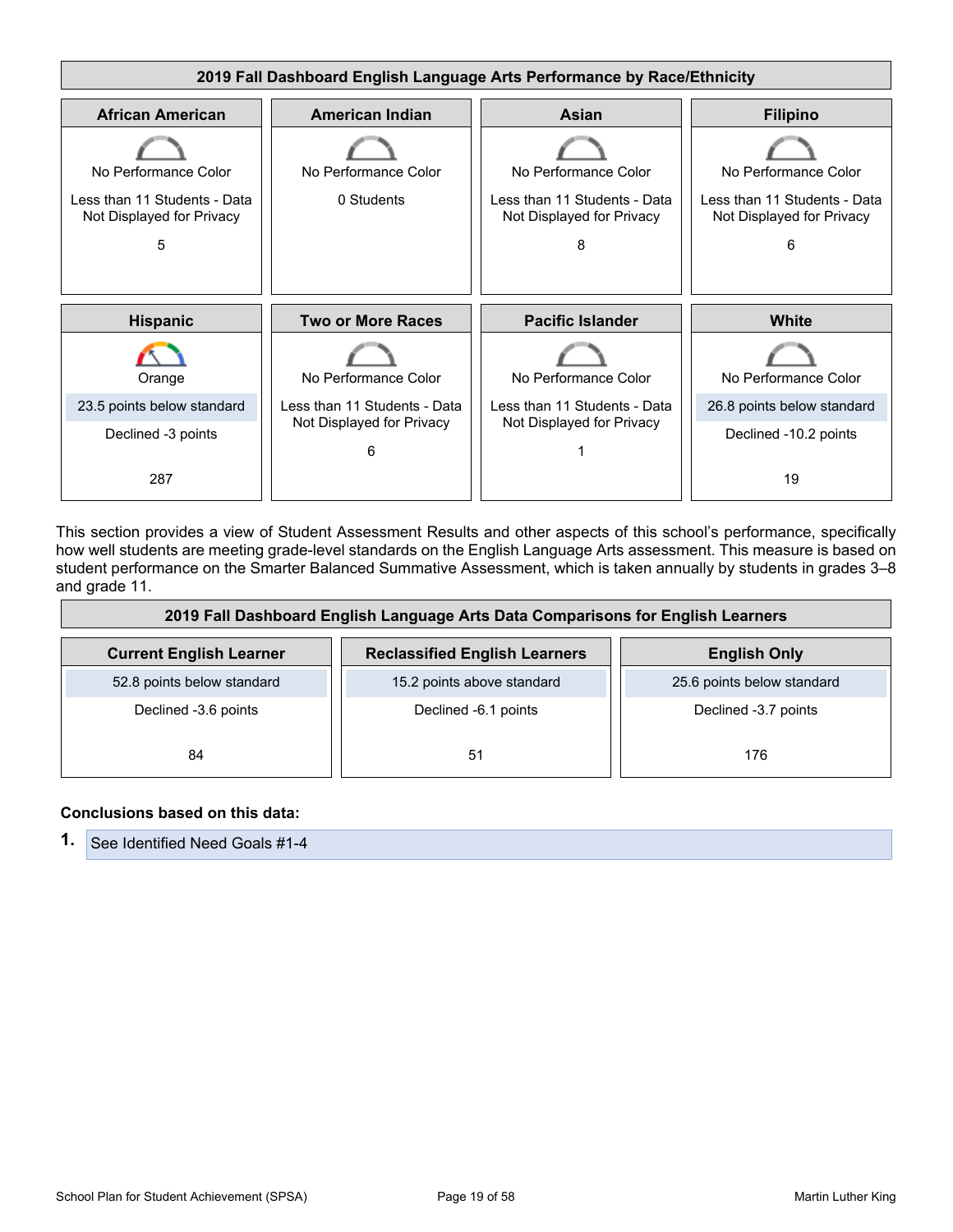## **Academic Performance Mathematics**

Although both Senate Bill 98 and Assembly Bill 130 suspended the publication of state indicators on the 2020 and 2021 California School Dashboards, these bills also required the reporting of valid and reliable data that would have been included in these Dashboards.

To meet this requirement, CDE has made available the Enrollment, Graduation Rate Additional Report and the College/Career Measures Report data available. All other reports are not available for 2020 and 2021, thus the most recent data (2019 Fall) is provided here.

The performance levels are color-coded and range from lowest-to-highest performance in the following order:



This section provides number of student groups in each color.



This section provides a view of Student Assessment Results and other aspects of this school's performance, specifically how well students are meeting grade-level standards on the Mathematics assessment. This measure is based on student performance on the Smarter Balanced Summative Assessment, which is taken annually by students in grades 3–8 and grade 11.

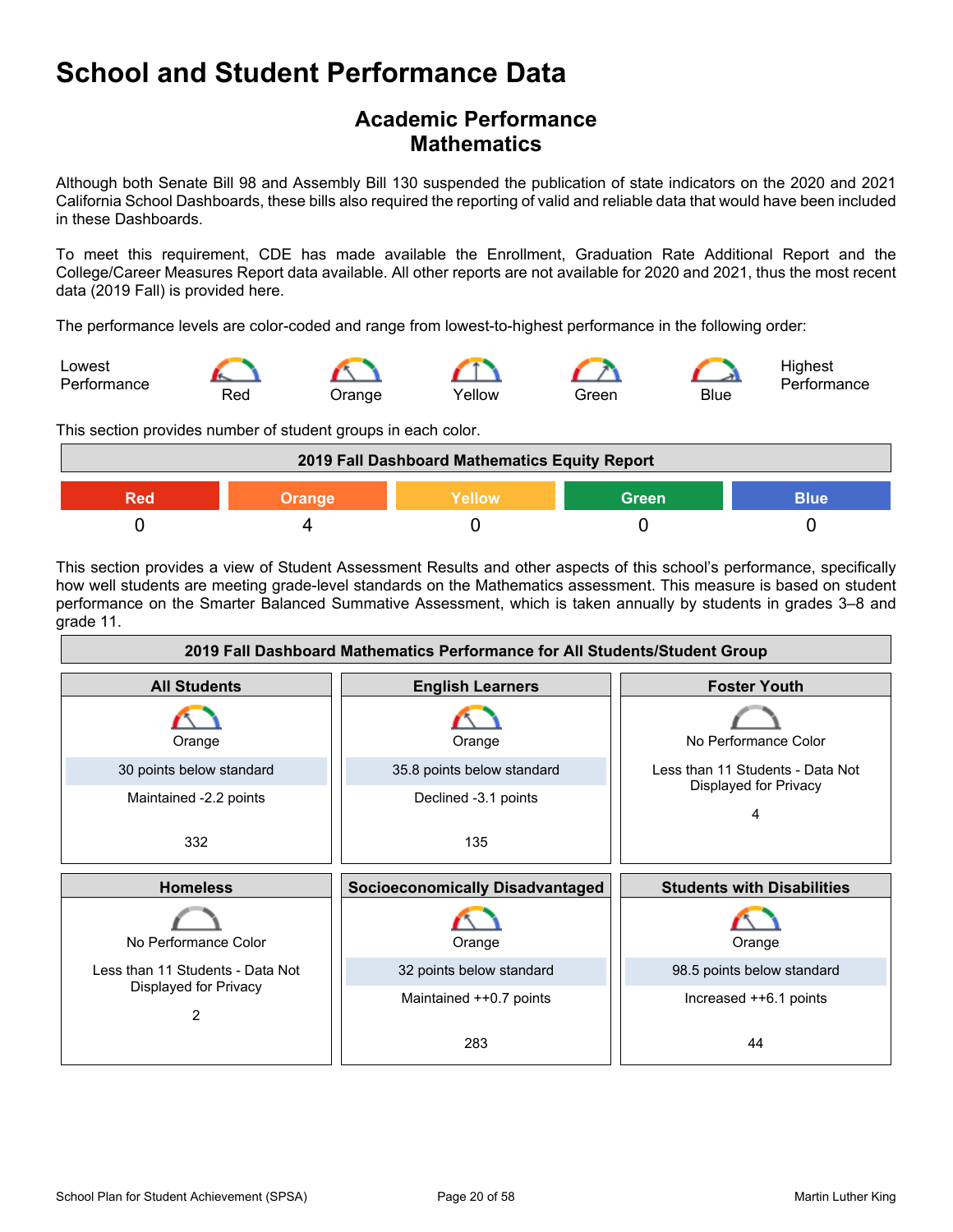

This section provides a view of Student Assessment Results and other aspects of this school's performance, specifically how well students are meeting grade-level standards on the Mathematics assessment. This measure is based on student performance on the Smarter Balanced Summative Assessment, which is taken annually by students in grades 3–8 and grade 11.

| 2019 Fall Dashboard Mathematics Data Comparisons for English Learners |                                      |                            |
|-----------------------------------------------------------------------|--------------------------------------|----------------------------|
| <b>Current English Learner</b>                                        | <b>Reclassified English Learners</b> | <b>English Only</b>        |
| 56.4 points below standard                                            | 1.9 points below standard            | 34.1 points below standard |
| Declined -14 points                                                   | Increased ++10.8 points              | Maintained -0.9 points     |
| 84                                                                    | 51                                   | 175                        |

#### **Conclusions based on this data:**

**1.** See Identified Need Goals #1-4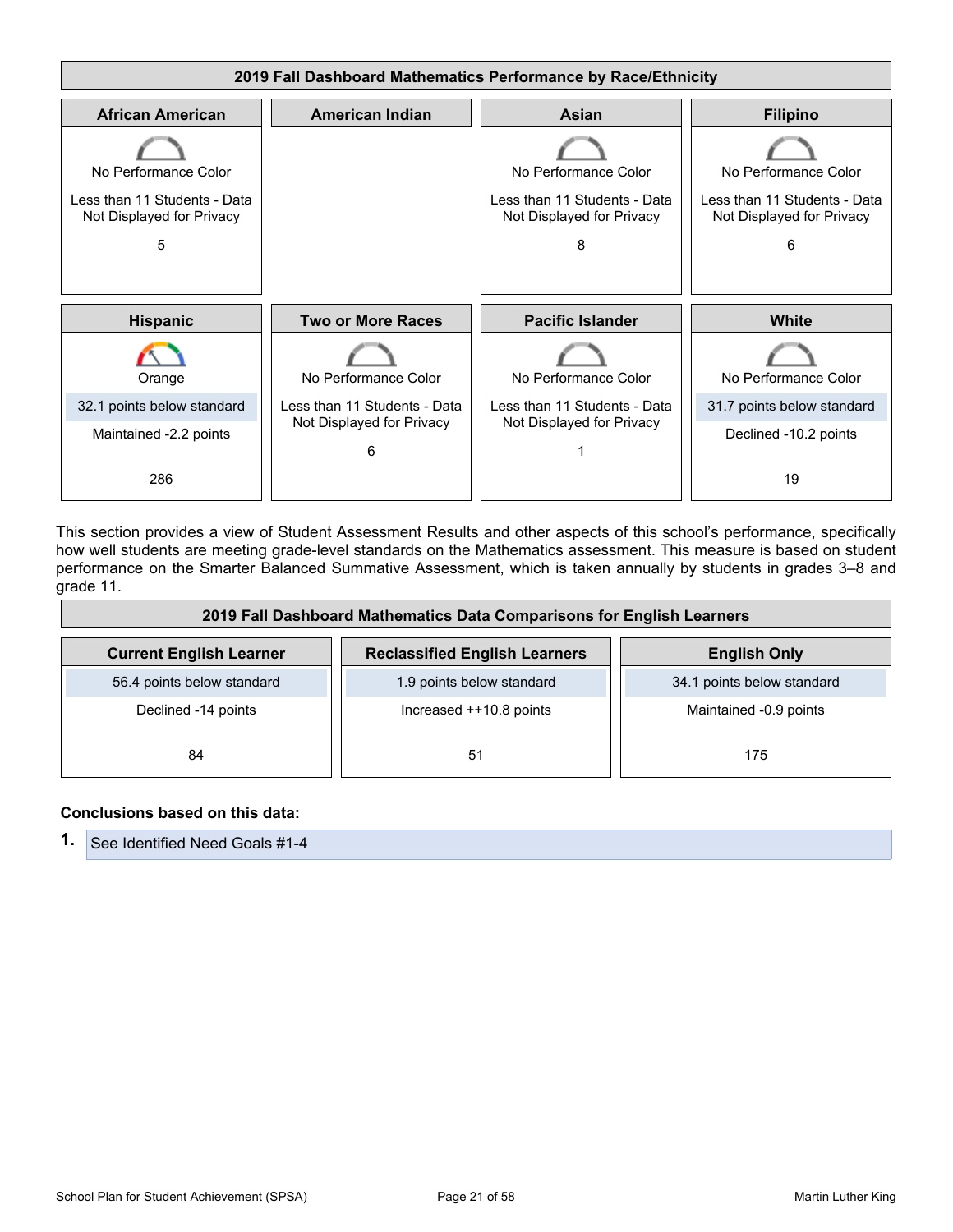## **Academic Performance English Learner Progress**

Although both Senate Bill 98 and Assembly Bill 130 suspended the publication of state indicators on the 2020 and 2021 California School Dashboards, these bills also required the reporting of valid and reliable data that would have been included in these Dashboards.

To meet this requirement, CDE has made available the Enrollment, Graduation Rate Additional Report and the College/Career Measures Report data available. All other reports are not available for 2020 and 2021, thus the most recent data (2019 Fall) is provided here.

This section provides a view of the percentage of current EL students making progress towards English language proficiency or maintaining the highest level.



This section provides a view of the percentage of current EL students who progressed at least one ELPI level, maintained ELPI level 4, maintained lower ELPI levels (i.e, levels 1, 2L, 2H, 3L, or 3H), or decreased at least one ELPI Level.

| 2019 Fall Dashboard Student English Language Acquisition Results |                                                      |                                          |                                                     |
|------------------------------------------------------------------|------------------------------------------------------|------------------------------------------|-----------------------------------------------------|
| <b>Decreased</b><br><b>One ELPI Level</b>                        | <b>Maintained ELPI Level 1,</b><br>2L, 2H, 3L, or 3H | <b>Maintained</b><br><b>ELPI Level 4</b> | <b>Progressed At Least</b><br><b>One ELPI Level</b> |
| 22.0                                                             | 35.1                                                 | 8.3                                      | 34.5                                                |

#### **Conclusions based on this data:**

**1.** See Identified Need Goals #1-4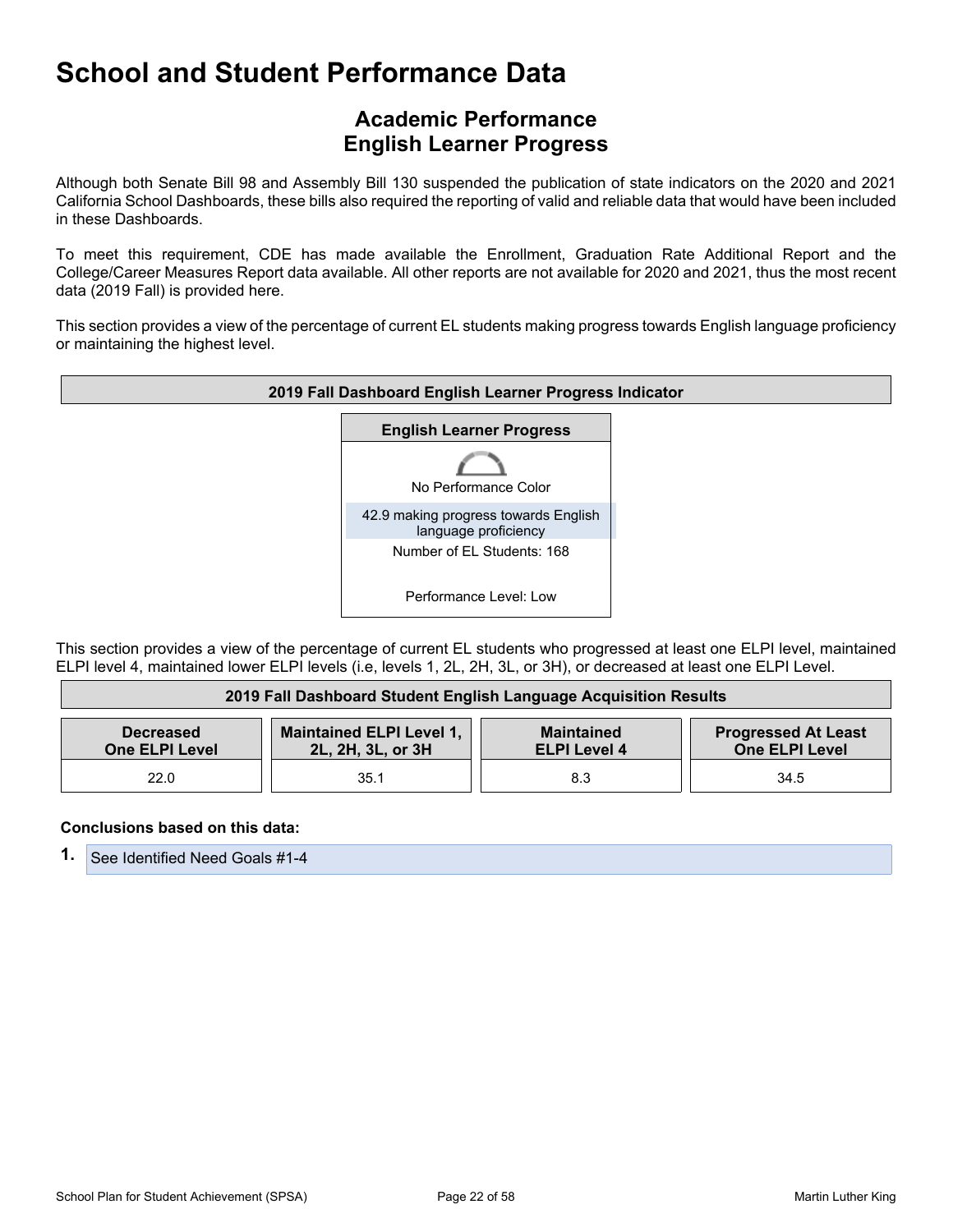## **Academic Engagement Chronic Absenteeism**

Although both Senate Bill 98 and Assembly Bill 130 suspended the publication of state indicators on the 2020 and 2021 California School Dashboards, these bills also required the reporting of valid and reliable data that would have been included in these Dashboards.

To meet this requirement, CDE has made available the Enrollment, Graduation Rate Additional Report and the College/Career Measures Report data available. All other reports are not available for 2020 and 2021, thus the most recent data (2019 Fall) is provided here.

The performance levels are color-coded and range from lowest-to-highest performance in the following order:



This section provides number of student groups in each color.



This section provides information about the percentage of students in kindergarten through grade 8 who are absent 10 percent or more of the instructional days they were enrolled.

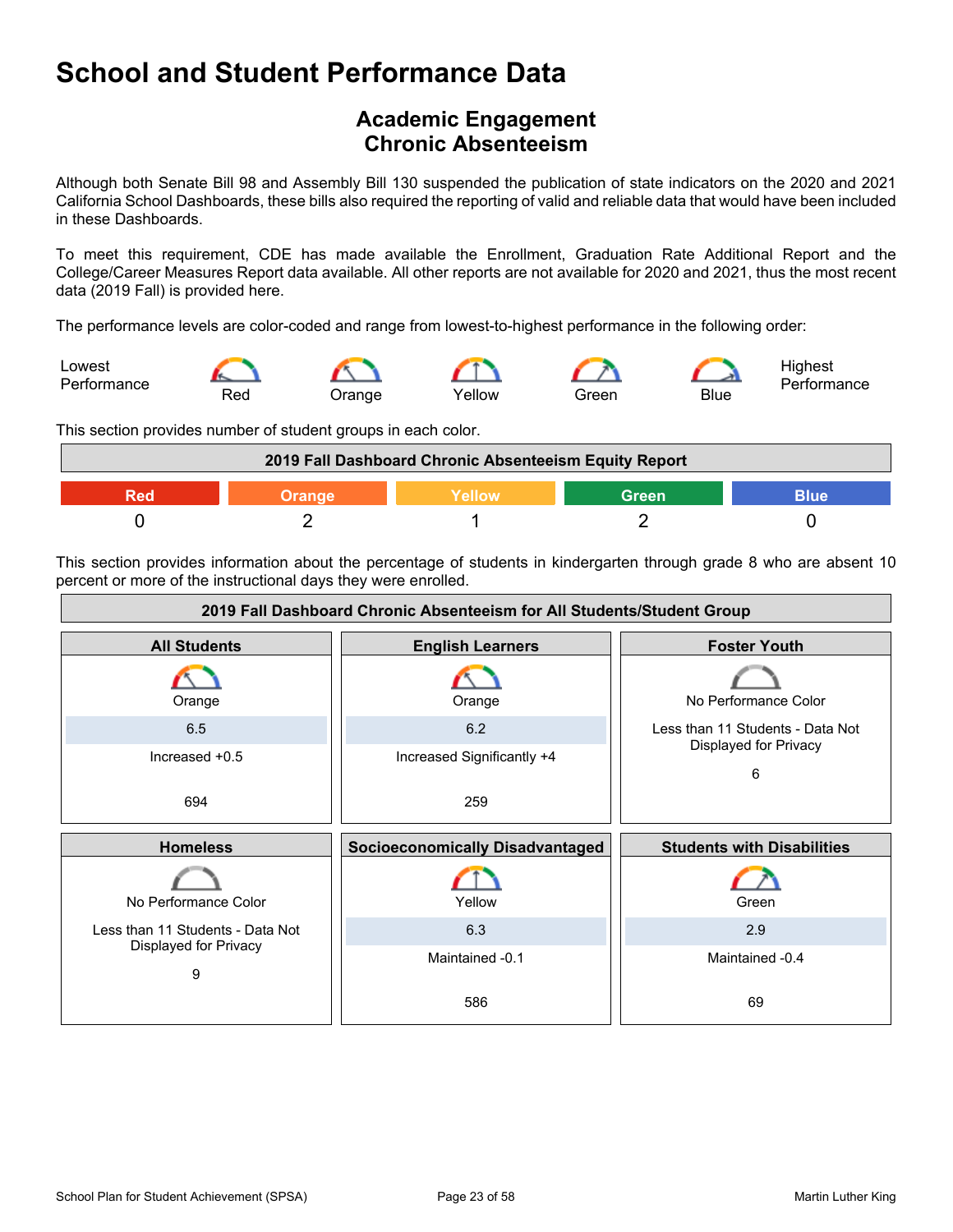

#### **Conclusions based on this data:**

**1.** See Identified Need Goals #1-4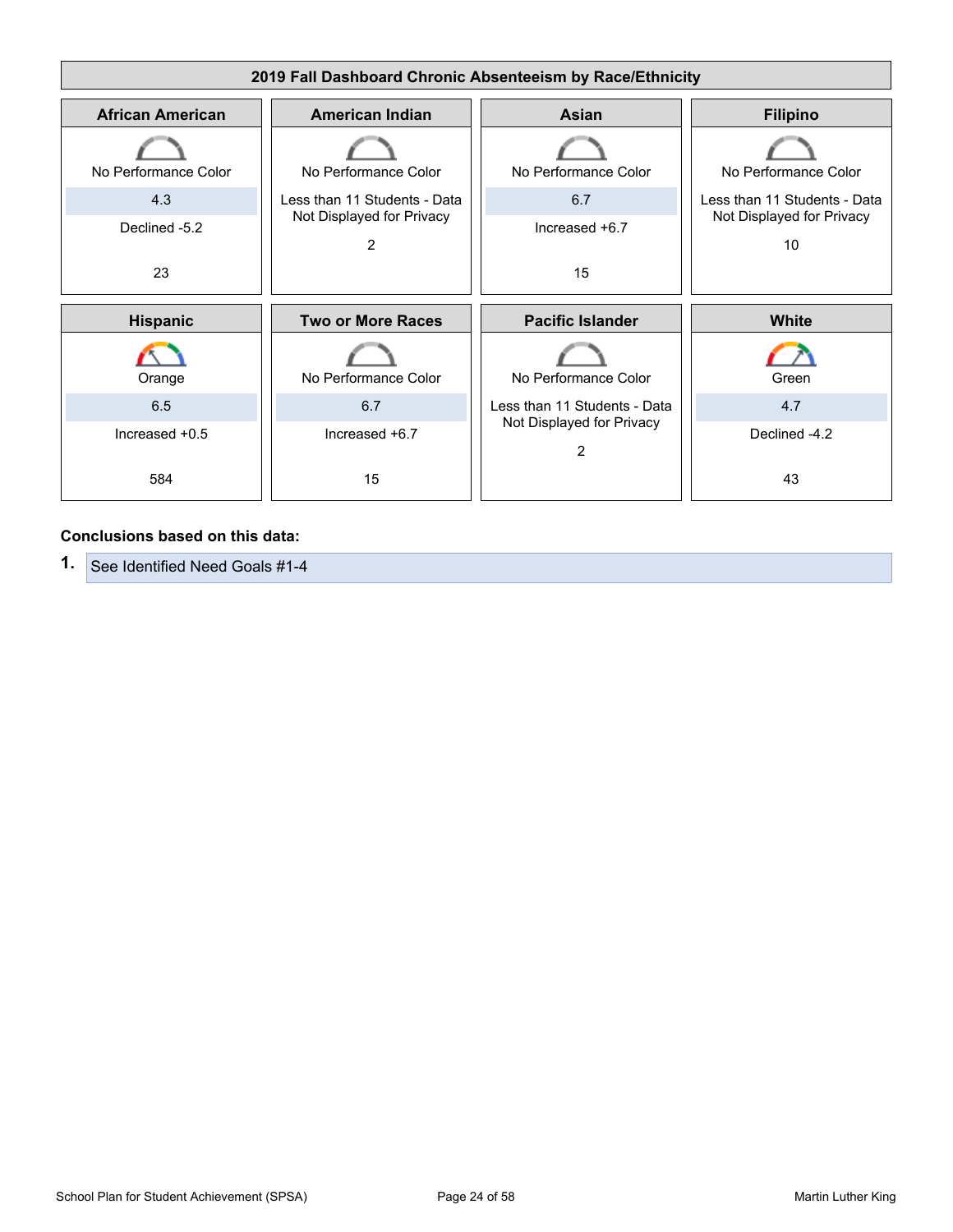## **Conditions & Climate Suspension Rate**

Although both Senate Bill 98 and Assembly Bill 130 suspended the publication of state indicators on the 2020 and 2021 California School Dashboards, these bills also required the reporting of valid and reliable data that would have been included in these Dashboards.

To meet this requirement, CDE has made available the Enrollment, Graduation Rate Additional Report and the College/Career Measures Report data available. All other reports are not available for 2020 and 2021, thus the most recent data (2019 Fall) is provided here.

The performance levels are color-coded and range from lowest-to-highest performance in the following order:

![](_page_24_Figure_5.jpeg)

This section provides number of student groups in each color.

![](_page_24_Figure_7.jpeg)

This section provides information about the percentage of students in kindergarten through grade 12 who have been suspended at least once in a given school year. Students who are suspended multiple times are only counted once.

![](_page_24_Figure_9.jpeg)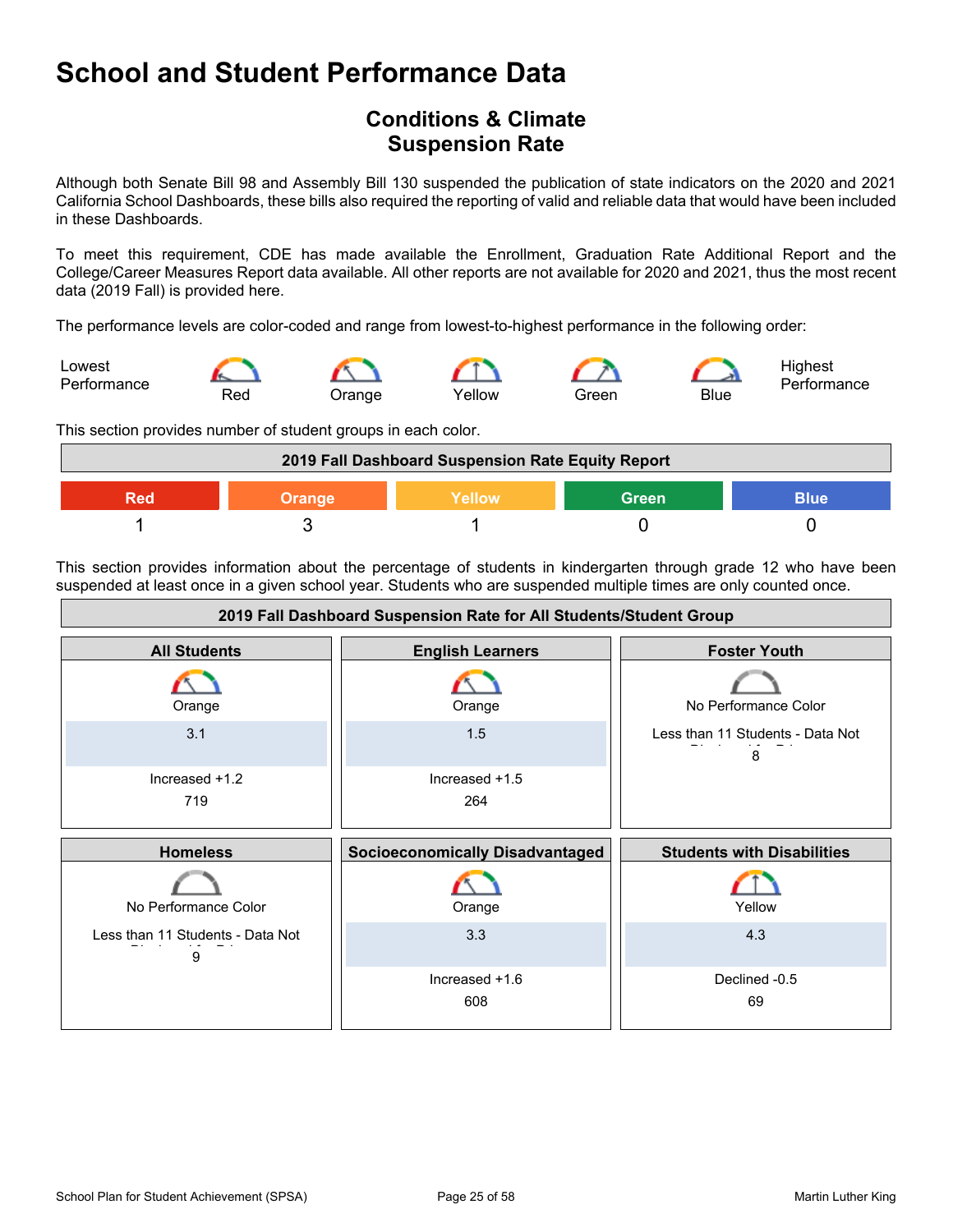![](_page_25_Figure_0.jpeg)

This section provides a view of the percentage of students who were suspended.

| 2019 Fall Dashboard Suspension Rate by Year |      |      |
|---------------------------------------------|------|------|
| 2017                                        | 2018 | 2019 |
|                                             |      |      |

#### **Conclusions based on this data:**

**1.** See Identified Need Goals #1-4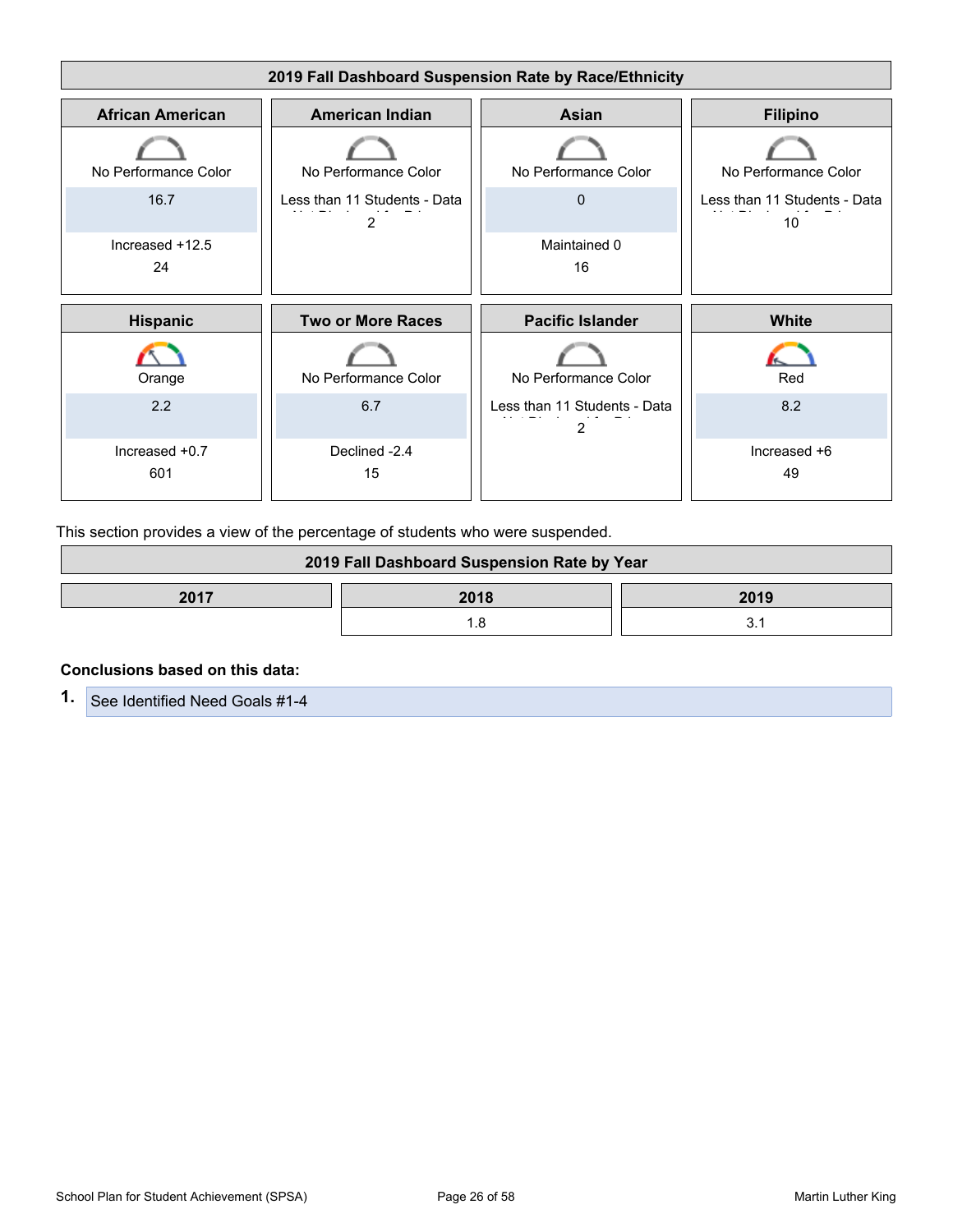# **Goals, Strategies, & Proposed Expenditures**

Complete a copy of the following table for each of the school's goals. Duplicate the table as needed.

## **LEA/LCAP Goal**

All students will make progress toward proficiency on the state adopted standards and English learners will make progress learning the English language.

# **Goal 1**

All students will make progress toward proficiency on the state adopted standards and English learners will make progress learning the English language.

## **Identified Need**

CAASPP scores from the 20-21 school year in ELA and math indicate that students have experienced significant learning loss from missed school due to the COVID-19 pandemic. Test scores in in ELA and math show a substantial decline from most recent previous state testing (the 2019 California School Dashboard.)

English Learners, African American students, and students with disabilities showed the most serious declines in both ELA and math.

There is a need to provide students with a strong cored educational program along with significant supplemental/after-hours intervention and instruction.

### **Annual Measurable Outcomes**

| Metric/Indicator                                                                                                                | <b>Baseline/Actual Outcome</b> | <b>Expected Outcome</b> |
|---------------------------------------------------------------------------------------------------------------------------------|--------------------------------|-------------------------|
| 2021 California Assessment of<br><b>Student Performance and</b><br>Progress Results: ELA<br>(Internal Data) All Students        | 35% Proficient                 | 42% Proficient          |
| 2021 California Assessment of<br><b>Student Performance and</b><br>Progress Results: ELA<br>(Internal Data) African<br>American | 0% Proficient                  | 10% Proficient          |
| 2021 California Assessment of<br><b>Student Performance and</b><br>Progress Results: ELA<br>(Internal Data) Hispanic            | 35.29% Proficient              | 41% Proficient          |
| 2021 California Assessment of<br><b>Student Performance and</b><br>Progress Results: ELA<br>(Internal Data) English<br>Learners | 19.23% Proficient              | 24% Proficient          |
| 2021 California Assessment of<br><b>Student Performance and</b>                                                                 | 31.25% Proficient              | 36% Proficient          |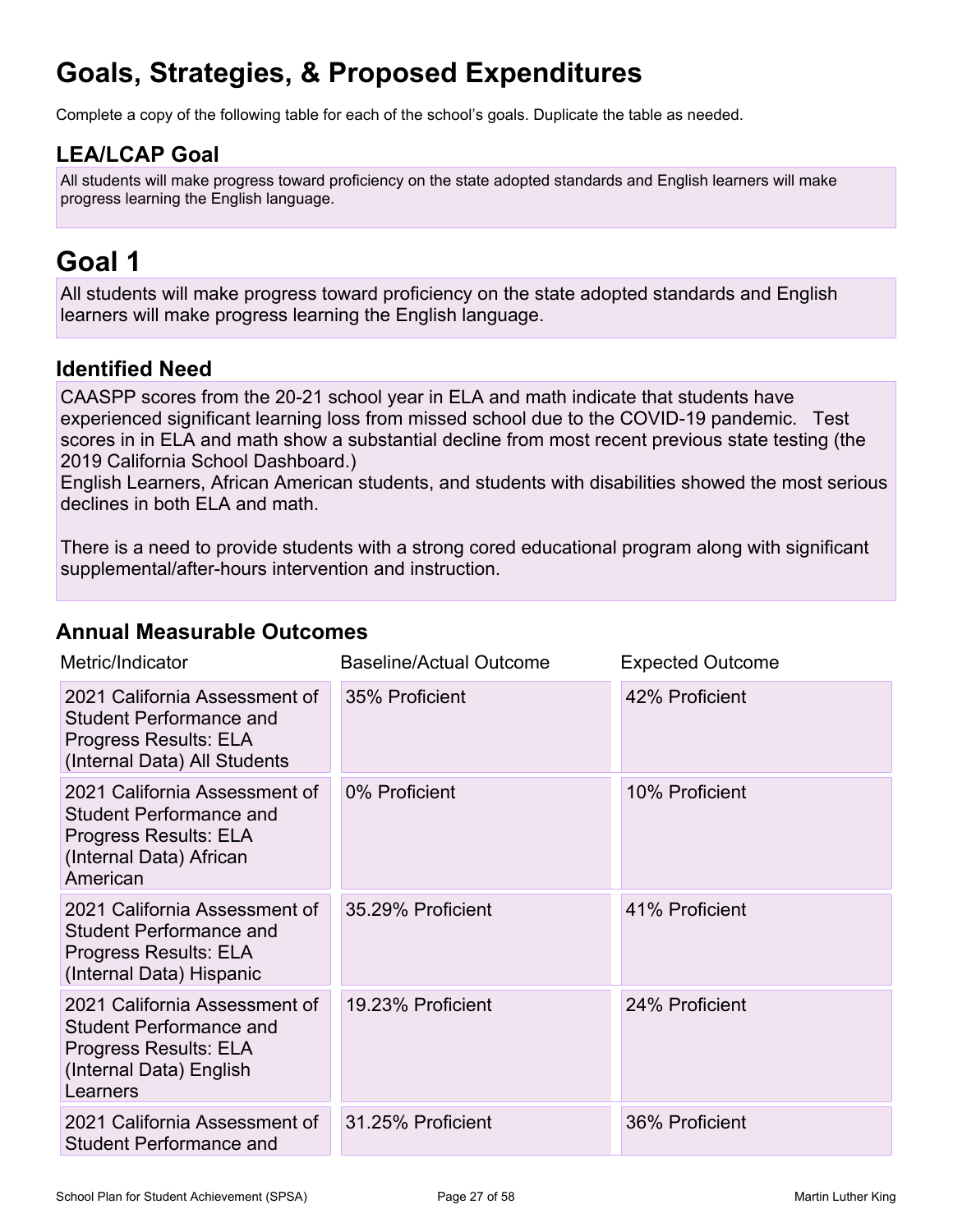| Metric/Indicator                                                                                                                                        | <b>Baseline/Actual Outcome</b> | <b>Expected Outcome</b> |
|---------------------------------------------------------------------------------------------------------------------------------------------------------|--------------------------------|-------------------------|
| <b>Progress Results: ELA</b><br>(Internal Data) Economically<br>Disadvantaged                                                                           |                                |                         |
| 2021 California Assessment of<br><b>Student Performance and</b><br><b>Progress Results: ELA</b><br>(Internal Data) Students with<br><b>Disabilities</b> | 8.7% Proficient                | 10% Proficient          |
| 2021 California Assessment of<br><b>Student Performance and</b><br>Progress Results: Math<br>(Internal Data) All Students                               | 18.45% Proficient              | 24% Proficient          |
| 2021 California Assessment of<br><b>Student Performance and</b><br>Progress Results: Math<br>(Internal Data) African<br>American                        | 9.09% Proficient               | 14% Proficient          |
| 2021 California Assessment of<br><b>Student Performance and</b><br>Progress Results: Math<br>(Internal Data) Hispanic                                   | 17.9% Proficient               | 24% Proficient          |
| 2021 California Assessment of<br><b>Student Performance and</b><br>Progress Results: Math<br>(Internal Data) English<br>Learners                        | 8.33% Proficient               | 15% Proficient          |
| 2021 California Assessment of<br><b>Student Performance and</b><br><b>Progress Results: Math</b><br>(Internal Data) Economically<br>Disadvantaged       | 16.13% Proficient              | 23% Proficient          |
| 2021 California Assessment of<br><b>Student Performance and</b><br>Progress Results: Math<br>(Internal Data) Students with<br><b>Disabilities</b>       | 0% Proficient                  | 10% Proficient          |

Complete a copy of the Strategy/Activity table for each of the school's strategies/activities. Duplicate the table, including Proposed Expenditures, as needed.

## **Strategy/Activity 1**

### **Students to be Served by this Strategy/Activity**

(Identify either All Students or one or more specific student groups)

All Students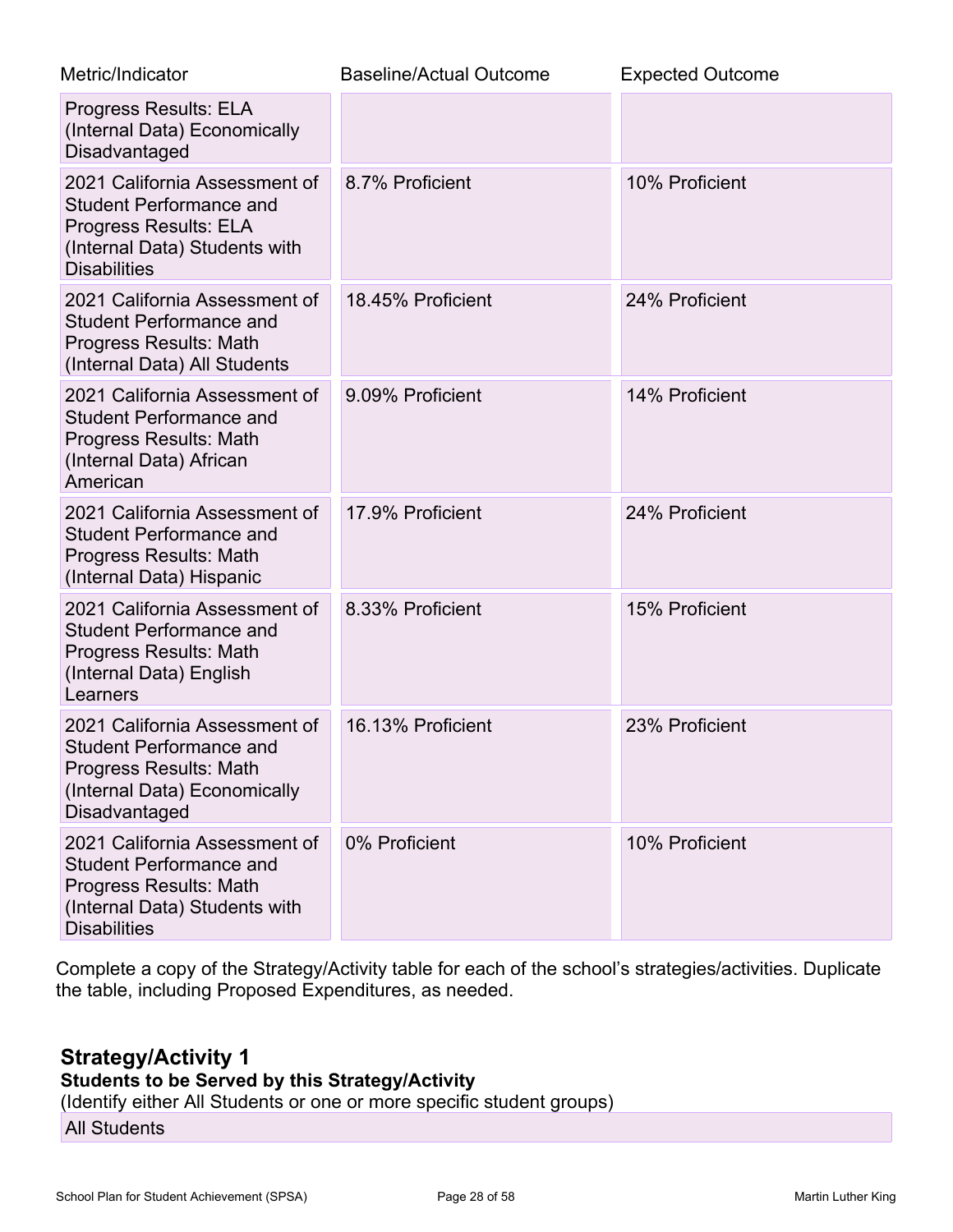#### Strategy/Activity

Implement standards based reading and mathematics instruction incorporating all essential components of core instructional materials, and using supplemental materials, as defined by the reading / language arts and mathematics frameworks for California public schools and HESD ELA Pacing Guide.

The analysis of data from district and site assessments will be reviewed weekly during school site collaboration, utilizing the formative assessment cycle to inform future instruction. Teachers will utilize the formative assessment cycle to make decisions about reteaching, small group instruction, and if students will need additional supports or extensions with learning the essential standards. Site leadership and teachers monitor instruction and district/site assessments.

Reading Language Arts (including reading, writing, grammar, spelling, read aloud, and shared reading/close reading) teaching points will be derived from the Common Core Standards and in place in all classrooms.

ELA Assessments may include: Benchmarks, CARS, CAP, and IRL's, IAB's, Sight Word Assessments, Writing Assessments, Phonemic Awareness, Alphabetic Principle, Letters/Sounds, and any electronic APP assessments such as those from our supplemental digital content such as Lexia, RazKids, and Khan Academy.

Students will participate in explicit mathematics instruction and will increase understanding towards mastery of math standards.

Math Assessments may include: Benchmarks, topic tests, IAB's, math facts, and any electronic APP assessments such as those from our supplemental digital content such as Reflex and Khan Academy.

The leadership team will monitor Assessment Data Formative math assessments Intervention Data

#### **Proposed Expenditures for this Strategy/Activity**

| Amount(s) | Source(s)                                                                                              |
|-----------|--------------------------------------------------------------------------------------------------------|
| 34,800    | School Wide Program (SWP)<br>4000-4999: Books And Supplies<br><b>Instructional Supplies/Materials</b>  |
| 7,184     | LCFF - Supplemental<br>4000-4999: Books And Supplies<br><b>Instructional Supplies/Materials</b>        |
| 36,467    | School Wide Program (SWP)<br>4000-4999: Books And Supplies<br>Books/Leveled Books/Library Books/eBooks |
| 5,000     | School Wide Program (SWP)<br>4000-4999: Books And Supplies                                             |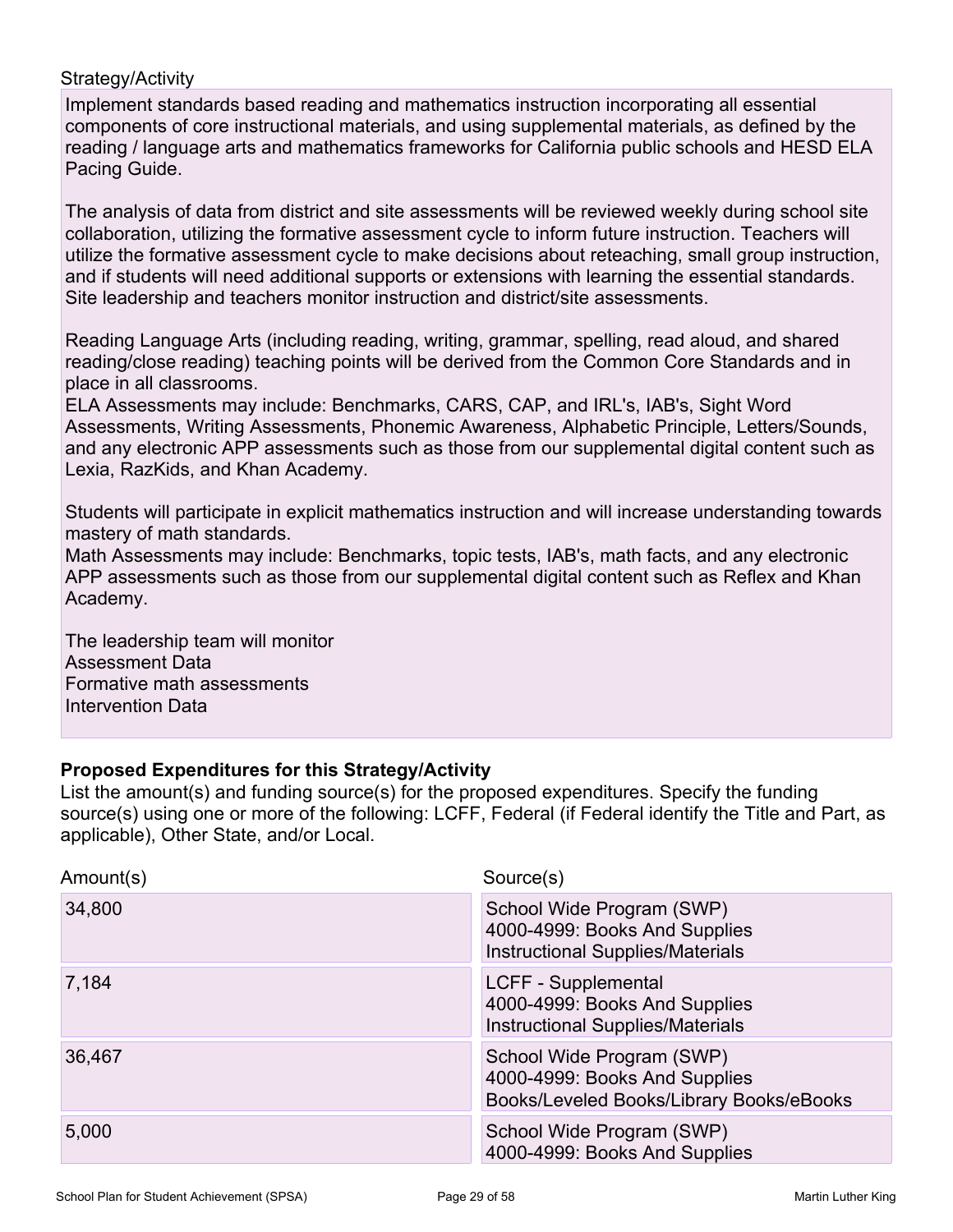|        | Library Books                                                                                     |
|--------|---------------------------------------------------------------------------------------------------|
| 27,526 | School Wide Program (SWP)<br>4000-4999: Books And Supplies<br><b>Supplemental Math Materials</b>  |
| 2,500  | School Wide Program (SWP)<br>4000-4999: Books And Supplies<br><b>LMT Books Supplies Materials</b> |

### **Strategy/Activity 2**

#### **Students to be Served by this Strategy/Activity**

(Identify either All Students or one or more specific student groups)

High Needs Students

#### Strategy/Activity

Provide differentiated instruction, and increasing levels of intervention to identified students. Targeted students in all grades will receive weekly supplemental instruction to support current work in mathematics and language arts. These sessions may be during school hours, before or after school, or during the school lunch hour.

As students demonstrate a need for additional support, they receive increasingly more targeted and intensive help. Responding to academic needs through a Multitiered system of supports, ensures students receive the additional time and support needed to learn at high levels. Tier 2, supplemental interventions will provide timely, targeted, and systematic interventions to students who demonstrate a need through differentiated instruction/small group instruction. As students demonstrate a need for additional support, beyond what Tier 2 supplemental interventions/small group instruction can provide, students are identified as Tier 3 and needing

intensive supports/interventions. Tier 3 students need an intensive remediation in universal skills that goes above what students receive in Tier1 (core instructional program) and Tier 2 (Small group instruction).

Students (including English Learners) will participate in explicit instruction in reading and math and make appropriate academic growth.

Teachers and site leadership will monitor student progress of reading skills by trimester. Reading level collection data.

Assessment Results (i.e running records, BM data, classroom assessments)

Teacher feedback.

Report to Parents

Formative & Summative math assessments (Common Assignments) developed to assess student understanding of mathematics standards taught.

Supplemental Digital Content/APP reports

#### **Proposed Expenditures for this Strategy/Activity**

| Amount(s) | Source(s)                                    |
|-----------|----------------------------------------------|
| 30,000    | <b>Expanded Learning Opportunities Grant</b> |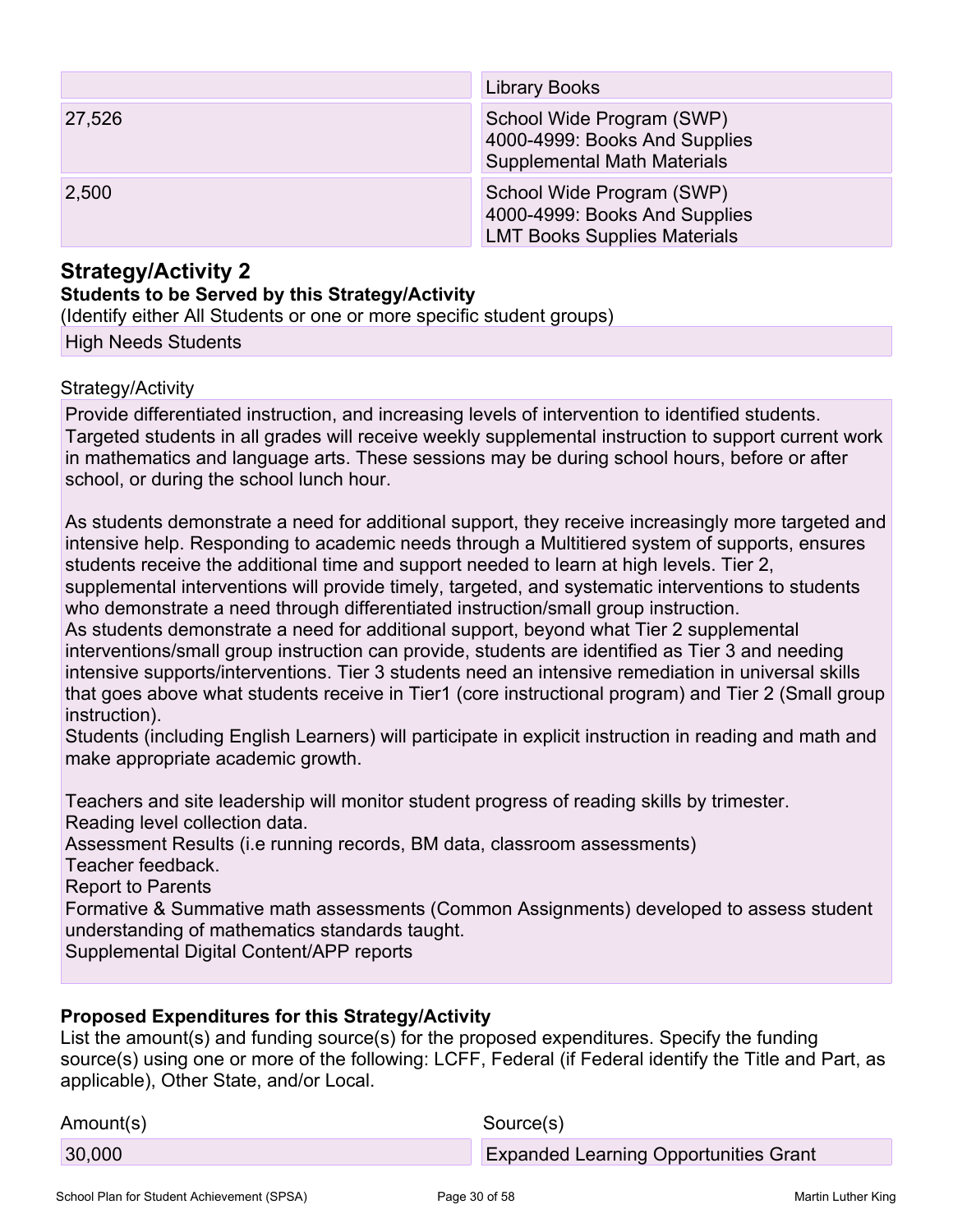|        | 1000-1999: Certificated Personnel Salaries<br>Teacher Overcontract for Intervention/                                 |
|--------|----------------------------------------------------------------------------------------------------------------------|
| 30,000 | School Wide Program (SWP)<br>1000-1999: Certificated Personnel Salaries<br><b>Teacher Over Contract for Tutoring</b> |

#### **Strategy/Activity 3 Students to be Served by this Strategy/Activity**

(Identify either All Students or one or more specific student groups)

All Students, English Learners

#### Strategy/Activity

Supplement the school's board approved instructional materials in ELA, math, science, and history/social science with a suite of digital/online tools and subscriptions that are aligned with the State standards, are accessible at school and home, are adaptive (able to remediate and/or accelerate learning), can identify and target missing skills or gaps in skills/knowledge/understanding, and that provide data on students' progress.

Supplemental digital content through centralized services includes: IVS Computer Technology (SMART Notebook) Lexia Learning Kahn Academy **Flocabulary** Discover Education Learning A-Z Seesaw Learning Adobe Creative Cloud for Students (SHI) Zoom **BrainPop** School City (Iluminate)

#### **Proposed Expenditures for this Strategy/Activity**

| Amount(s) | Source(s)                                                                                                                                                              |
|-----------|------------------------------------------------------------------------------------------------------------------------------------------------------------------------|
| 11,420    | School Wide Program (SWP)<br>5800: Professional/Consulting Services And<br><b>Operating Expenditures</b><br>Digital Subscriptions (Reading A-Z, Brain Pop,<br>$etc.$ ) |
| 27,865    | <b>Title I Centralized Service</b><br>5000-5999: Services And Other Operating<br><b>Expenditures</b><br>Digital Content (Subscriptions) and software for<br>students   |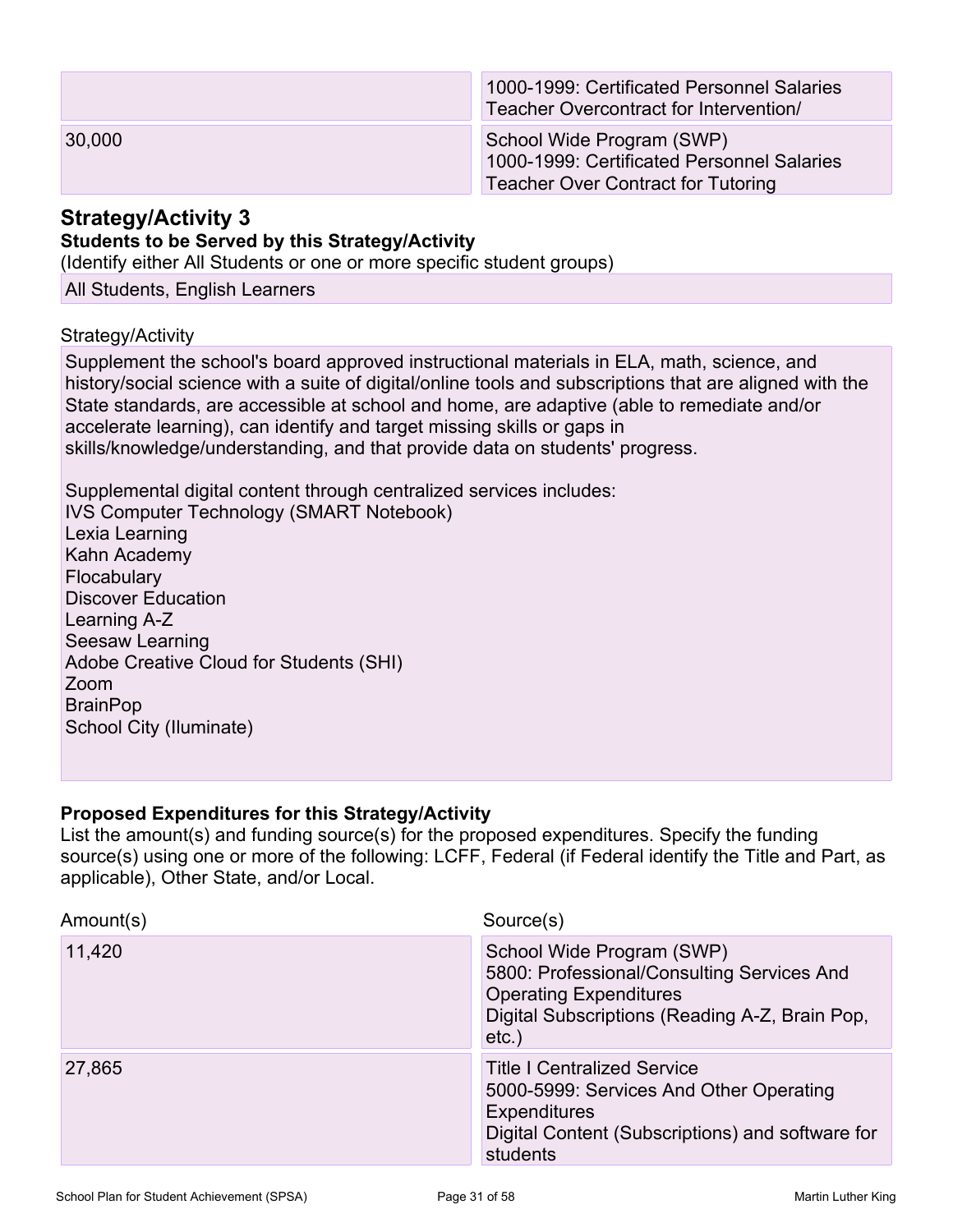## **Strategy/Activity 4 Students to be Served by this Strategy/Activity**

(Identify either All Students or one or more specific student groups)

#### All Students

#### Strategy/Activity

Students participate in a variety of enrichment activities, during or after school, that are designed to enhance learning by integrating content instruction with hands-on activities.

Grade level teams will collaborate to develop clubs, activities, assemblies, guest speakers, virtual study trips that align to grade level content/themes and support increased level of background knowledge and vocabulary development.

Students will attend participate in clubs and activities, assemblies, guest speaker visits, virtual study trips, and study trips to support standards-based instruction. Students will gain an increased level of background knowledge and vocabulary development resulting in increased achievement.

#### **Proposed Expenditures for this Strategy/Activity**

List the amount(s) and funding source(s) for the proposed expenditures. Specify the funding source(s) using one or more of the following: LCFF, Federal (if Federal identify the Title and Part, as applicable), Other State, and/or Local.

| Amount(s) | Source(s)                                                                                                                                                      |
|-----------|----------------------------------------------------------------------------------------------------------------------------------------------------------------|
| 2,000     | School Wide Program (SWP)<br>1000-1999: Certificated Personnel Salaries<br><b>Teacher Overcontract for Extended Learning</b><br>Opportunities/Science Olympiad |
| 2,500     | School Wide Program (SWP)<br>4000-4999: Books And Supplies<br>Supplies and Materials for Extended Learning<br>Opportunities/Science Olympiad                   |

### **Strategy/Activity 5**

### **Students to be Served by this Strategy/Activity**

(Identify either All Students or one or more specific student groups) English Learners

#### Strategy/Activity

Integrated ELD

(Core Program ELD/EL Support)

The foundation of the district's support for English learners are its integrated and designated English language development instruction programs. These are the district's core ELD programs. ELD instruction and EL support in academic content areas will be provided to all EL students using the state adopted core and ancillary materials ensuring that English learners are receiving language instruction that supports access to the state-adopted content standards in ELA, mathematics, science, and history social science.

EL Students are supported across the school day in all content areas. English learners in Hanford Elementary are referred to as ELITE because being an English learner, knowing two languages and working toward becoming bilingual and biliterate, is considered an asset rather than a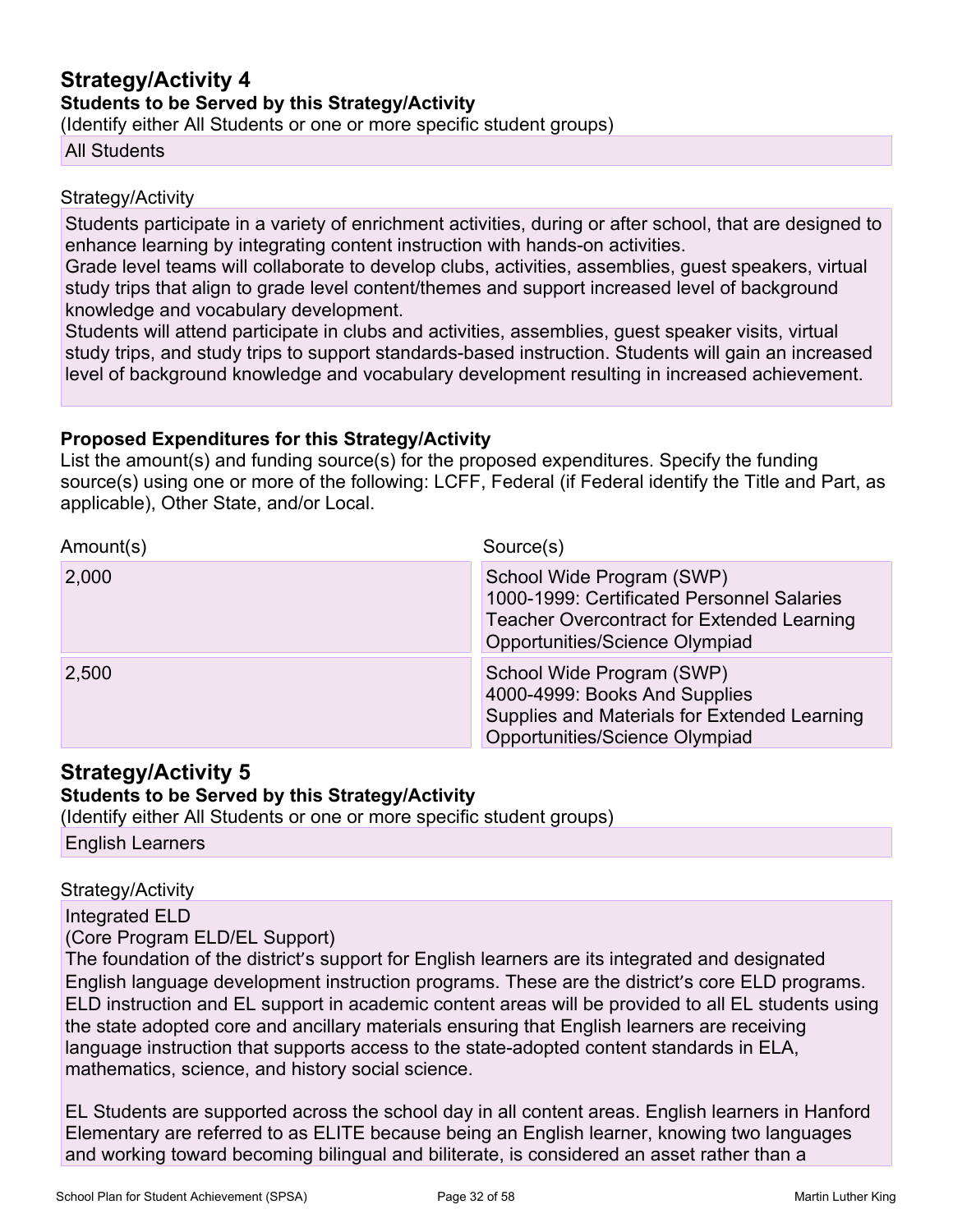### handicap.

Integrated ELD:

- Includes intentional supports and scaffolds that happen by design
- Is planned in advance as part of the lesson to eliminate barriers to learning
- Often includes a preview or pre-teach to build background knowledge for the topic
- May include small group
- Provides connections to what students already know
- Often includes hands on activity and discussion (with language supports as needed)
- May include the use of charts and graphic organizers

Provide all EL students with ELD instruction and EL support using the State adopted materials. This is the district's core program of integrated ELD.

ELD instruction and EL support in academic content areas will be provided to all EL students using the state adopted core and ancillary materials ensuring that English learners are receiving language instruction that supports access to the state-adopted content standards in ELA and mathematics.

A Director of Curriculum (English Learners), working at the district level and funded with LCFF, provides leadership and monitoring of the district's integrated and designated ELD programs. The Director of curriculum works with school site principals and learning directors ensuring that implementation of ELD is in place and that teaching staff receive professional development in ELD instruction. The Director of Curriculum develops, implements, supervises, and monitors all activities funded with Title III.

A learning director at each school site, funded with LCFF, provides leadership and monitoring of ELD instruction at the school site level. Learning directors ensure that both integrated and designated ELD are in place and are effective. Learning directors provide leadership and support to teaching staff in identifying EL students requiring interventions. Learning directors monitor the implementation of interventions at their sites. Learning directors, working with the Director of Curriculum, assess the ELD professional development needs of their individual school sites, and, working together, implement PD that is targeted to individual school sites' needs.

### **Proposed Expenditures for this Strategy/Activity**

List the amount(s) and funding source(s) for the proposed expenditures. Specify the funding source(s) using one or more of the following: LCFF, Federal (if Federal identify the Title and Part, as applicable), Other State, and/or Local.

| Amount(s) | Source(s)                                                                                            |
|-----------|------------------------------------------------------------------------------------------------------|
|           | None Specified<br>None Specified<br>Director of Curriculum (Core Program funded<br>with LCFF)        |
|           | None Specified<br>None Specified<br>School Site Learning Director (Core Program<br>funded with LCFF) |

## **Strategy/Activity 6**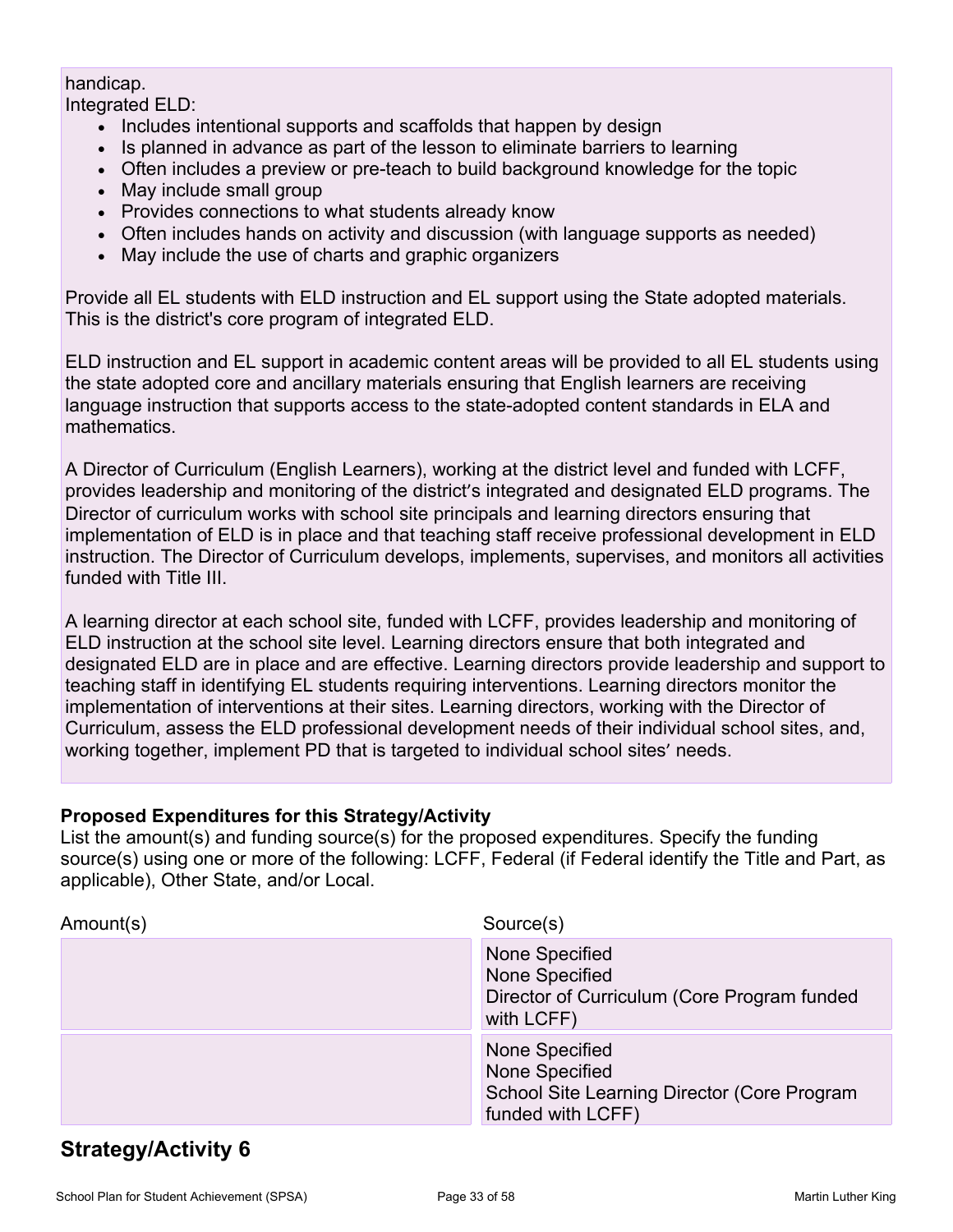#### **Students to be Served by this Strategy/Activity**

(Identify either All Students or one or more specific student groups) English Learners

Strategy/Activity Designated ELD (Core Program)

EL students are provided with consistent, effective, research-based designated English language development instruction that is carefully planned and explicitly taught; that includes opportunities to develop fluency through authentic oral and written practice; that includes activities with language beyond students' current level of proficiency; and that is specifically targeted to students' English proficiency levels. Students will receive ELD instruction at their English language development level during the ELD instructional block. Each school will implement a 30-minute block of time each day for English language development instruction. The district leadership team will monitor and provide technical assistance and professional development for the implementation of ELD at school sites. Students' ELD level will be appropriately and promptly identified. District level leadership team will provide school sites with professional development/technical assistance in developing deployment schedules so that all students are provided with ELD instruction at their ELD level. The district leadership team will continue to monitor the implementation of deployment for supplemental ELD instruction.

Students will receive ELD instruction at their English language development level during the ELD instructional block. This is the districts core designated ELD program.

#### Dedicated ELD Time Block:

Each school will implement a 30 minute block of time each day for English language development instruction. The district leadership team will monitor and provide technical assistance and professional development for the implementation of ELD at school sites.

#### Identify Students' ELD Level:

Students' ELD level will be appropriately and promptly identified. All school sites will locally score the CELDT annually.

#### EL Deployment School Site:

School site leadership teams will use the results of assessments including local scoring of the CELDT, and district formative assessments to plan deployments to ensure that Els are instructed at their ELD level.

#### EL Deployment LEA:

District level leadership team will provide school sites with professional development/technical assistance in developing deployment schedules so that all students are provided with ELD instruction at their ELD level.

#### Monitor ELD Deployment:

The district leadership team will continue to monitor the implementation of deployment for supplemental ELD instruction.

#### **Proposed Expenditures for this Strategy/Activity**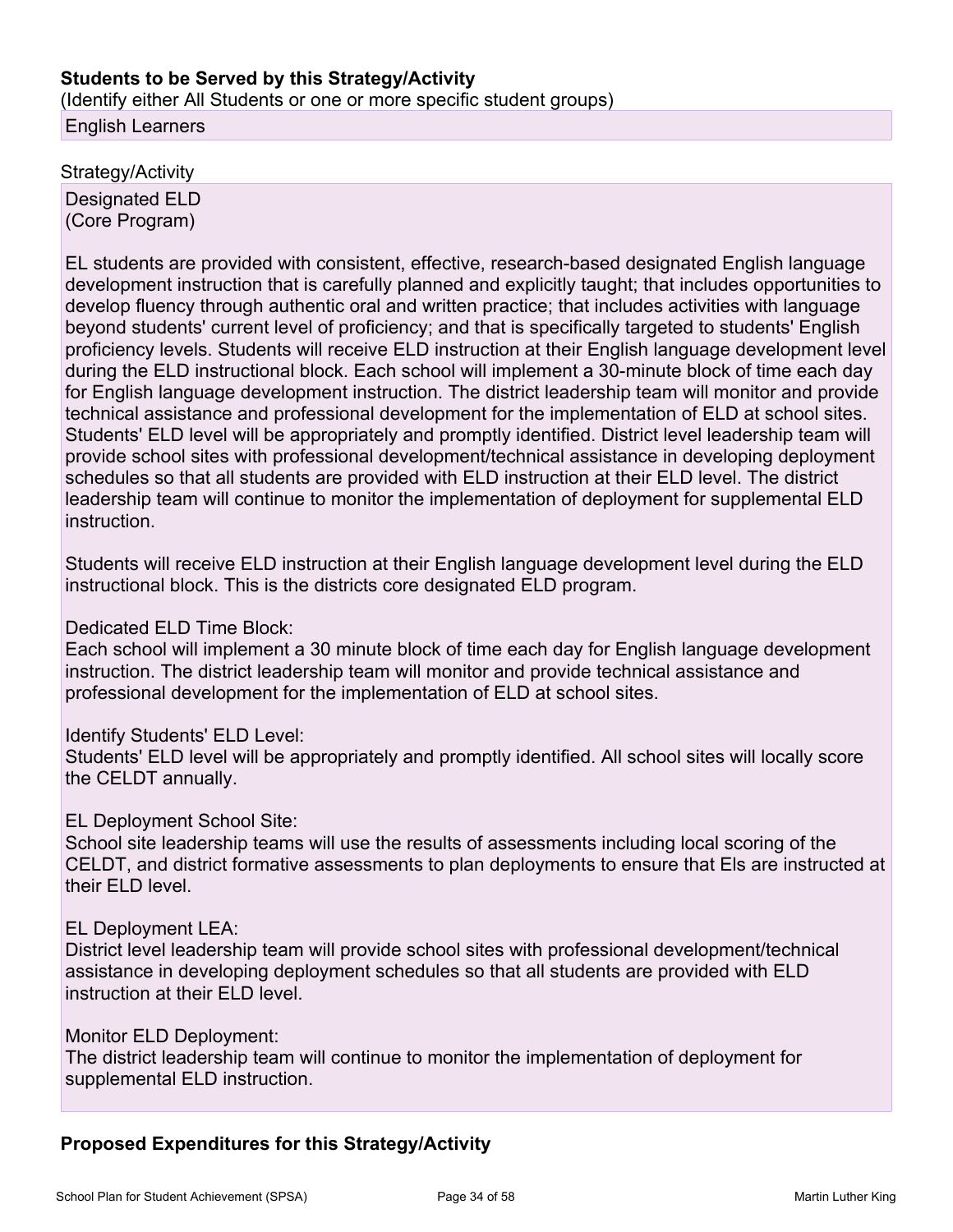List the amount(s) and funding source(s) for the proposed expenditures. Specify the funding source(s) using one or more of the following: LCFF, Federal (if Federal identify the Title and Part, as applicable), Other State, and/or Local.

| Amount(s) | Source(s)                                                                                            |
|-----------|------------------------------------------------------------------------------------------------------|
|           | None Specified<br>None Specified<br>Director of Curriculum (Core Program funded<br>with LCFF)        |
|           | None Specified<br>None Specified<br>School Site Learning Director (Core Program<br>funded with LCFF) |

### **Strategy/Activity 7**

#### **Students to be Served by this Strategy/Activity**

(Identify either All Students or one or more specific student groups)

English Learners

#### Strategy/Activity

Trimester Monitoring of ELs

Once each trimester, all teachers will document the progress of each of their EL students. This documentation will be aligned to the 2012 ELD standards and will be based on CELDT scores, results of district benchmark and formative assessments, student work samples, and teacher observations.

Upload EL Documentation:

Once each trimester teachers will upload documentation of each EL student's progress to a master database.

School Site Progress Monitoring School site leadership will access the master database to monitor the progress of EL students.

Identify Students At Risk of LTEL:

The district will identify students at-risk of becoming LTEL and will monitor the progress of these students through their elementary and junior high school years.

Data Analysis

Data, including local scoring of CELDT, information from the master El database, and district benchmark and formative assessments will be used to develop a timely analysis of students' progress and used to identify students at risk of becoming LTEL.

Intervention for At Risk LTEL:

Once identified, students at risk of becoming LTEL will be provided with both language and academic interventions based on their language and academic needs.

Monitor Progress LTEL:

The progress of students identified as being at risk of becoming LTEL will be monitored at both the school site and LEA level.

School Plan for Student Achievement (SPSA) Page 35 of 58 Martin Luther King Channel Martin Luther King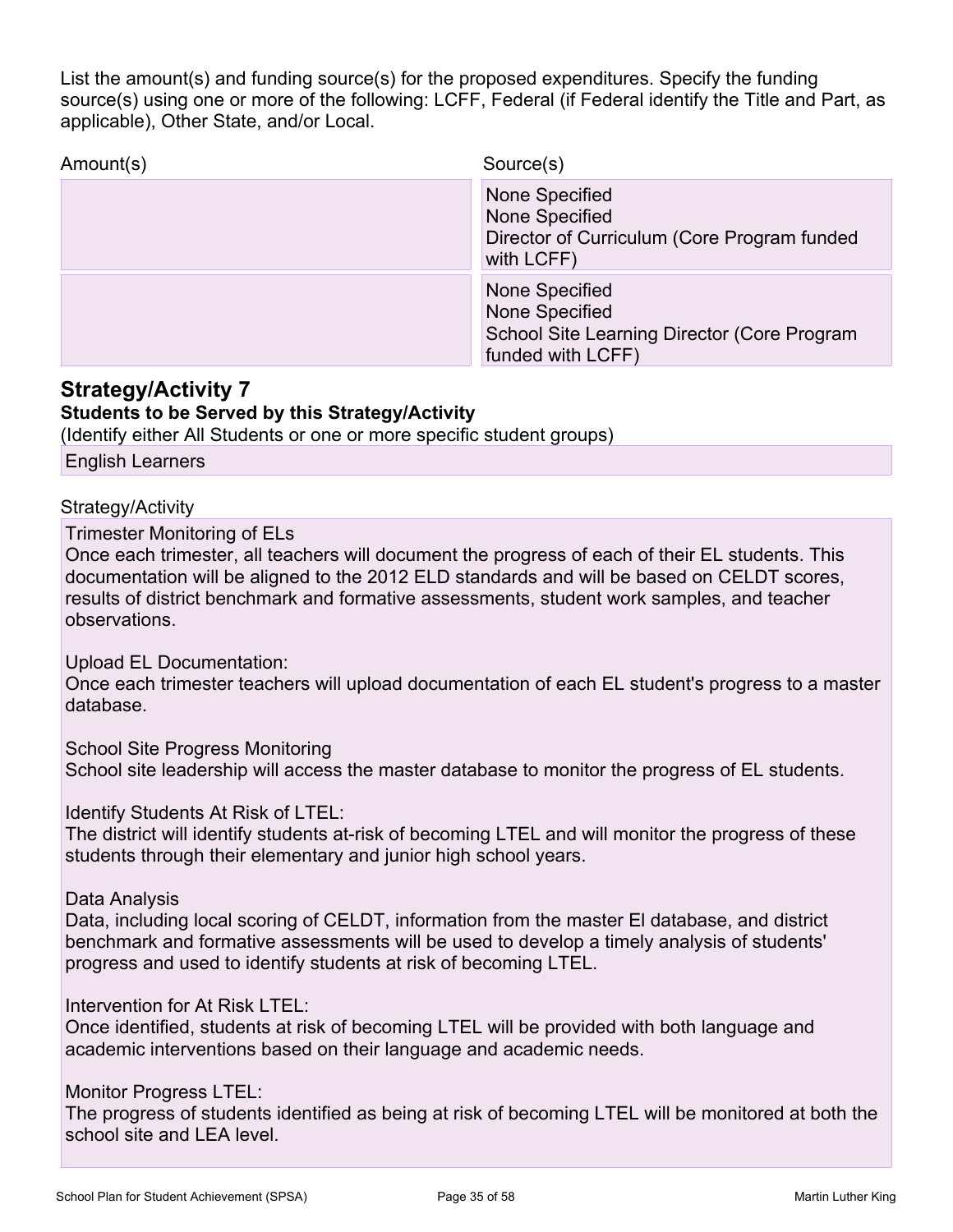#### **Proposed Expenditures for this Strategy/Activity**

List the amount(s) and funding source(s) for the proposed expenditures. Specify the funding source(s) using one or more of the following: LCFF, Federal (if Federal identify the Title and Part, as applicable), Other State, and/or Local.

| Amount(s)         | Source(s)                                                                                    |
|-------------------|----------------------------------------------------------------------------------------------|
|                   | None Specified<br>None Specified<br>Core Program: Not Supported with Federal<br><b>Funds</b> |
| $0.444444$ $0.41$ |                                                                                              |

### **Strategy/Activity 8**

#### **Students to be Served by this Strategy/Activity**

(Identify either All Students or one or more specific student groups)

English Learners

### Strategy/Activity

Supplemental, After-Hours ELD Instruction

English learners who are identified as making insufficient progress in learning English are provided with supplemental, after-hours ELD instruction. These students will be provided with after-hours intervention and enrichment with an English Language Development focus. Teachers will be recruited to from school sites to provide after-school ELD to EL students. (Teacher will provide instruction to EL students at their own school site.) The Director of Curriculum will monitor students' attendance and progress and will provide technical assistance to the school sites in implementing supplemental ELD.

After-School ELD:

Deliver supplemental, after-hours ELD instruction to students identified as making insufficient progress in learning English that is aligned to students' proficiency levels, the ELD standards, and is research/evidence-based. Recommendations found in: California Department of Education. (2010). Improving Education for English Learners: Research Based Approaches. Sacramento: California Department of Education.

EL students will be provided with after-hours intervention and enrichment with an English Language Development focus.

Recruit Teachers:

Teachers will be recruited to from school sites to provide after-school ELD to EL students. (Teacher will provide instruction to EL students at their own school site.)

Monitor After School ELD:

The Director of Curriculum will monitor students' attendance and progress and will provide technical assistance to the school sites in implementing supplemental ELD

#### **Proposed Expenditures for this Strategy/Activity**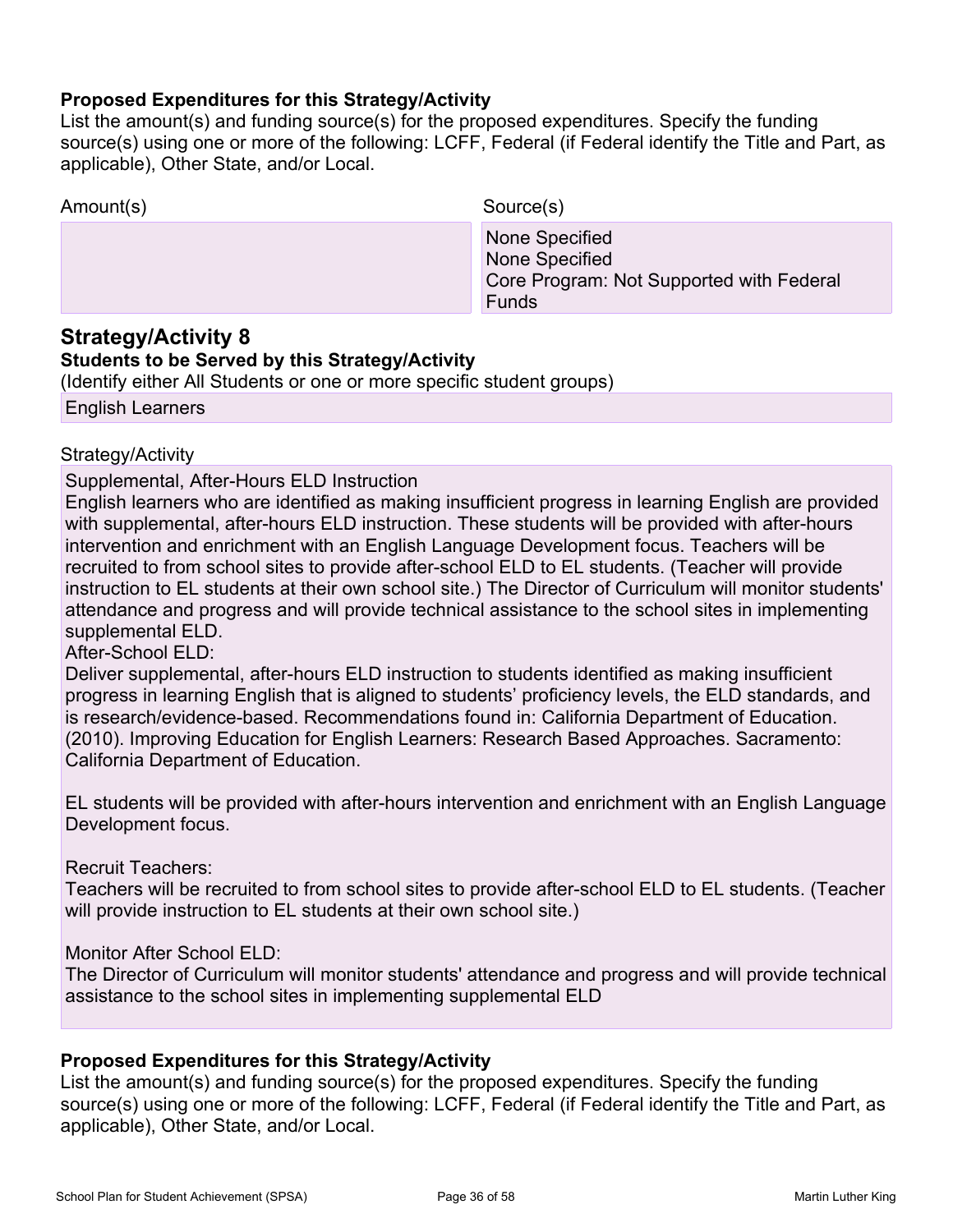Title III and the contract of the contract of the III and the III None Specified Funding for this strategy/activity is detailed in the LCAP Federal Addendum Spending Plan

# **Annual Review**

**SPSA Year Reviewed: 2020-21**

Respond to the following prompts relative to this goal. If the school is in the first year of implementing the goal, an analysis is not required and this section may be deleted.

# **ANALYSIS**

Describe the overall implementation of the strategies/activities and the overall effectiveness of the strategies/activities to achieve the articulated goal.

In 2020-2021, students attended school through distance learning and/or attended school inperson. Schools reopened, then were forced to close due to the COVID-19 pandemic, at several points during the 2020-2021 school year.

8/13/2020 to 11/6/2020 schools were closed due to COVID-19 and all students were in distance learning.

11/9/2020 to 12/10/2020 schools reopened for in-person instruction for families who chose this for option their children.

12/10/2020 to 1/29/21 schools were forced to close due to the numbers of staff and students who had COVID-19 (positive test or symptomatic). All students returned to distance learning. 2/1/2021 Schools once again reopened for in-person instruction for families who chose this option for their children. During the period after 2/1/21, numerous individual classes had to be closed for up to ten days due to students of staff with COVID (positive test or symptomatic).

Despite these challenges, the strategies/activities under Goal #1 were well implemented. All students received standards aligned instruction in ELA and math. Struggling students were identified and provided with interventions. Students who are English learners were provided with designated and integrated ELD.

Briefly describe any major differences between the intended implementation and/or the budgeted expenditures to implement the strategies/activities to meet the articulated goal.

Although the strategies/activities in the plan were implemented, emergency funding, both federal and state, was used to support many of the activities in this school plan. Struggling students received interventions through the Governors Emergency Education Relief fund (GEER) and through the Learning Loss Mitigation Fund (LLM). Supplies, materials, digital content, computers and other supports were provided/funded through the Coronavirus Response and Relief Supplemental Appropriations Act (CARES Act). Therefore, while the activities in the plan were implemented, not all of the funds were expended.

Describe any changes that will be made to this goal, the annual outcomes, metrics, or strategies/activities to achieve this goal as a result of this analysis. Identify where those changes can be found in the SPSA.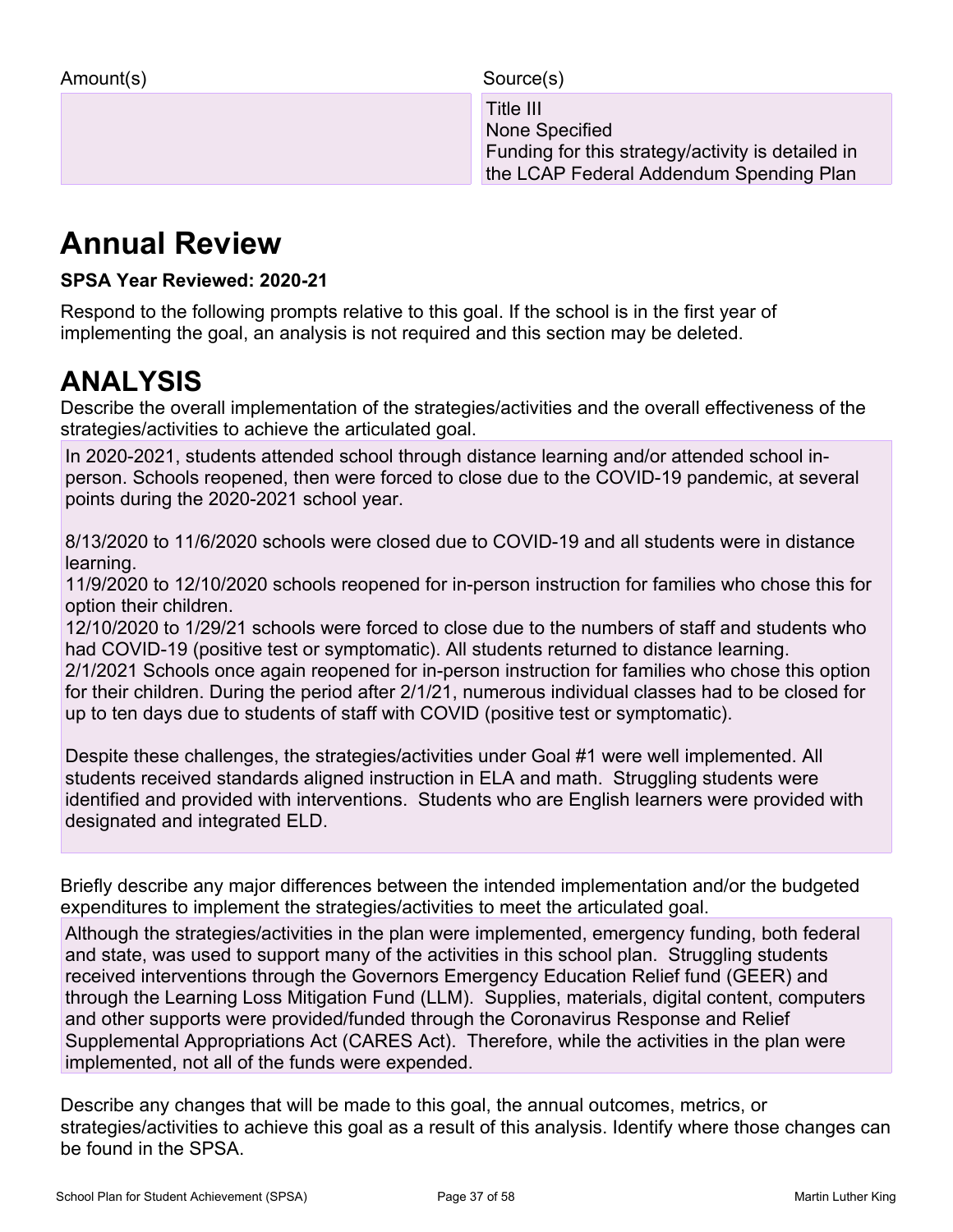The strategies/activities will under this goal will continue into the next school year, but with a focus on the return to in-person instruction and providing interventions and support to students who have experienced learning loss.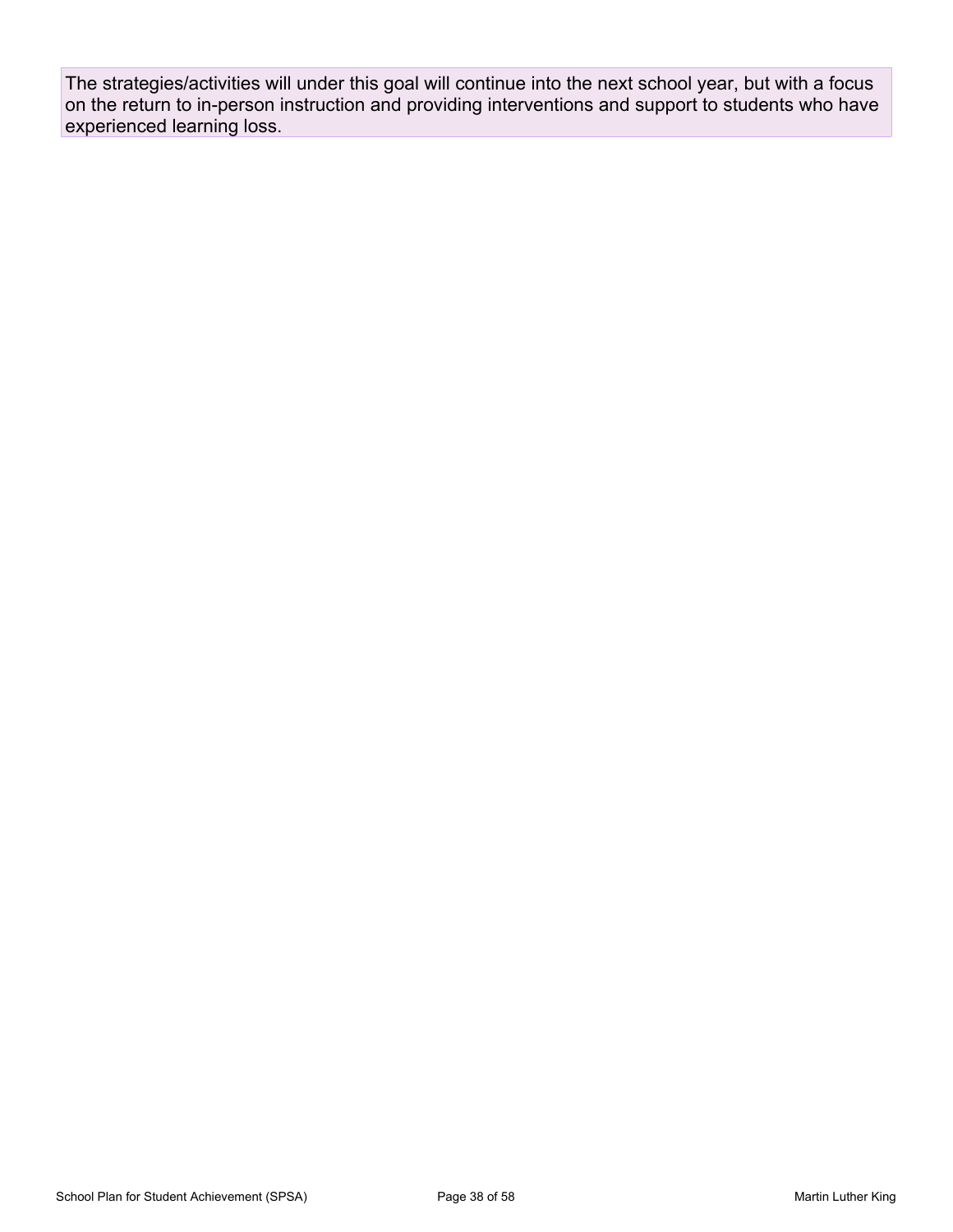# **Goals, Strategies, & Proposed Expenditures**

Complete a copy of the following table for each of the school's goals. Duplicate the table as needed.

## **LEA/LCAP Goal**

The district will support teachers and staff with professional development, training, and collaboration time.

# **Goal 2**

The school will support teachers and staff with professional development, training, and collaboration time.

## **Identified Need**

The COVID-19 pandemic is placing strain on the district's/school's professional development programs. Both learning directors and instructional coaches are being called upon frequently to cover classrooms due to a high rate of teacher absenteeism due to the COVID-19 pandemic coupled with a severe substitute teacher shortage.

Students have experienced significant learning loss due to missed school. Students are also experiencing increased social emotional needs due to the effects of the pandemic.

There is a need to provide teachers with support, including professional development, in mitigating learning loss and supporting students' increased social emotional needs.

### **Annual Measurable Outcomes**

| Metric/Indicator                                   | Baseline/Actual Outcome                                                            | <b>Expected Outcome</b>                                                            |
|----------------------------------------------------|------------------------------------------------------------------------------------|------------------------------------------------------------------------------------|
| <b>District Led Professional</b><br>Development    | <b>All Teachers Receive</b><br><b>Professional Development</b>                     | <b>All Teachers Receive</b><br><b>Professional Development</b>                     |
| <b>School Site Led Professional</b><br>Development | <b>The School Provides</b><br><b>Opportunities for Professional</b><br>Development | <b>The School Provides</b><br><b>Opportunities for Professional</b><br>Development |
| <b>Teacher Collaboration</b>                       | <b>Teachers Attend Collaboration</b><br>Each Wednesday                             | <b>Teachers Attend Collaboration</b><br>Each Wednesday                             |

Complete a copy of the Strategy/Activity table for each of the school's strategies/activities. Duplicate the table, including Proposed Expenditures, as needed.

## **Strategy/Activity 1**

#### **Students to be Served by this Strategy/Activity**

(Identify either All Students or one or more specific student groups)

All Students

#### Strategy/Activity

Teachers and administrators will participate in district professional development and site based systematic professional development.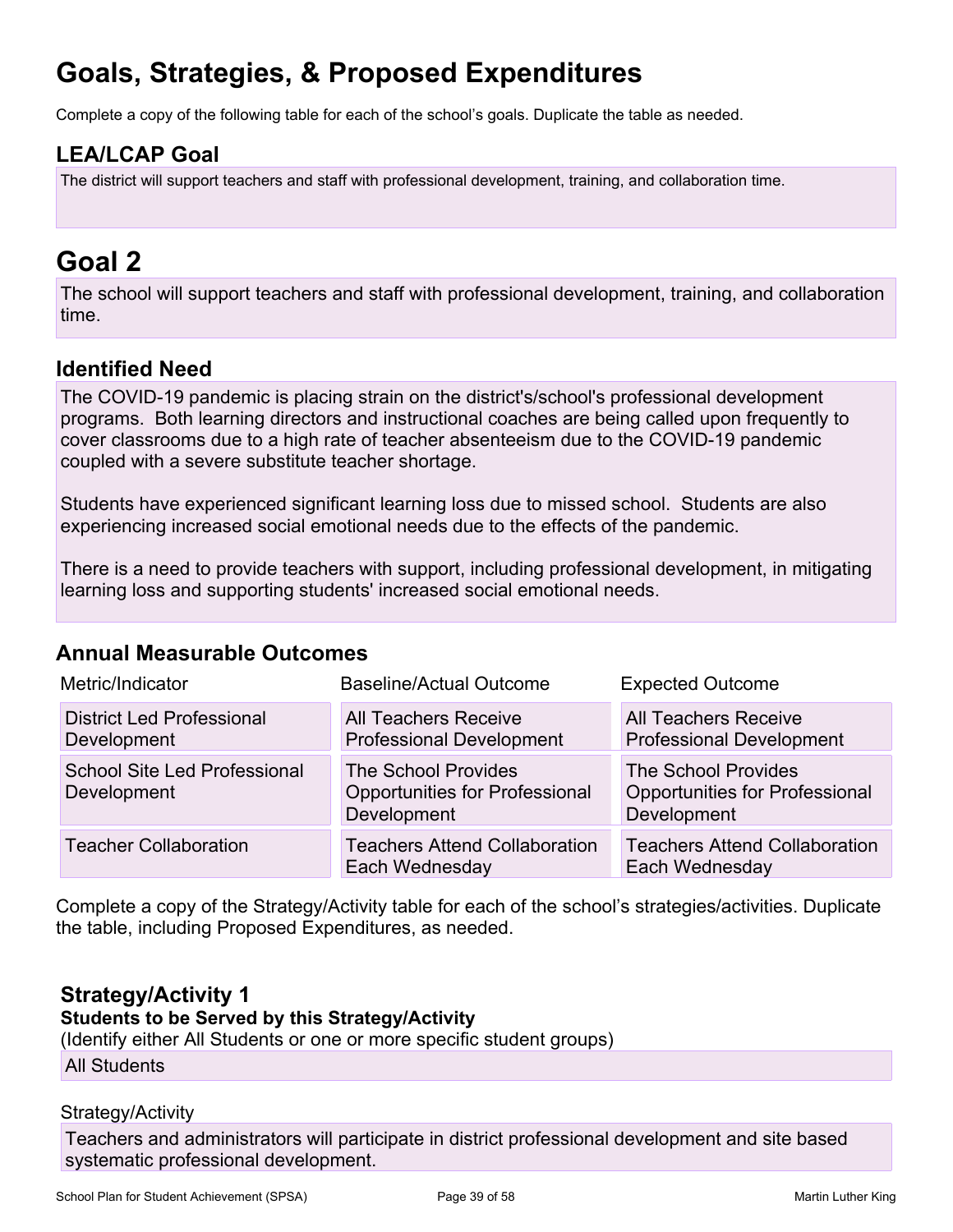Teachers will receive professional development that is specific to the needs of the school site. This is determined by site leadership observations and input from teachers at the school site.

Teachers are provided with collaboration time on student early release days.

Teachers will understand and effectively implement the collaboration protocol used in a professional learning community.

Teachers analyze student achievement data from district and site based assessments and use this information to plan instruction and intervention, to identify students for intervention, and to group students for instruction and intervention.

Data will be disaggregated to show overall performance as well as performances of significant subgroups (including ELs).

Results may include grouping, planning, observing a colleague, and/or coaching support based on identified needs.

As needed (based on data) coaching will include focus on EL strategies.

### **Proposed Expenditures for this Strategy/Activity**

List the amount(s) and funding source(s) for the proposed expenditures. Specify the funding source(s) using one or more of the following: LCFF, Federal (if Federal identify the Title and Part, as applicable), Other State, and/or Local.

| Amount(s) | Source(s)                                                                                                                                                                                                                         |
|-----------|-----------------------------------------------------------------------------------------------------------------------------------------------------------------------------------------------------------------------------------|
| 2,000     | School Wide Program (SWP)<br>1000-1999: Certificated Personnel Salaries<br><b>Substitutes for PD Release</b>                                                                                                                      |
| 2,000     | School Wide Program (SWP)<br>1000-1999: Certificated Personnel Salaries<br><b>Teacher Overcontract for PD</b>                                                                                                                     |
| 5,000     | School Wide Program (SWP)<br>5000-5999: Services And Other Operating<br><b>Expenditures</b><br><b>Professional Development</b><br>(e.g. Staff Developers Tulare Co. Office of Ed.)<br>Bringing Staff Developer to the School Site |
| 1,000     | School Wide Program (SWP)<br>4000-4999: Books And Supplies<br><b>Professional Texts</b>                                                                                                                                           |

## **Strategy/Activity 2**

### **Students to be Served by this Strategy/Activity**

(Identify either All Students or one or more specific student groups)

All Students

### Strategy/Activity

A professional development team consisting of a curriculum specialist in English language arts, and five instructional coaches provide high quality, research-based professional development to teachers and administrators. Instructional coaches specialize in reading, writing,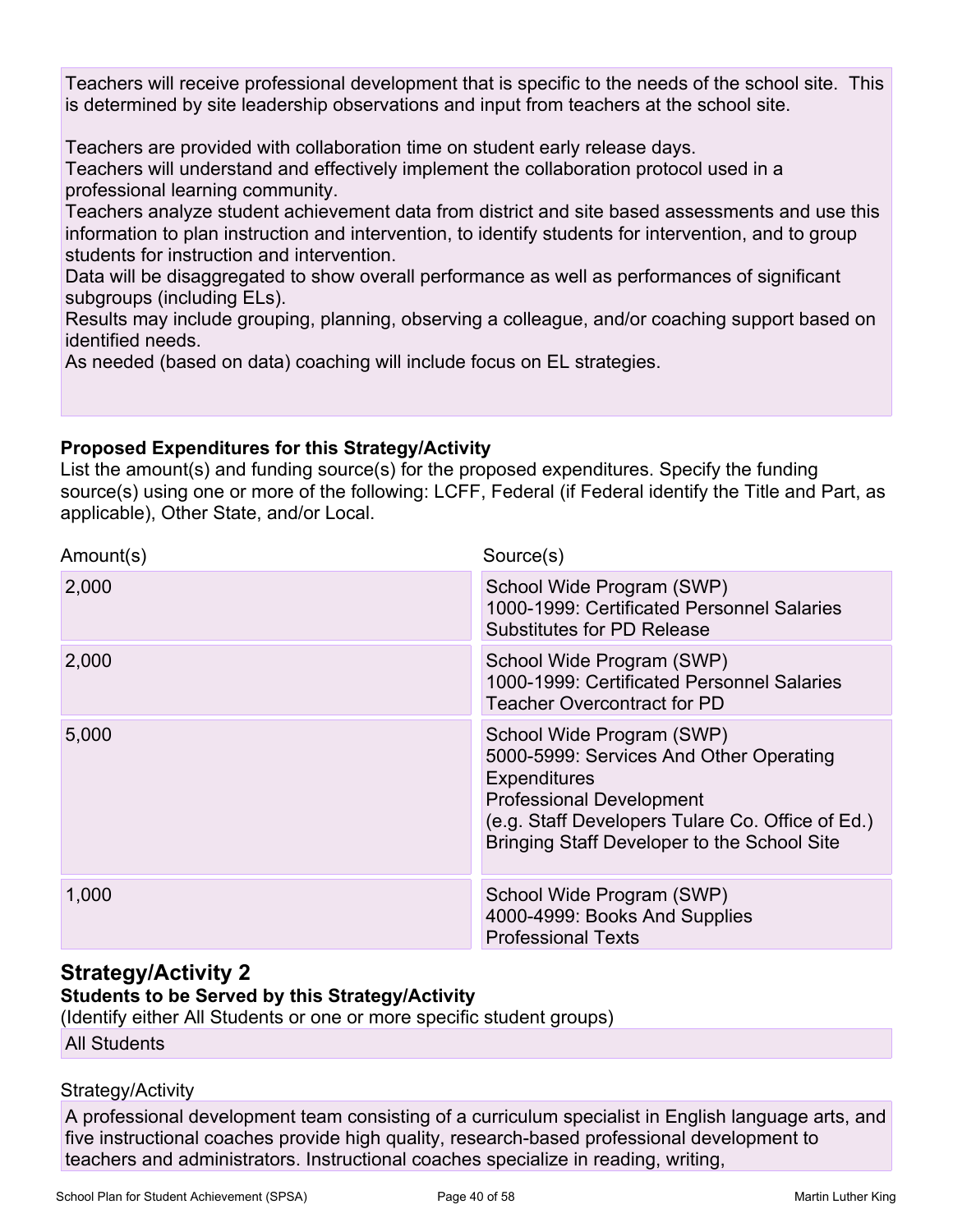mathematics/science, the integration of technology into the instructional program, and the development digital literacy skills to improve academic achievement Decisions are made regarding the types of professional development that will be delivered based on analysis of data including student achievement data, site leadership, and teacher input. These include, but are not limited to whole-group professional development, in-class coaching, coaching during weekly collaboration, lesson development and planning, backward-mapping, and analysis of formative and summative student achievement data. The professional development team provides training and professional development specifically designed to improve the academic achievement of English Learners

#### **Proposed Expenditures for this Strategy/Activity**

List the amount(s) and funding source(s) for the proposed expenditures. Specify the funding source(s) using one or more of the following: LCFF, Federal (if Federal identify the Title and Part, as applicable), Other State, and/or Local.

| Amount(s) | Source(s)                                                                                                                                                              |
|-----------|------------------------------------------------------------------------------------------------------------------------------------------------------------------------|
| 85,060    | <b>Title I Centralized Service</b><br>1000-1999: Certificated Personnel Salaries<br>School Site Portion of Seven Instructional<br>Coaches                              |
| 1,667     | <b>Title I Centralized Service</b><br>5000-5999: Services And Other Operating<br>Expenditures<br>School Site Portion for Mileage Seven<br><b>Instructional Coaches</b> |

### **Strategy/Activity 3**

#### **Students to be Served by this Strategy/Activity**

(Identify either All Students or one or more specific student groups)

All Students

#### Strategy/Activity

The district will operate a CTC accredited new teacher induction program with two full-time, fullrelease induction coaches. New teachers will receive induction support for two years and will clear their credentials through the induction program. Beginning with the 2018-2019 school year, the district will implement a Clear Administrative Services Credential Induction Program (CASC) for new administrators.

#### **Proposed Expenditures for this Strategy/Activity**

| Amount(s) | Source(s)                                                                                                                        |
|-----------|----------------------------------------------------------------------------------------------------------------------------------|
| 22,177    | <b>Title I Centralized Service</b><br>1000-1999: Certificated Personnel Salaries<br>School Site Portion of Two Induction Coaches |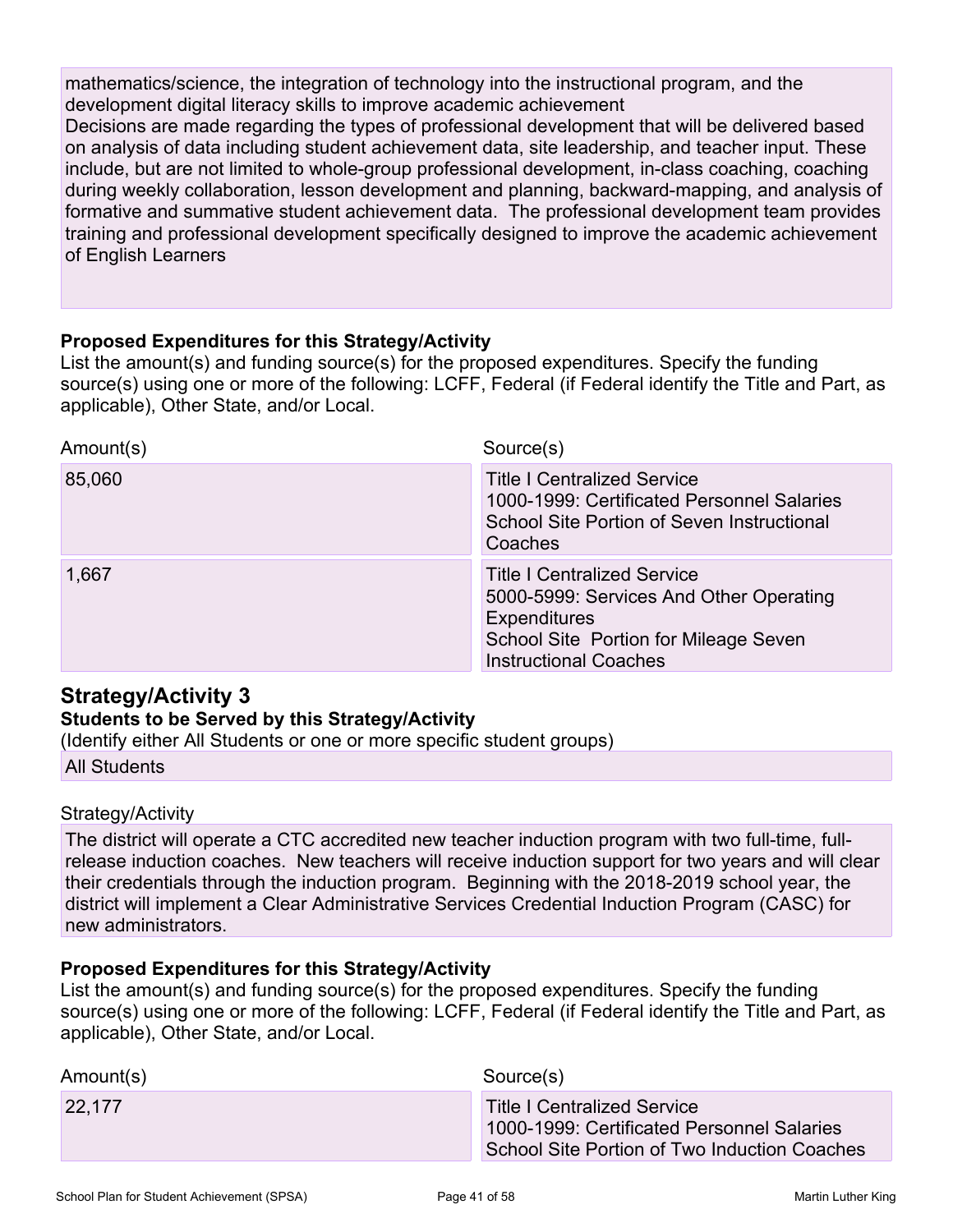# **Annual Review**

### **SPSA Year Reviewed: 2020-21**

Respond to the following prompts relative to this goal. If the school is in the first year of implementing the goal, an analysis is not required and this section may be deleted.

# **ANALYSIS**

Describe the overall implementation of the strategies/activities and the overall effectiveness of the strategies/activities to achieve the articulated goal.

In 2020-2021, schools reopened, then were forced to close due to the COVID-19 pandemic, at several points during the 2020-2021 school year.

8/13/2020 to 11/6/2020 schools were closed due to COVID-19 and all students were in distance learning.

11/9/2020 to 12/10/2020 schools reopened for in-person instruction for families who chose this for option their children.

12/10/2020 to 1/29/21 schools were forced to close due to the numbers of staff and students who had COVID-19 (positive test or symptomatic). All students returned to distance learning.

2/1/2021 Schools once again reopened for in-person instruction for families who chose this option for their children. During the period after 2/1/21, numerous individual classes across the district's schools had to be closed for up to ten days due to students of staff with COVID (positive test or symptomatic).

All in-person professional development was cancelled for the 2020-2021 school year. Teachers were provided with some professional development via Zoom or other platforms, but the school's and the district's planned professional development program was largely put on hold in 2020-2021. In order to meet the emergency need for additional staff to provide social distancing in classrooms during periods of in-person learning, the team of instructional coaches were temporarily tasked with teaching in classrooms. (Note that instructional coaches were not funded from this school plan during these periods.)

The activities under this goal were implemented to the degree possible during the COVID-19 pandemic.

Briefly describe any major differences between the intended implementation and/or the budgeted expenditures to implement the strategies/activities to meet the articulated goal.

Because the district's and school's professional development program was largely put on hold due to the COVID-19 pandemic, and because instructional coaches were temporarily tasked with teaching in classrooms and not funded through this school plan, not all of the funds under this goal were expended in 2020-2021.

Describe any changes that will be made to this goal, the annual outcomes, metrics, or strategies/activities to achieve this goal as a result of this analysis. Identify where those changes can be found in the SPSA.

There will be an urgent need to restart the district's and school's professional development program in 2021-2022. There will be a need to provide professional development around mitigating students' learning loss, while at the same time, providing grade-level standards aligned instruction.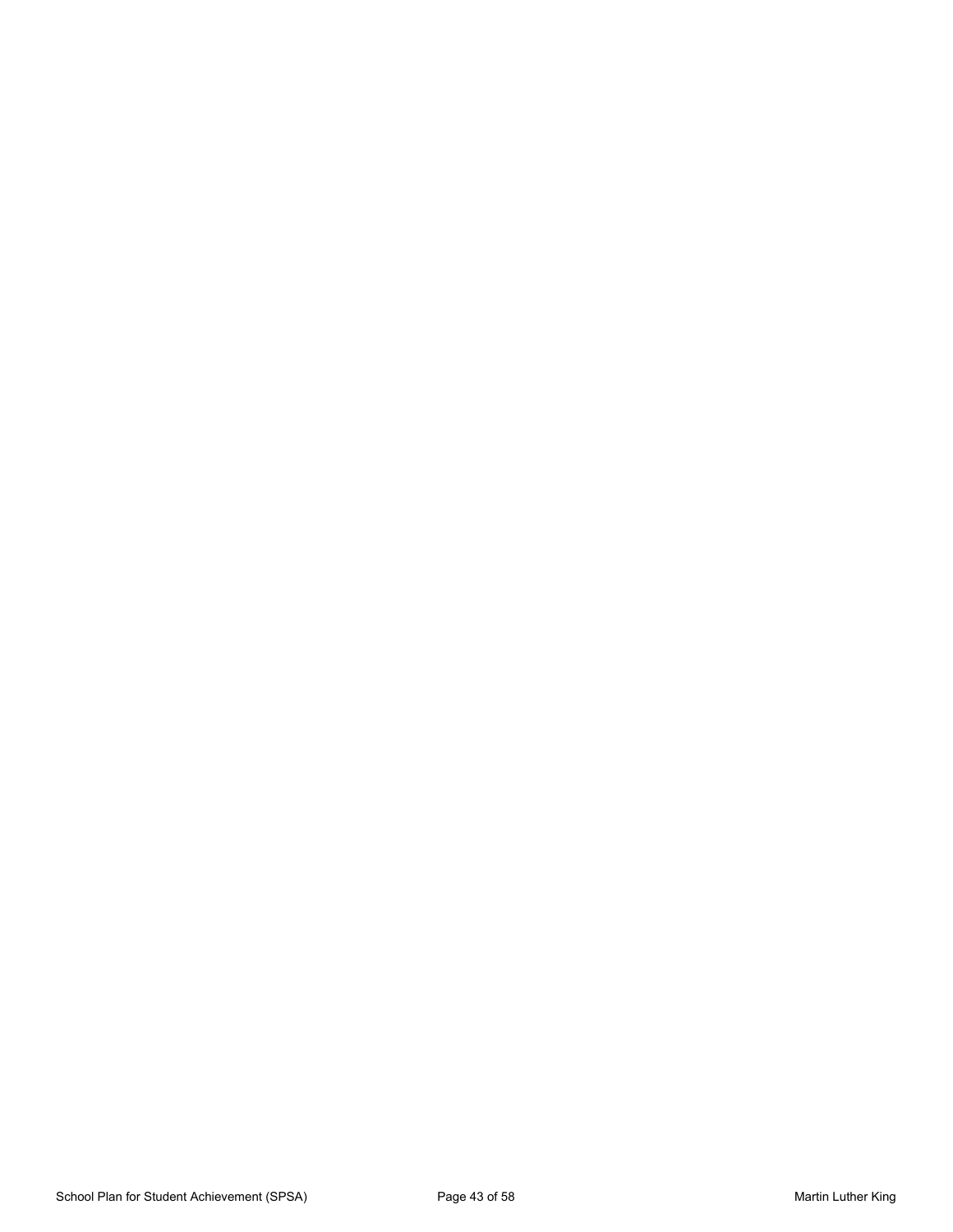# **Goals, Strategies, & Proposed Expenditures**

Complete a copy of the following table for each of the school's goals. Duplicate the table as needed.

## **LEA/LCAP Goal**

Students will learn in a safe, well maintained school where they are supported, engaged, and connected to their school.

# **Goal 3**

Students will learn in a safe, well maintained school where they are supported, engaged, and connected to their school.

## **Identified Need**

Suspension rates from the 19-20 school year were at or near pre-COVID rates. (Note that students were attending school via distance learning for a substantial part of 20-21.

Mid-year internal data shows that suspension rates are below pre-COVID levels for the same time period (August through December).

The COVID-19 pandemic continues to cause a substantial amount of missed school for many students. (Chronic absenteeism data will not be reported on the 21-22 school plan due to the COVID pandemic.)

There is a need to continue providing students with social and emotional supports to keep them engaged in school and attending school.

### **Annual Measurable Outcomes**

| Metric/Indicator                                                                                                                                | <b>Baseline/Actual Outcome</b> | <b>Expected Outcome</b> |
|-------------------------------------------------------------------------------------------------------------------------------------------------|--------------------------------|-------------------------|
| Suspension Rate 2019-2020:<br>California Department of<br><b>Education Dataquest</b><br>(https://dq.cde.ca.gov/dataques<br>$t$ ) All Students   | 3.3% Suspension Rate           | 3.0% Suspension Rate    |
| Suspension Rate 2019-2020:<br>California Department of<br><b>Education Dataquest</b><br>(https://dq.cde.ca.gov/dataques<br>t/) African American | 5.6% Suspension Rate           | 5.6% Suspension Rate    |
| Suspension Rate 2019-2020:<br>California Department of<br><b>Education Dataquest</b><br>(https://dq.cde.ca.gov/dataques<br>$t$ ) Hispanic       | 3.1% Suspension Rate           | 2.8% Suspension Rate    |
| Suspension Rate 2019-2020:<br>California Department of<br><b>Education Dataquest</b>                                                            | 9.5% Suspension Rate           | 9.0% Suspension Rate    |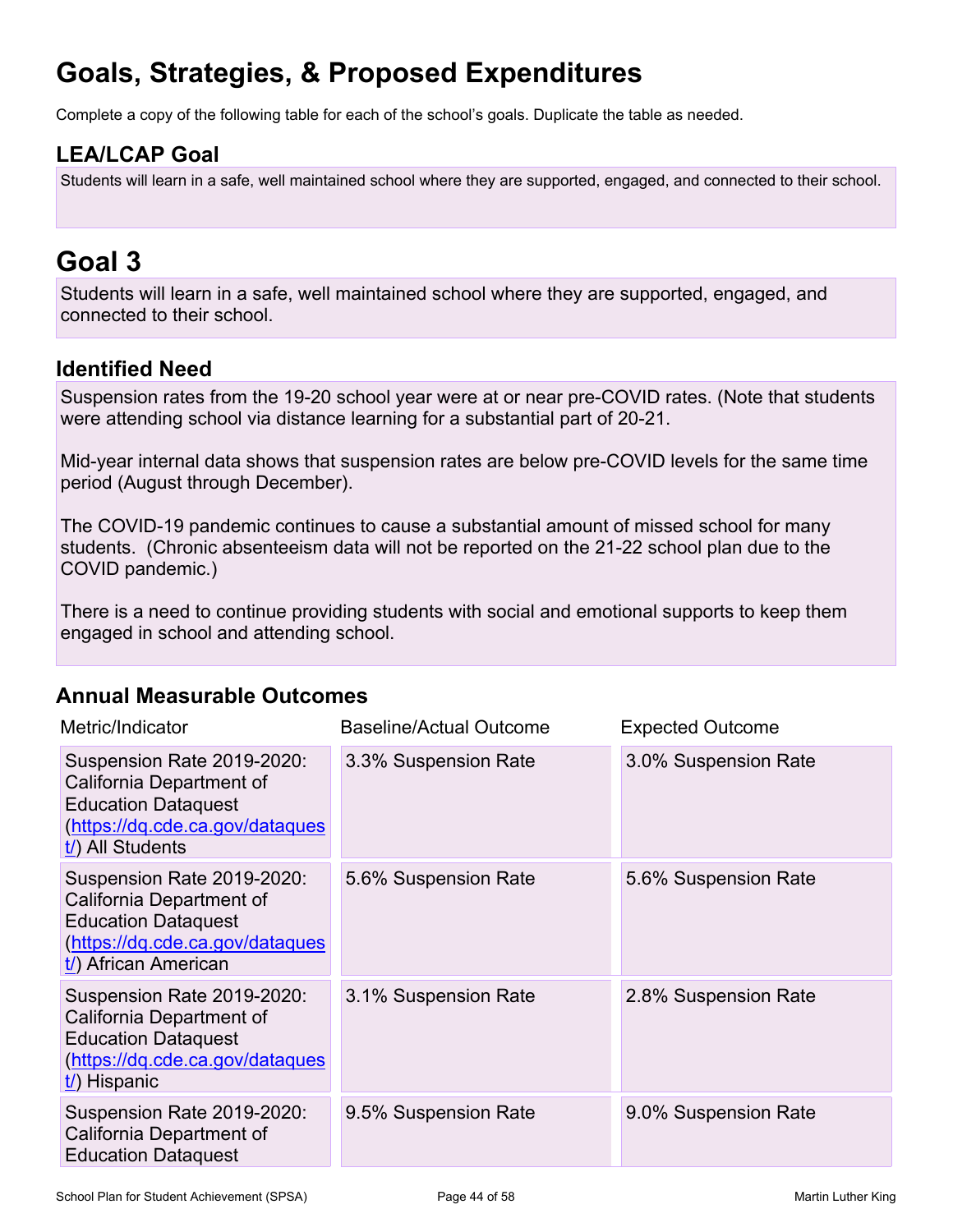| Metric/Indicator                                                                                                                                               | <b>Baseline/Actual Outcome</b> | <b>Expected Outcome</b> |
|----------------------------------------------------------------------------------------------------------------------------------------------------------------|--------------------------------|-------------------------|
| (https://dq.cde.ca.gov/dataques<br>t/) White                                                                                                                   |                                |                         |
| Suspension Rate 2019-2020:<br>California Department of<br><b>Education Dataquest</b><br>(https://dq.cde.ca.gov/dataques<br>$t$ ) English Learners              | 2.8% Suspension Rate           | 2.5% Suspension Rate    |
| Suspension Rate 2019-2020:<br>California Department of<br><b>Education Dataquest</b><br>(https://dq.cde.ca.gov/dataques<br>t/) Migrant Students                | 3.3% Suspension Rate           | 3.0% Suspension Rate    |
| Suspension Rate 2019-2020:<br>California Department of<br><b>Education Dataquest</b><br>(https://dq.cde.ca.gov/dataques<br>$t$ ) Economically<br>Disadvantaged | 3.9% Suspension Rate           | 3.6% Suspension Rate    |
| Suspension Rate 2019-2020:<br>California Department of<br><b>Education Dataquest</b><br>(https://dq.cde.ca.gov/dataques<br>t/) Students with Disabilities      | 1.5% Suspension Rate           | 3.0% Suspension Rate    |
| Note: Due to the COVID-19<br>pandemic, chronic<br>absenteeism will not be<br>reported in the 2021-2022<br>school plan.                                         |                                |                         |

Complete a copy of the Strategy/Activity table for each of the school's strategies/activities. Duplicate the table, including Proposed Expenditures, as needed.

### **Strategy/Activity 1**

#### **Students to be Served by this Strategy/Activity**

(Identify either All Students or one or more specific student groups)

All Students

#### Strategy/Activity

Provide all students with activities to promote good attendance, strong character, school pride and good behavior that promote a school environment where students feel safe emotionally and physically.

Students will be provided opportunities to earn incentives, rewards, and activities to promote good attendance and behavior in support of improved student achievement. Students will participate in activities, during and/or after school, that are designed to enrich their experience at school,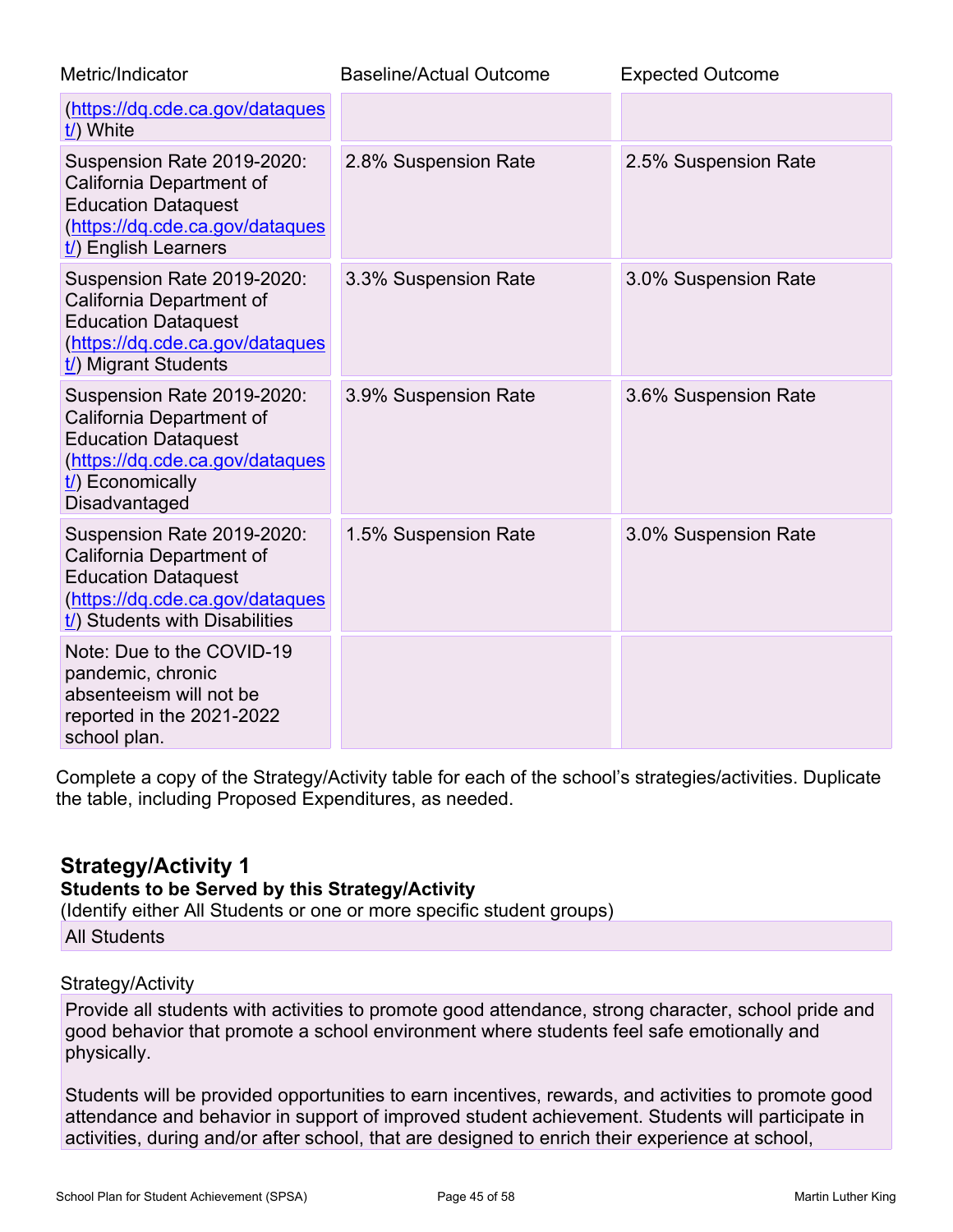motivate them to come to school every day, add value to their lives, and promote character development. Activities to support good attendance, strong character may include: Character Expectations Presentations Good Attendance Incentives/rewards and activities Behavior incentives/rewards and activities Social Emotional Learning (SEL Curriculum) Structured Activities Student Store Student of the Month Trimester Reward Activities End of the Year Behavior Reward Activities Student/Parent Conferences Parent Outreach Home Visits

Students will have the opportunity to participate in structured physical education, enrichment activities that support the California content standards. The enrichment program will include opportunity for physical activity beyond our normal daily instructional minutes.

Bilingual Clerk Typist/Student Specialist monitors attendance data and makes parent contacts to promote good attendance and assist with communication and intervention for students with attendance difficulty

Student Specialist and Site leadership will monitor Classrooms for attendance. Monthly reports of attendance Monthly reports of students on Behavior Intervention Plans Behavior Reports

#### **Proposed Expenditures for this Strategy/Activity**

| Amount(s) | Source(s)                                                                                                                                              |
|-----------|--------------------------------------------------------------------------------------------------------------------------------------------------------|
| 5,000     | School Wide Program (SWP)<br>1000-1999: Certificated Personnel Salaries<br><b>Overcontract for School Climate Activities</b>                           |
| 3,228     | LCFF - Supplemental<br>5700-5799: Transfers Of Direct Costs<br>Food Incentives for Students (District Kitchen)                                         |
| 5,000     | School Wide Program (SWP)<br>2000-2999: Classified Personnel Salaries<br><b>Classified Overcontract/Salary for School</b><br><b>Climate Activities</b> |
| 2,500     | School Wide Program (SWP)<br>5000-5999: Services And Other Operating<br><b>Expenditures</b>                                                            |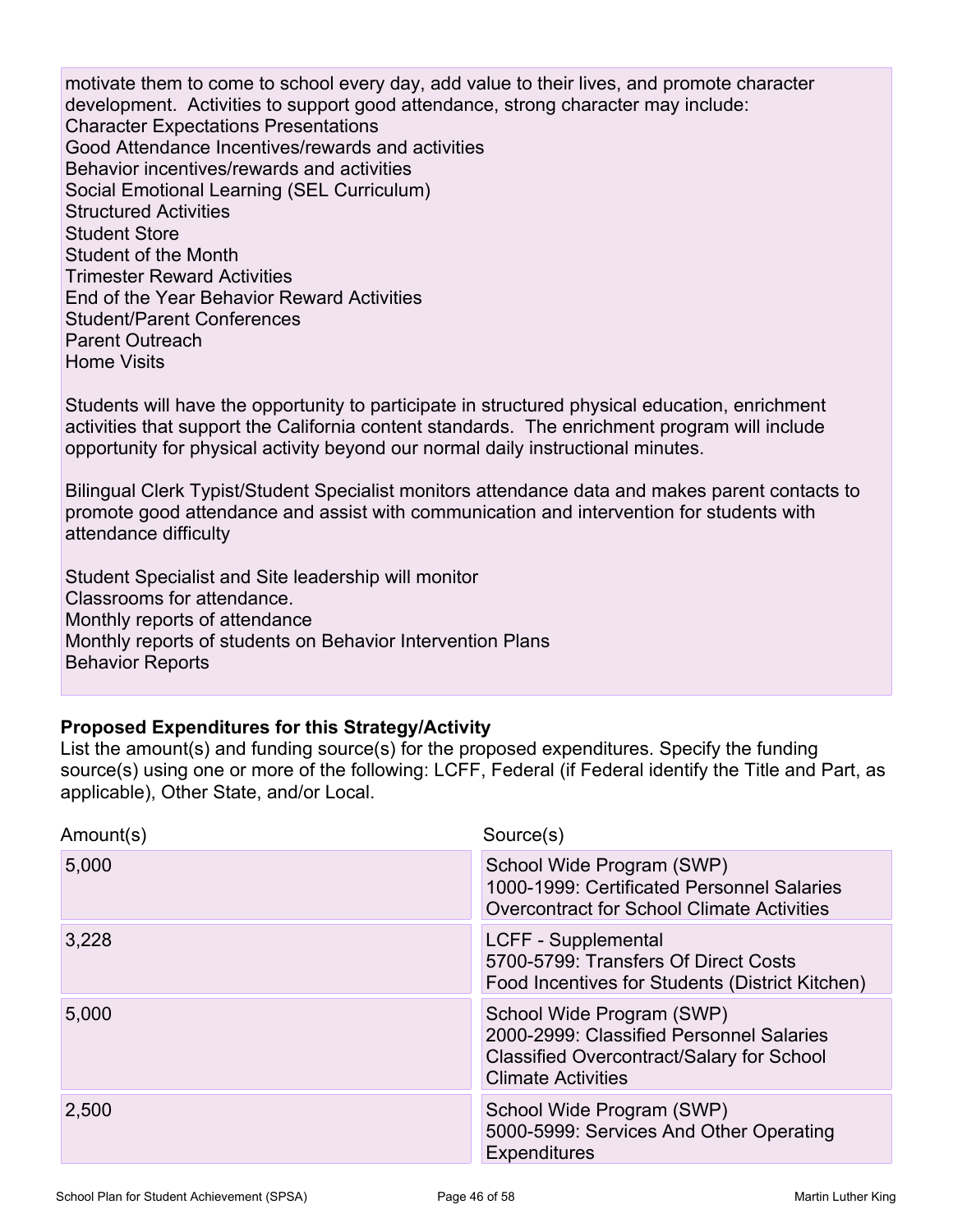|       | <b>Consultants for Student Activities, Character</b><br>Building, Rewards, PBIS, SEL                                                                     |
|-------|----------------------------------------------------------------------------------------------------------------------------------------------------------|
| 5,000 | School Wide Program (SWP)<br>4000-4999: Books And Supplies<br>Supplies and Materials to Support School<br><b>Climate Activities and Student Supports</b> |
| 6,304 | LCFF - Supplemental<br>4000-4999: Books And Supplies<br>Instructional Supplies/Materials/Enrichment<br><b>Activities</b>                                 |

### **Strategy/Activity 2**

### **Students to be Served by this Strategy/Activity**

(Identify either All Students or one or more specific student groups)

High Needs Students

#### Strategy/Activity

Identify students with attendance or behavior challenges and provide them with additional support. If the student is not responsive to the intervention in the primary tier (Tier1), more intensive behavioral intervention is provided in Tier 2, or a highly individualized plan is developed for the student who needs more intensive supports in Tier 3.

The School Site teams will collaborate to analyze and monitor at-risk students (Tier 2 and Tier 3) and provide supplemental supports in reference to behavior or attendance. Activities to support identified students can include:

Check-In Check-Out System

Implementation of recess and lunch-time structured activities

Informal Behavior Contracts.

Formal Behavior Intervention Plans

Parent Outreach/Community Resource Support Programs

Home Visits

Behavior Social Groups (Small group teaching opportunities)

Counseling Opportunities aligned with identified student behavior needs.

PEI referrals for outside counseling services.

Student Specialist, Support Staff and teachers will monitor student formal and informal behavior contracts and reward students for appropriate behaviors.

Leadership team to meet and monitor/revise positive school culture structures on campus.

Increase student attendance and promote good citizenship by monitoring and rewarding good attendance, good behavior, and successful completion of behavior intervention contracts.

#### **Proposed Expenditures for this Strategy/Activity**

| Amount(s) | Source(s)                                                  |
|-----------|------------------------------------------------------------|
| 10,000    | School Wide Program (SWP)<br>4000-4999: Books And Supplies |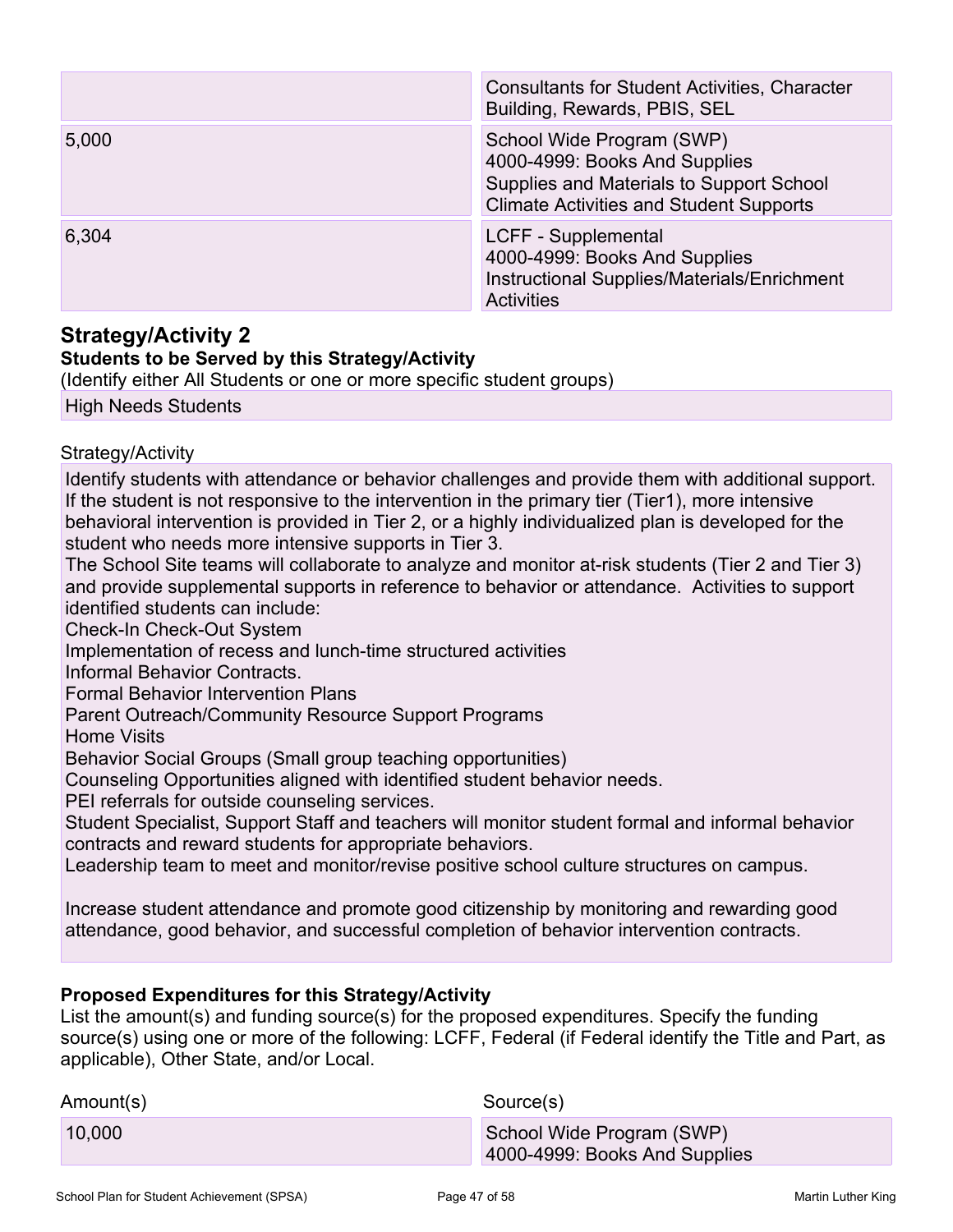### **Strategy/Activity 3**

**Students to be Served by this Strategy/Activity**

(Identify either All Students or one or more specific student groups)

All Students/High Needs Students

#### Strategy/Activity

Implement a social/emotional course of study that supports students and staff in order to to acquire and apply the knowledge, attitudes, and skills to manage emotions, set and achieve positive goals, feel and show empathy for others, establish and maintain positive relationships with peers and adults, and make responsible decisions. Improved social/emotional skills and decision making will lead to an increase in academic achievement. The social-emotional learning (SEL) system will be designed to help leadership, staff and students strengthen their social-emotional skills and create a positive and supportive school climate. This will also include increasing the neighborhood to school connection to build school pride and encourage a positive school community.

#### **Proposed Expenditures for this Strategy/Activity**

List the amount(s) and funding source(s) for the proposed expenditures. Specify the funding source(s) using one or more of the following: LCFF, Federal (if Federal identify the Title and Part, as applicable), Other State, and/or Local.

| Amount(s) | Source(s)                                                                                                                          |
|-----------|------------------------------------------------------------------------------------------------------------------------------------|
| 19,938    | School Wide Program (SWP)<br>4000-4999: Books And Supplies<br>Supplies and Materials to Support Social<br>Emotional Learning (SEL) |

# **Annual Review**

#### **SPSA Year Reviewed: 2020-21**

Respond to the following prompts relative to this goal. If the school is in the first year of implementing the goal, an analysis is not required and this section may be deleted.

## **ANALYSIS**

Describe the overall implementation of the strategies/activities and the overall effectiveness of the strategies/activities to achieve the articulated goal.

In 2020-2021, students attended school through distance learning and/or attended school inperson. Schools reopened, then were forced to close due to the COVID-19 pandemic, at several points during the 2020-2021 school year.

8/13/2020 to 11/6/2020 schools were closed due to COVID-19 and all students were in distance learning.

11/9/2020 to 12/10/2020 schools reopened for in-person instruction for families who chose this for option their children.

12/10/2020 to 1/29/21 schools were forced to close due to the numbers of staff and students who had COVID-19 (positive test or symptomatic). All students returned to distance learning.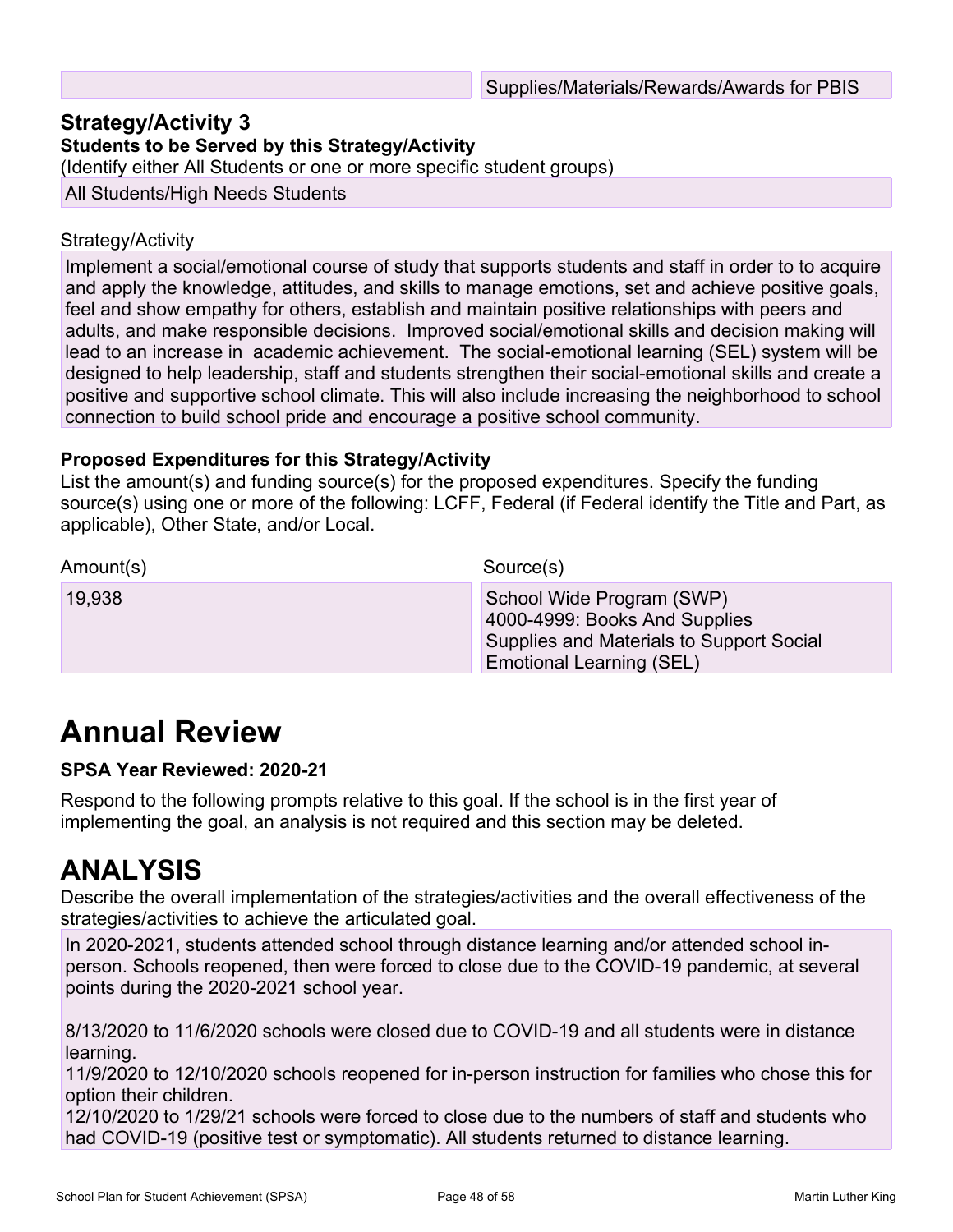2/1/2021 Schools once again reopened for in-person instruction for families who chose this option for their children. During the period after 2/1/21, numerous individual classes across the district's schools had to be closed for up to ten days due to students of staff with COVID (positive test or symptomatic).

The team of nurses, counselors, social workers, learning directors, student specialists, and vice principals served students during periods of in-person and distance learning. These staff conducted extensive outreach including electronic communication, phone calls, and home visits to ensure students participated in distance learning activities. School site leadership developed and implemented re-engagement plans for any student who did not participate in distance learning 3 or more days in any given week. These plans included parent/family contact, identification of barriers to participation (including social and emotional barriers), and a description of efforts that would be made to mitigate these barriers. As part of this outreach effort, students and families in need of mental health and/or social emotional support were identified and served.

Teachers developed strong relationships with their students even during extended periods of remote learning. Many students experiencing social/emotional needs were able to communicate these needs to their teachers even in distance learning. These students were provided support.

Briefly describe any major differences between the intended implementation and/or the budgeted expenditures to implement the strategies/activities to meet the articulated goal.

Although the strategies/activities in the plan were implemented, emergency funding, both federal and state, was used to support many of the activities in this school plan. Therefore, not all funds under this goal were expended.

Describe any changes that will be made to this goal, the annual outcomes, metrics, or strategies/activities to achieve this goal as a result of this analysis. Identify where those changes can be found in the SPSA.

The impact on students' social/emotional wellbeing as a result of the repeated forced closures of the district's schools due to the COVID-19 pandemic is difficult to fully measure at this point in time, but anecdotal evidence indicates it may be substantial. There are significant numbers of students who will be in first and even second grade next year who will have never attended school inperson. Many low-income, English learner, and foster youth students have missed opportunities for the types of social interaction that fosters friendships and builds social skills. There will be a great need to provide students, especially low-income, English learners and foster youth, with an array of support services designed to reduce the barriers that can stand in the way of learning and lead to absenteeism and discipline incidents. There will be a need to continue and build upon services and programs for students to support social emotional wellbeing and to promote good school attendance and behavior.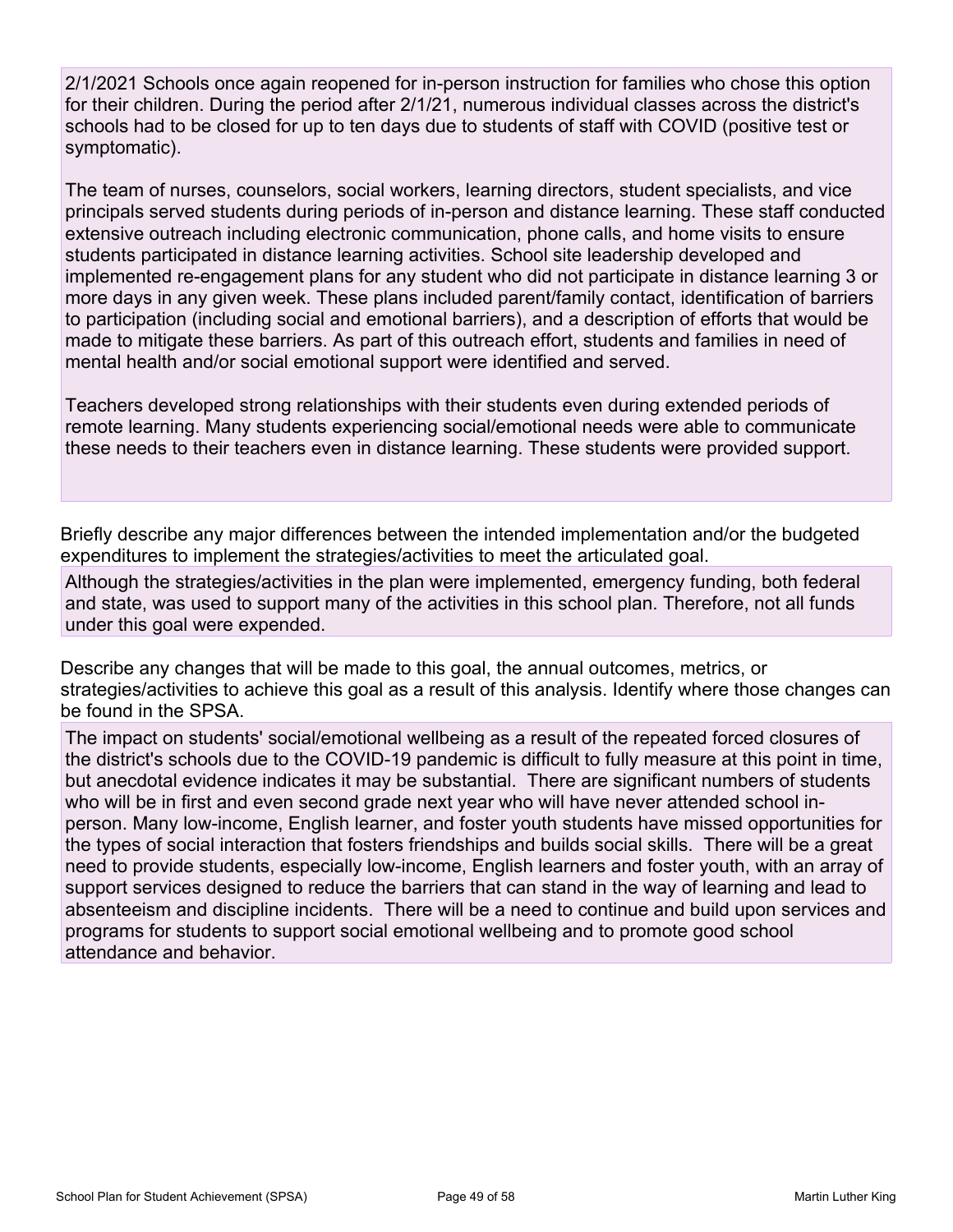# **Goals, Strategies, & Proposed Expenditures**

Complete a copy of the following table for each of the school's goals. Duplicate the table as needed.

## **LEA/LCAP Goal**

Communication between schools and home will be regular and meaningful.

# **Goal 4**

Communication between schools and home will be regular and meaningful.

### **Identified Need**

In order for parents/guardians to actively participate in their children's education, there is a need for home to school communication and parent/guardian involvement:

Parents need information and training to help their children achieve in school.

The HESD Parent Survey indicates that a majority of parents agree or strongly agree with the statements:

"The Parent/Teacher Conference was helpful to me in understanding my child's progress towards meeting ELA and math standards."

"When I have questions about my child's classwork, I can ask for clarification and assistance from my child's school"

There is a need to continue providing parents with information on their child's progress and with assistance when they have questions about their students' work.

Students whose parents are informed about their children's progress in school achieve at higher levels.

Parents have a right to be involved in the decision-making process at the school and district levels. (California Education Code 52062-52063) There is a continuing need to involve parents in the decision-making process through school site council, district English learner advisory committee, and parent advisory committee.

### **Annual Measurable Outcomes**

| Metric/Indicator                                                                                                                                                                                                   | <b>Baseline/Actual Outcome</b>                                                                                                                                                                                | <b>Expected Outcome</b>                                                                                                                                                                                                            |  |
|--------------------------------------------------------------------------------------------------------------------------------------------------------------------------------------------------------------------|---------------------------------------------------------------------------------------------------------------------------------------------------------------------------------------------------------------|------------------------------------------------------------------------------------------------------------------------------------------------------------------------------------------------------------------------------------|--|
| Attendance at parent<br>conferences.                                                                                                                                                                               | 2017-2018 Parent Conference<br>Attendance: 98.5%                                                                                                                                                              | 2018-2019 Parent conference<br>attendance rate will be at least<br>$95%$ .                                                                                                                                                         |  |
| Percentage of parents who<br>Agree/Strongly Agree with the<br>statement: I receive<br>information about my child's<br>progress in the classroom<br>(such as yellow cards, notes,<br>phone calls, progress reports, | 2017-2018 HESD Parent<br>Survey--I receive information<br>about my child's progress in<br>the classroom (such as yellow<br>cards, notes, phone calls,<br>progress reports, etc.)<br>Agree/Strongly Agree: 95% | HESD Parent Survey 2018-<br>2019: I receive information<br>about my child's progress in<br>the classroom (such as yellow<br>cards, notes, phone calls,<br>progress reports, etc.)<br>Agree/Strongly Agree will be at<br>least 90%. |  |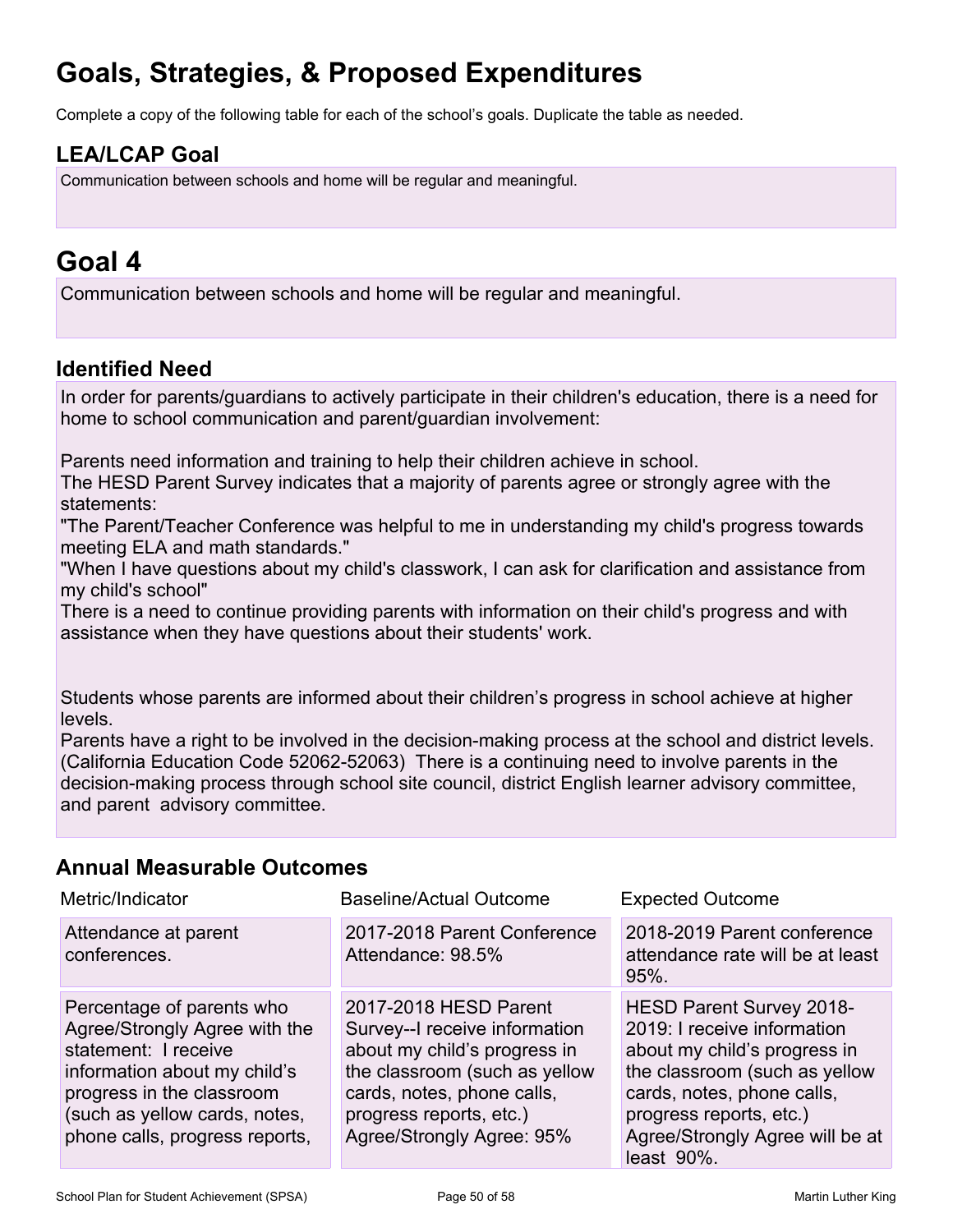| Metric/Indicator                                                                                                                                                                                      | <b>Baseline/Actual Outcome</b>                                                                                                                       | <b>Expected Outcome</b>                                                                                                                                                              |
|-------------------------------------------------------------------------------------------------------------------------------------------------------------------------------------------------------|------------------------------------------------------------------------------------------------------------------------------------------------------|--------------------------------------------------------------------------------------------------------------------------------------------------------------------------------------|
| etc.) on the Annual HESD<br><b>Parent Survey</b>                                                                                                                                                      |                                                                                                                                                      |                                                                                                                                                                                      |
| Percentage of parents who<br>Agree/Strongly Agree with the<br>statement: There are adequate<br>opportunities for me to become<br>involved in my child's school on<br>the Annual HESD Parent<br>Survey | 2017-2018 HESD Parent<br>Survey--There are adequate<br>opportunities for me to become<br>involved in my child's school.<br>Agree/Strongly Agree: 94% | <b>HESD Parent Survey 2018-</b><br>2019: There are adequate<br>opportunities for me to become<br>involved in my child's school.<br>Agree/Strongly Agree will be at<br>least $90\%$ . |

Complete a copy of the Strategy/Activity table for each of the school's strategies/activities. Duplicate the table, including Proposed Expenditures, as needed.

### **Strategy/Activity 1**

### **Students to be Served by this Strategy/Activity**

(Identify either All Students or one or more specific student groups)

All Students

#### Strategy/Activity

Provide a variety of parent education and outreach activities.

Provide parent education opportunities and materials focused on improving literacy skills, math skills, computer literacy, student discipline, attendance, and planning for higher education. Once each trimester, grade level teams will design activities, trainings, and workshops to offer parents in order to increase student achievement.

#### **Proposed Expenditures for this Strategy/Activity**

| Amount(s) | Source(s)                                                                                                                                          |
|-----------|----------------------------------------------------------------------------------------------------------------------------------------------------|
| 2,000     | School Wide Program (SWP)<br>1000-1999: Certificated Personnel Salaries<br><b>Teacher Overcontract for Parent Involvement</b><br><b>Activities</b> |
| 11,000    | School Wide Program (SWP)<br>4000-4999: Books And Supplies<br><b>Supplies Materials for Parent Involvement</b>                                     |
| 1,000     | LCFF - Supplemental<br>5700-5799: Transfers Of Direct Costs<br>Food for Parent Involvement Activities (District<br>Kitchen)                        |
| 2,272     | School Wide Program (SWP)<br>4000-4999: Books And Supplies<br><b>Books for Parent Involvement Activities</b>                                       |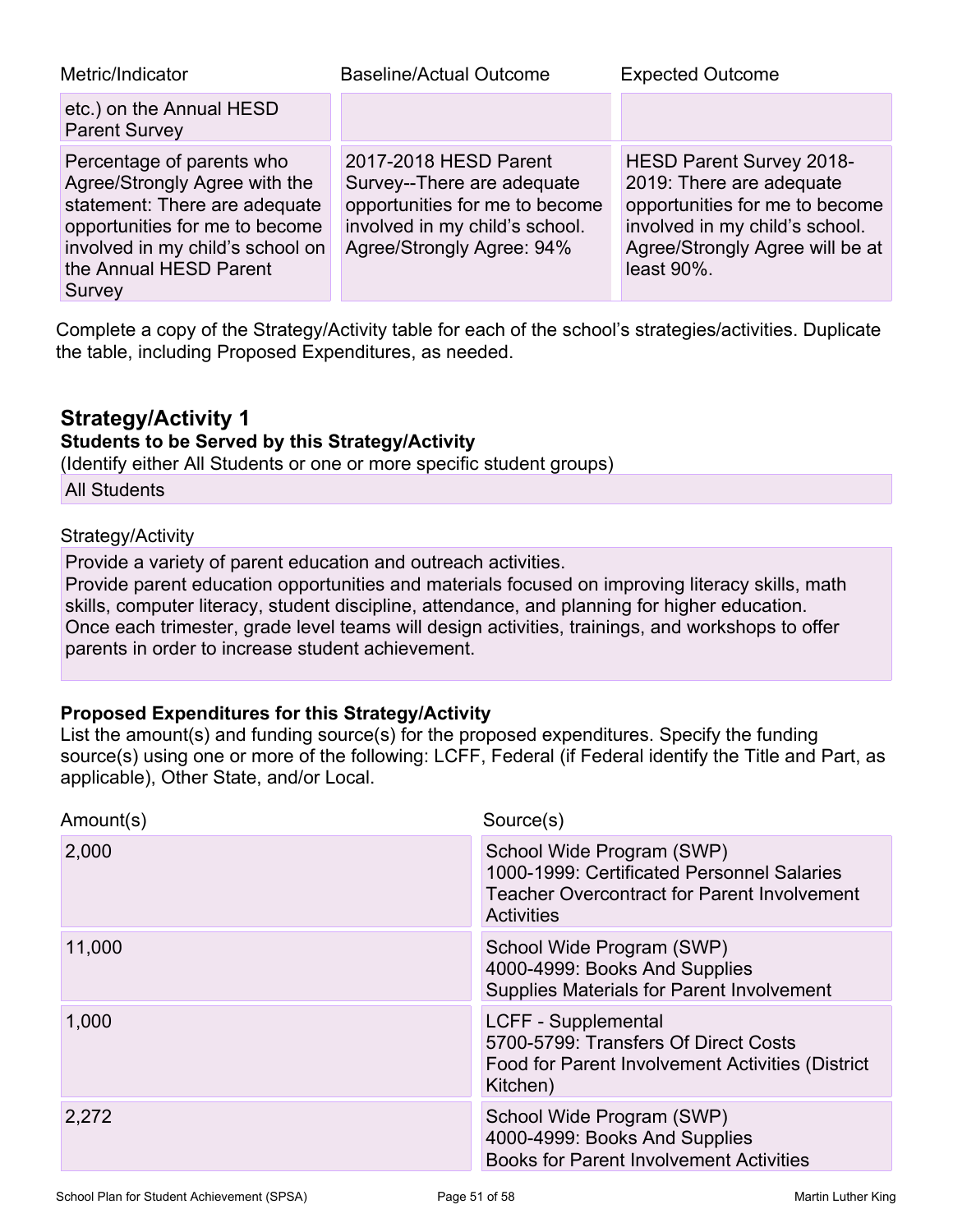| 217   | School Wide Program (SWP)<br>5700-5799: Transfers Of Direct Costs<br>Print Shop for Parent Involvement                                                                              |
|-------|-------------------------------------------------------------------------------------------------------------------------------------------------------------------------------------|
| 2,000 | LCFF - Supplemental<br>4000-4999: Books And Supplies<br>Food for Parent Involvement Activities (Outside<br>Vendors)                                                                 |
| 2,500 | School Wide Program (SWP)<br>5800: Professional/Consulting Services And<br><b>Operating Expenditures</b><br><b>Instructional Consultant Parent Involvement</b><br><b>Activities</b> |

### **Strategy/Activity 2**

### **Students to be Served by this Strategy/Activity**

(Identify either All Students or one or more specific student groups)

All Students

#### Strategy/Activity

Provide ongoing communication with parents about their students' progress. Parents will be informed of students' academic and social progress via bi-weekly progress reports or online grade book.

Teachers will contact parents throughout the school year to schedule conferences as needed to address academic, behavioral, and social and English skills

### **Proposed Expenditures for this Strategy/Activity**

List the amount(s) and funding source(s) for the proposed expenditures. Specify the funding source(s) using one or more of the following: LCFF, Federal (if Federal identify the Title and Part, as applicable), Other State, and/or Local.

| Amount(s) | Source(s)                                                                                                                                              |
|-----------|--------------------------------------------------------------------------------------------------------------------------------------------------------|
| 500       | School Wide Program (SWP)<br>2000-2999: Classified Personnel Salaries<br><b>Translator Parent Conferences</b>                                          |
| 2,741     | <b>Title I Centralized Service</b><br>5800: Professional/Consulting Services And<br><b>Operating Expenditures</b><br>Software for Parent Communication |

# **Annual Review**

**SPSA Year Reviewed: 2020-21**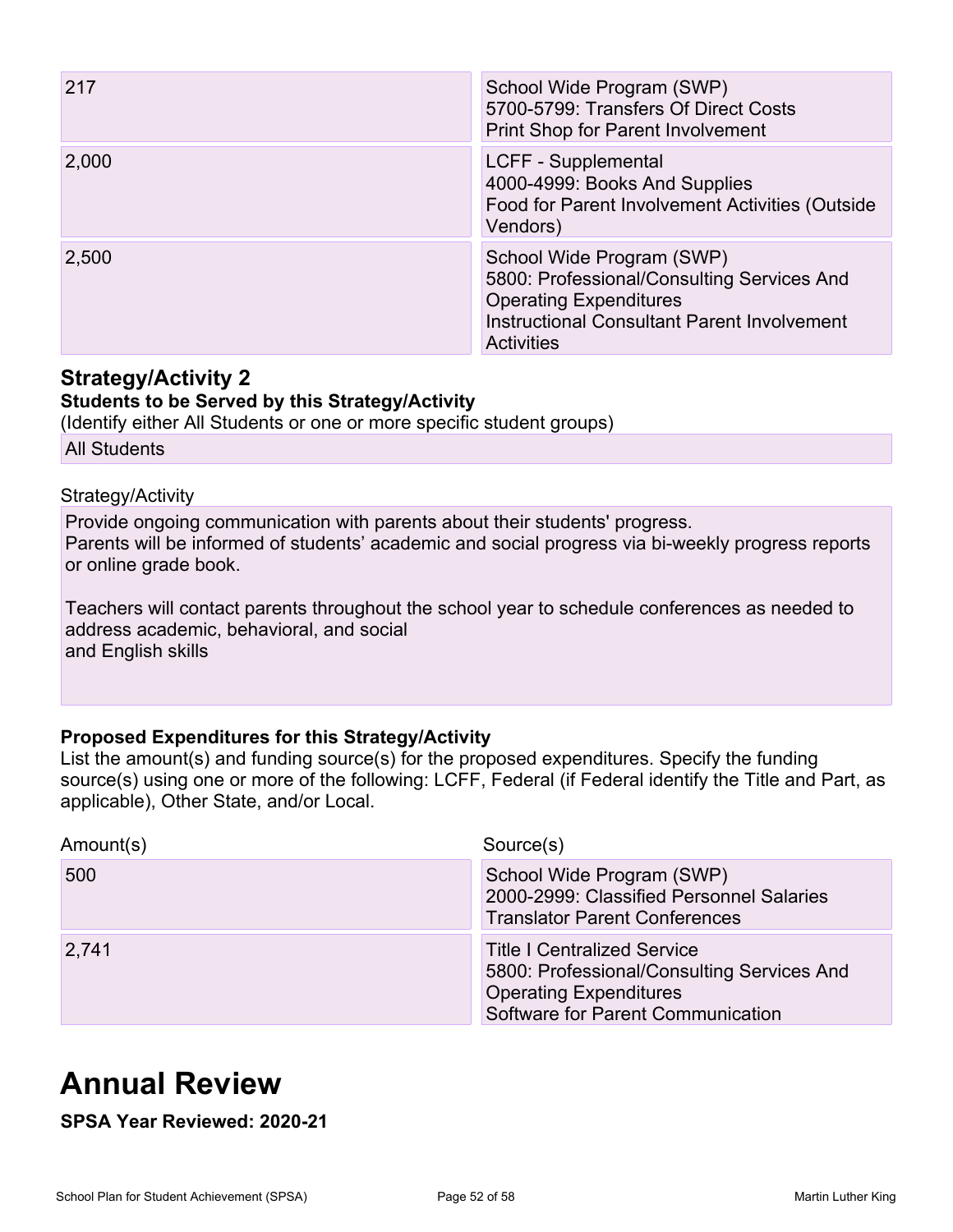Respond to the following prompts relative to this goal. If the school is in the first year of implementing the goal, an analysis is not required and this section may be deleted.

# **ANALYSIS**

Describe the overall implementation of the strategies/activities and the overall effectiveness of the strategies/activities to achieve the articulated goal.

In 2020-2021, students attended school through distance learning and/or attended school inperson. Schools reopened, then were forced to close due to the COVID-19 pandemic, at several points during the 2020-2021 school year.

8/13/2020 to 11/6/2020 schools were closed due to COVID-19 and all students were in distance learning.

11/9/2020 to 12/10/2020 schools reopened for in-person instruction for families who chose this for option their children.

12/10/2020 to 1/29/21 schools were forced to close due to the numbers of staff and students who had COVID-19 (positive test or symptomatic). All students returned to distance learning. 2/1/2021 Schools once again reopened for in-person instruction for families who chose this option for their children. During the period after 2/1/21, numerous individual classes across the district's schools had to be closed for up to ten days due to students of staff with COVID (positive test or symptomatic).

During each of the periods when schools were open for in-person instruction, parents were given the option, via online surveys, to have their students return to school or to remain in distance learning. Approximately 70% of parents chose to have their students return to school. Approximately 30% of parents kept their children in distance learning.

School leaders along with individual teachers made extensive use of the district's online communication tools including Remind, Zoom, and Teams to communicate with families. The district and school made extensive use of its website to provide information about the COVID-19 pandemic, school closures and reopenings. The school used its website to collect survey information regarding parents' choice to have their students' return to school in the event of a reopening, or to remain in distance learning. Nearly all parents responded to surveys regarding their choices for distance learning/in-person instruction for periods when schools were open. The district initiated a Facebook feed as another layer of communication.

School site staff conducted extensive outreach including electronic communication, phone calls, and home visits to ensure students participated in distance learning activities. School site leadership developed and implemented re-engagement plans for any student who did not participate in distance learning 3 or more days in any given week. These plans included parent/family contact, identification of barriers to participation, and a description of efforts that would be made to mitigate these barriers.

The district superintendent provided regular updates to the public on the status of school closures/reopenings, and plans for the safe safe reopening of schools at bi-monthly board meetings. All board meetings were live-streamed.

The school site resumed holding school site council meetings via Zoom. District Parent Advisory Committee and District English Learner Advisory Committees resumed meeting via Zoom.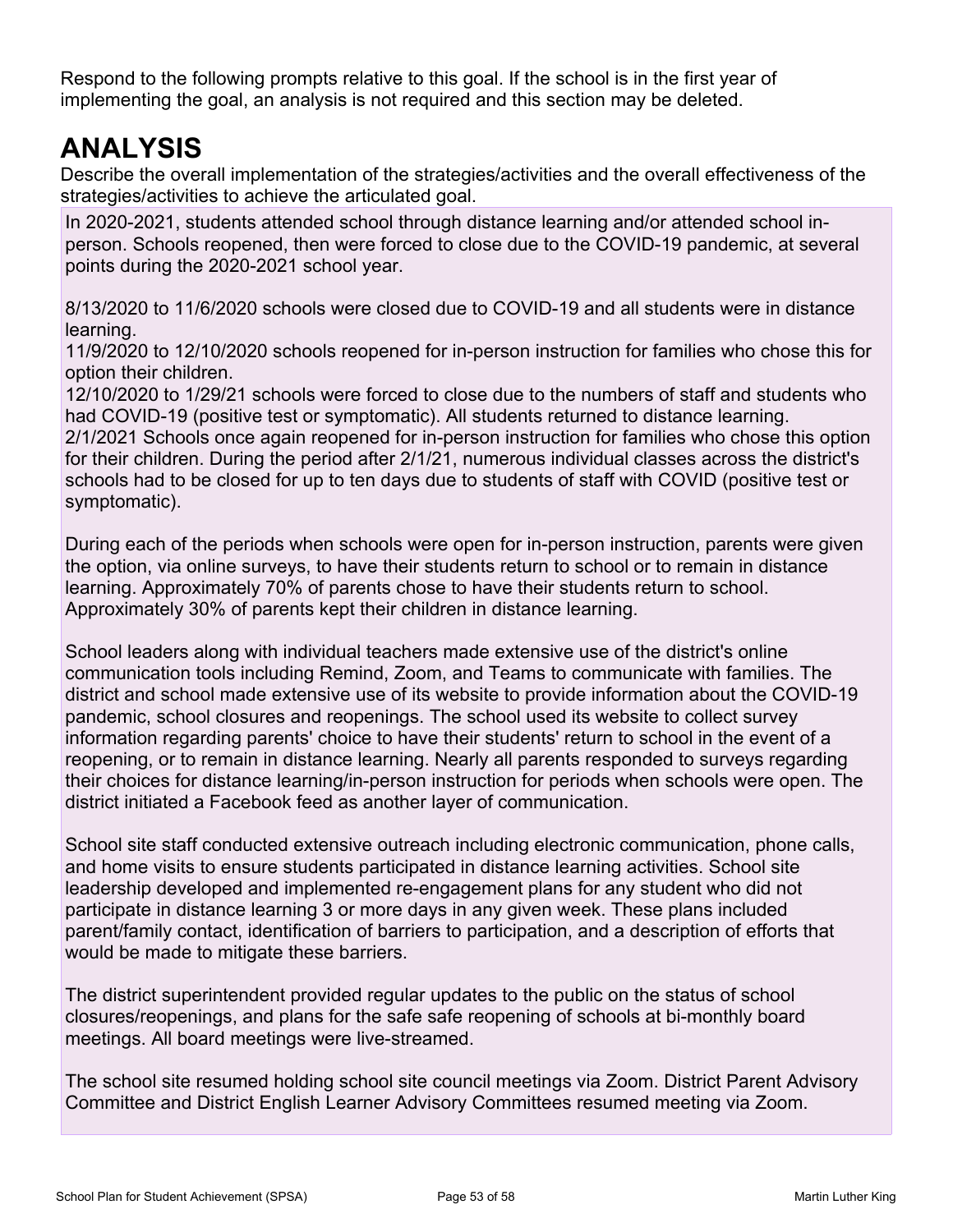The school's parent conference attendance rate was 100% with parent/teacher conferences being held via Zoom.

Briefly describe any major differences between the intended implementation and/or the budgeted expenditures to implement the strategies/activities to meet the articulated goal.

Although the strategies/activities in the plan were implemented, emergency funding, both federal and state, was used to support many of the activities in this school plan. Therefore, while the activities in the plan were implemented, not all of the funds were expended.

Describe any changes that will be made to this goal, the annual outcomes, metrics, or strategies/activities to achieve this goal as a result of this analysis. Identify where those changes can be found in the SPSA.

The school will continue to provide support, outreach, and education for parents in the next school year. The school will continue to give parents a voice in the programs and activities that are developed and implemented in the next school year.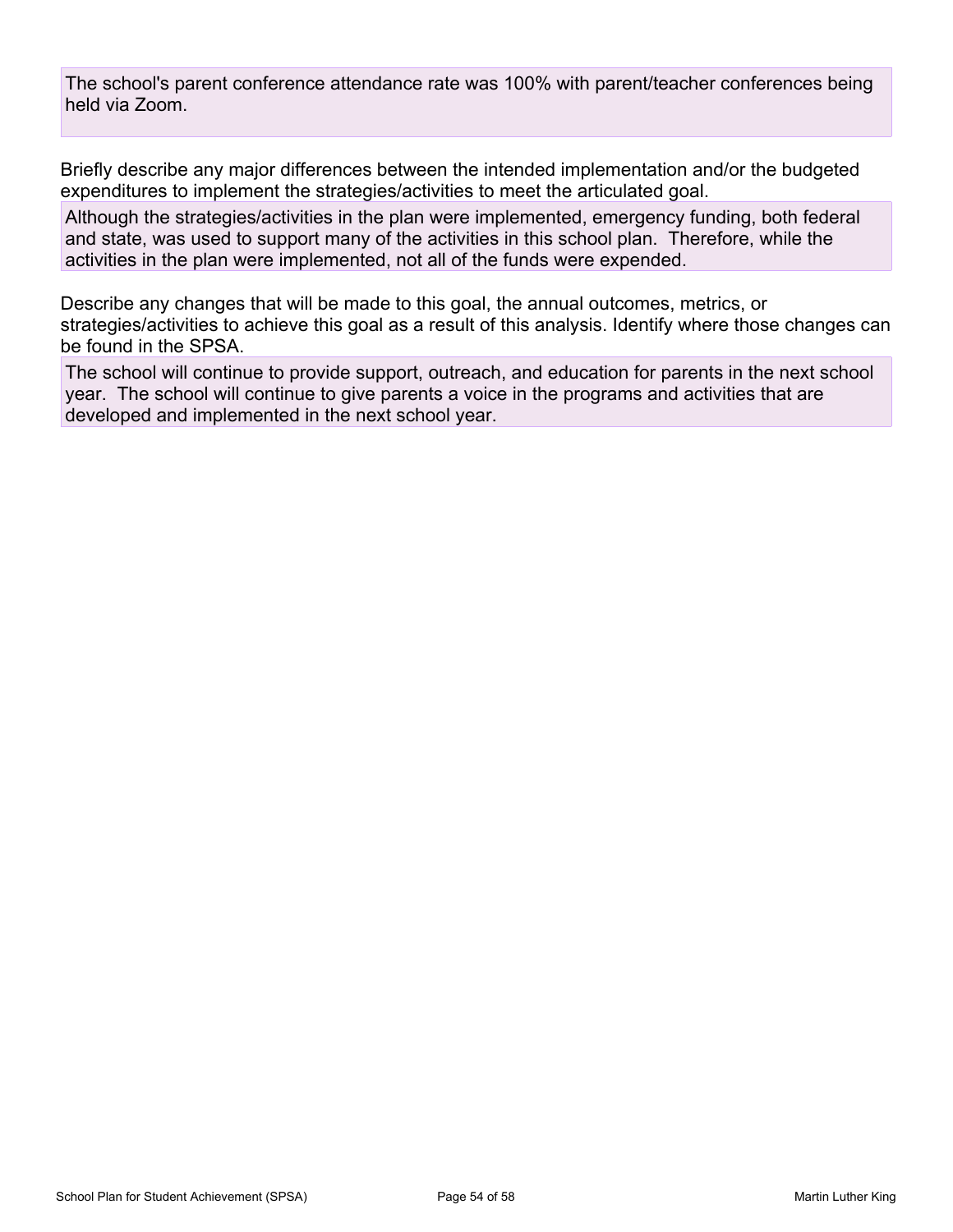# **Budget Summary**

Complete the table below. Schools may include additional information. Adjust the table as needed. The Budget Summary is required for schools funded through the ConApp, and/or that receive funds from the LEA for Comprehensive Support and Improvement (CSI).

## **Budget Summary**

| <b>Description</b>                                                      | Amount       |
|-------------------------------------------------------------------------|--------------|
| Total Funds Provided to the School Through the Consolidated Application | \$136,336    |
| Total Federal Funds Provided to the School from the LEA for CSI         | \$0          |
| Total Funds Budgeted for Strategies to Meet the Goals in the SPSA       | \$417,366.00 |

## **Other Federal, State, and Local Funds**

List the additional Federal programs that the school is including in the schoolwide program. Adjust the table as needed. If the school is not operating a Title I schoolwide program this section is not applicable and may be deleted.

| <b>Federal Programs</b>            | <b>Allocation (\$)</b> |
|------------------------------------|------------------------|
| School Wide Program (SWP)          | \$228,140.00           |
| <b>Title I Centralized Service</b> | \$139,510.00           |

Subtotal of additional federal funds included for this school: \$367,650.00

List the State and local programs that the school is including in the schoolwide program. Duplicate the table as needed.

| <b>State or Local Programs</b>               | Allocation (\$) |  |  |
|----------------------------------------------|-----------------|--|--|
| <b>Expanded Learning Opportunities Grant</b> | \$30,000.00     |  |  |
| LCFF - Supplemental                          | \$19,716.00     |  |  |

Subtotal of state or local funds included for this school: \$49,716.00

Total of federal, state, and/or local funds for this school: \$417,366.00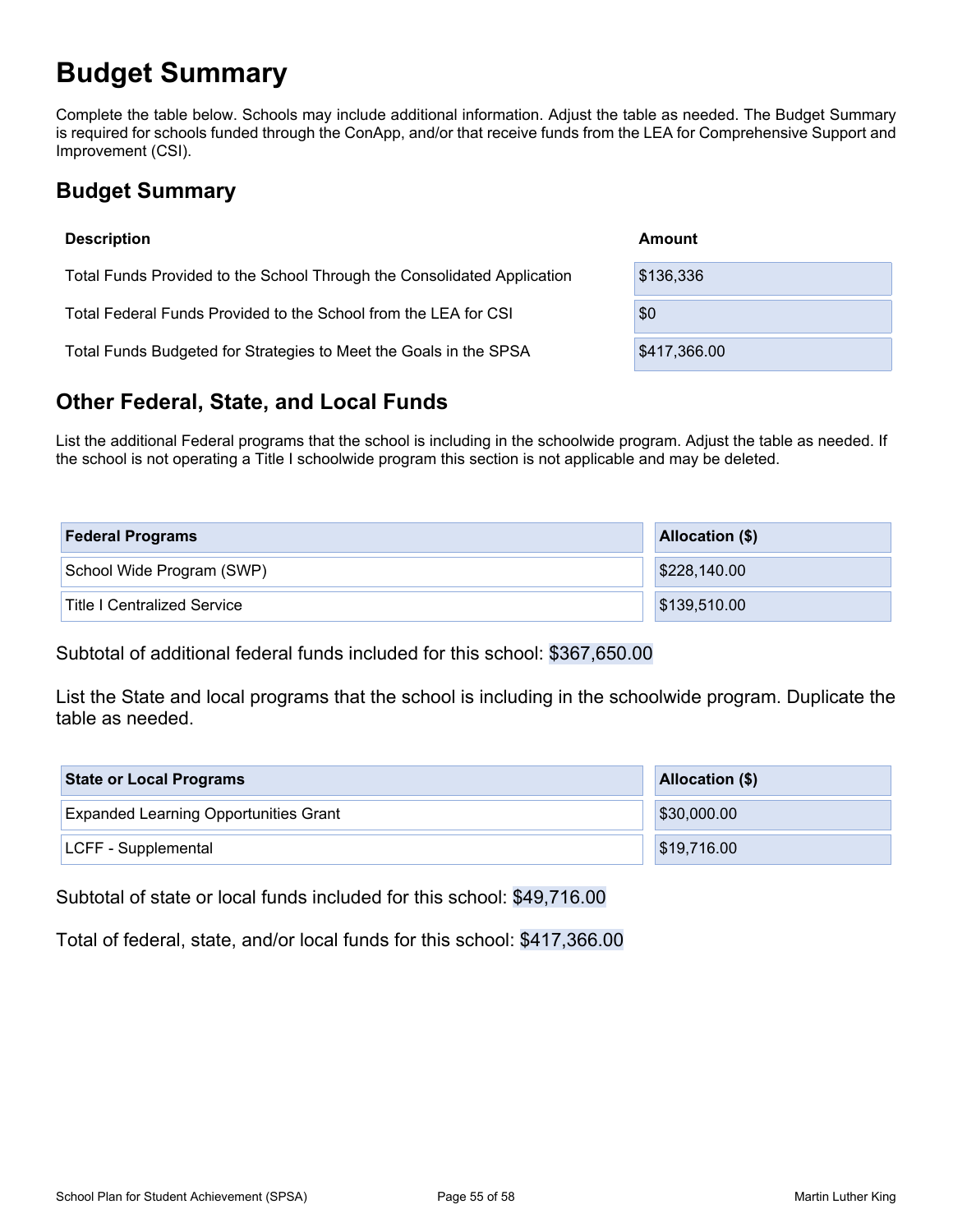# **School Site Council Membership**

California Education Code describes the required composition of the School Site Council (SSC). The SSC shall be composed of the principal and representatives of: teachers selected by teachers at the school; other school personnel selected by other school personnel at the school; parents of pupils attending the school selected by such parents; and, in secondary schools, pupils selected by pupils attending the school. The current make-up of the SSC is as follows:

- 1 School Principal
- 3 Classroom Teachers
- 1 Other School Staff
- 5 Parent or Community Members

| <b>Name of Members</b>         | Role                              |  |  |
|--------------------------------|-----------------------------------|--|--|
| Cruz Sanchez-Leal              | Principal                         |  |  |
| Kelly Bekedam (2023)           | <b>Other School Staff</b>         |  |  |
| Ashley Perico (2023)           | <b>Classroom Teacher</b>          |  |  |
| Jaime Camacho (CDS) (2023)     | <b>Classroom Teacher</b>          |  |  |
| Ariela Dzerigian (2023)        | <b>Classroom Teacher</b>          |  |  |
| Sandy Virrueta (2023)          | <b>Parent or Community Member</b> |  |  |
| John Lohse (2023)              | <b>Parent or Community Member</b> |  |  |
| April Mapes (2023)             | <b>Parent or Community Member</b> |  |  |
| Maria Del Luz Luna (2023) (EL) | <b>Parent or Community Member</b> |  |  |
| Cynthia Rivera (2021) (EL)     | <b>Parent or Community Member</b> |  |  |

At elementary schools, the school site council must be constituted to ensure parity between (a) the principal, classroom teachers, and other school personnel, and (b) parents of students attending the school or other community members. Classroom teachers must comprise a majority of persons represented under section (a). At secondary schools there must be, in addition, equal numbers of parents or other community members selected by parents, and students. Members must be selected by their peer group.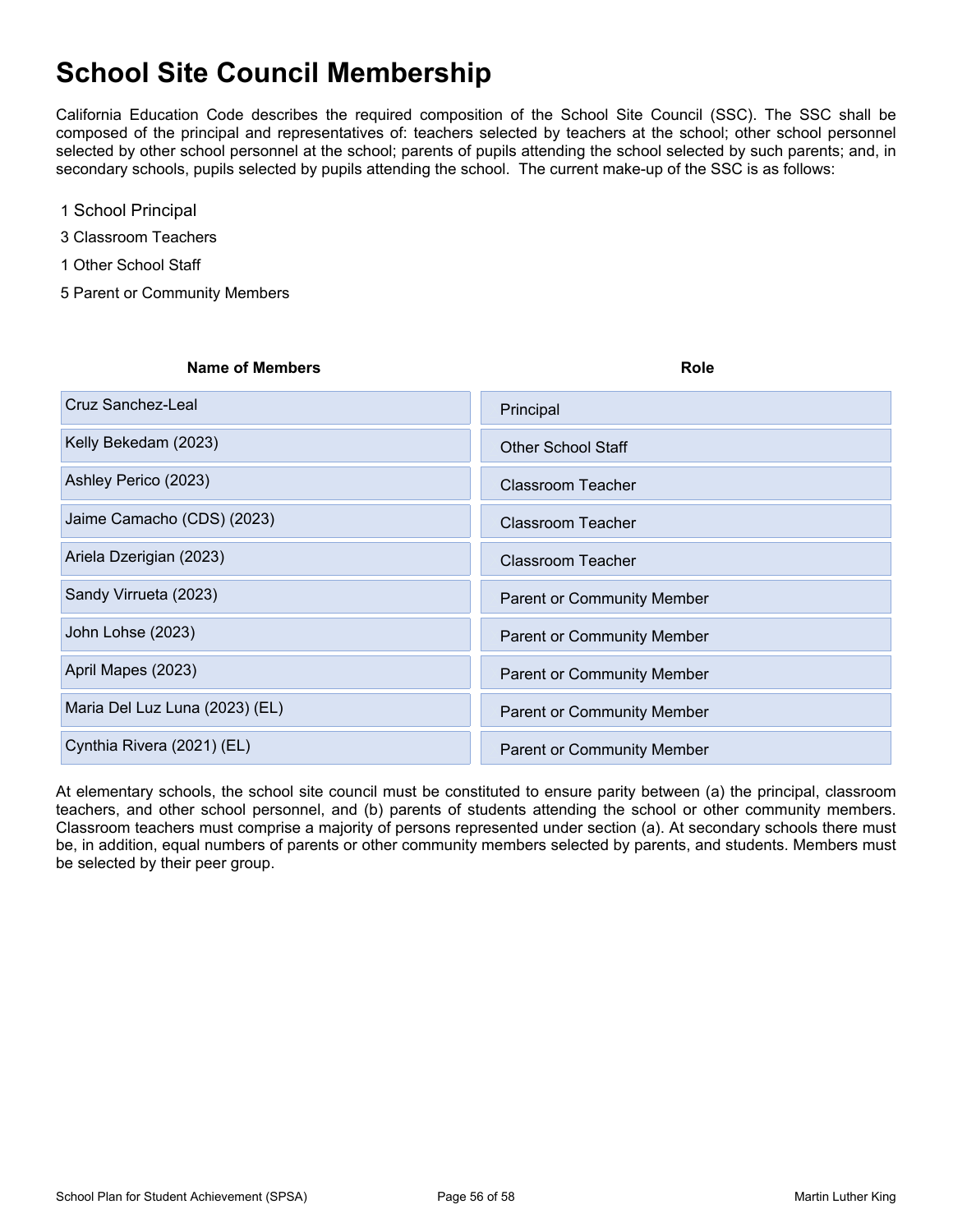# **ELAC Membership**

| <b>Name of Members</b>               | cipal<br>Ē | Classroor<br>Teacher | Staff<br>Other<br>Schoo | o<br>Com<br>Mem<br>ក្លិ | Secondary<br>Students |
|--------------------------------------|------------|----------------------|-------------------------|-------------------------|-----------------------|
| Cruz Sanchez                         | х          |                      |                         |                         |                       |
| Elizabeth Sasselli                   |            | X                    |                         |                         |                       |
| Dulce Palma                          |            |                      |                         | x                       |                       |
| Cynthia Rivera                       |            |                      |                         | x                       |                       |
| Numbers of members of each category: |            |                      |                         |                         |                       |

There is no specific requirement for the size of ELAC. The members must represent at least the same percentage of English learners at the site. ELAC can delegate its roles and responsibilities to School Site Council only after the ELAC committee has been voted on and trained in the roles and responsibilities. If a favorable vote is taken, then the SSC must then be trained in their new roles and responsibilities representing ELAC. SSC must then agree to accept the duties of the ELAC. The SSC must have parents of EL students on the council. This process must be documented.